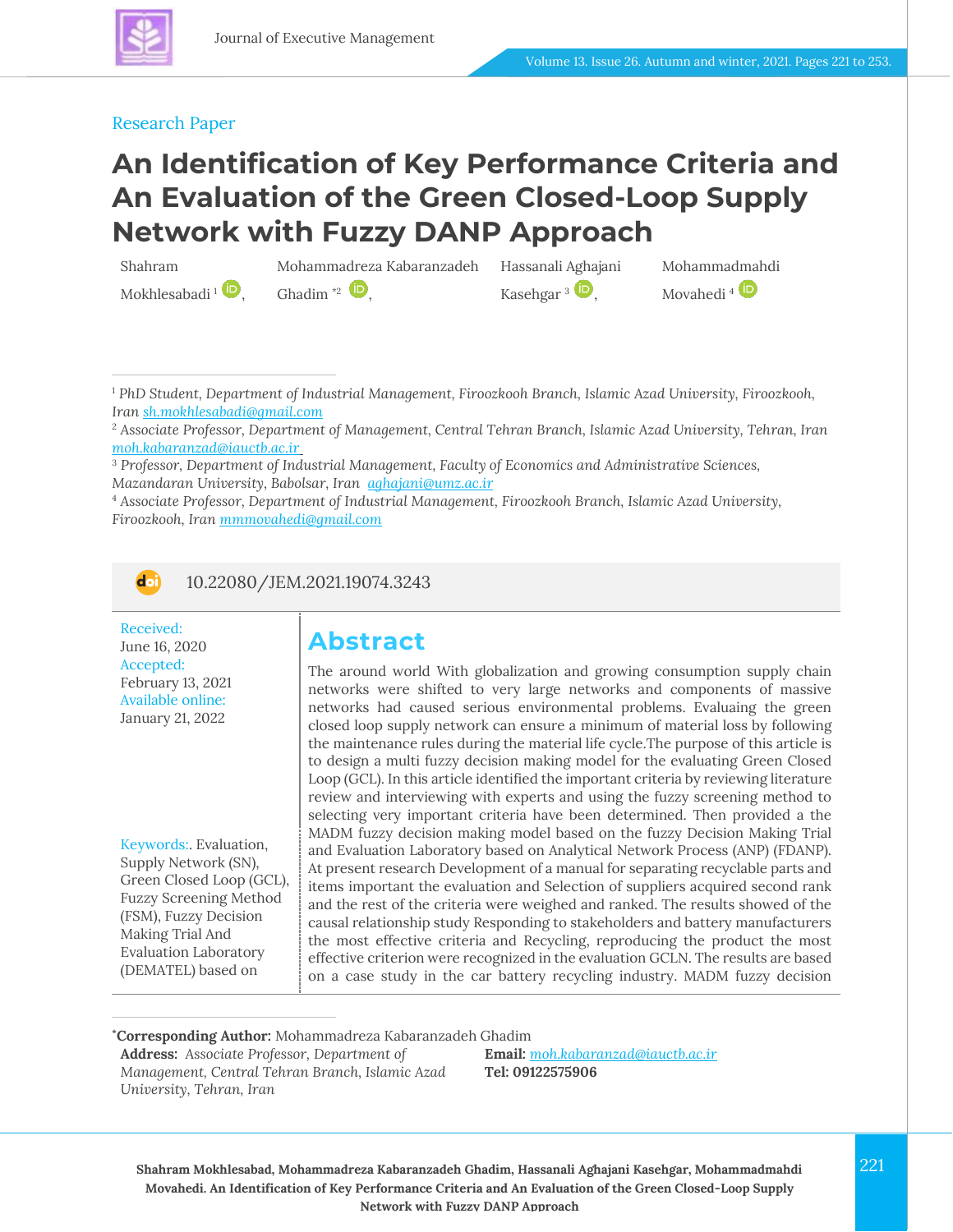Analytical Network Process (ANP) (FDANP). making model based on FDANP technique has been provided. Which manufacturing companies can use to have an accurate the assessment of the GCLN and allocate limited national and natural resources efficiently to promote the social responsibility and protect the living environment.

## **Extended Abstract**

## **1. Introduction**

Reverse logistics start from the end-users (customers) and is involved in the gathering of expired or returned products and activities such as recycling, reproduction, and disposal of them, obtaining raw materials, parts, and products, and reducing the environmental impacts of waste. Attention to the green aspects in supply chain networks and network management by considering environmental factors, such as reduced greenhouse gas emissions, are in line with the competitive development of companies. Today, using the green closedloop supply chain management, in addition to solving the environmental problems, companies can achieve relative success in obtaining competitive advantages. Due to the significance of evaluating the green closed-loop supply chain in the car battery recycling industry, we decided to study and examine it through identify the evaluation indices and criteria among the subject literature and designing a domestic network evaluation model. The process of recycling old batteries reduces waste and environmental pollution. The main question we are trying to answer in the present study addresses the ranking of dimensions and criteria in the evaluation of the green closed-loop supply chain network in the car battery recycling industry. We try to find the answer through a fuzzy DNAP framework and

using a combination of Fuzzy screening and FDANP tools.

## **2. Objective**

Considering the environmental issues and examining the causal relationships between the criteria using a fuzzy DNAP technique, we have tried to identify the main criteria in evaluating the green closed-loop supply chain network in the car battery recycling industry.

## **3. Data/Methodology**

The present study is an applieddevelopmental research which uses a descriptive-survey approach to evaluate the green closed-loop supply chain network in the car battery recycling industry. The study follows two stages. In the first stage, we identify the dimensions and criteria in evaluating the green closed-loop supply chain network according to the theoretical foundations and research background and using a fuzzy screening method. In the second stage, using the DEMATEL method based on the Fuzzy network analysis process, we study the intensity of the relationship between the dimensions and criteria of network evaluation and determine the weight and significance of each of them. For this purpose, we design a network structure using one to four fuzzy DEMATEL questionnaires and making pairwise comparisons in MATLAB Software. The study population includes 15 experts in battery manufacturing industries with at least ten years of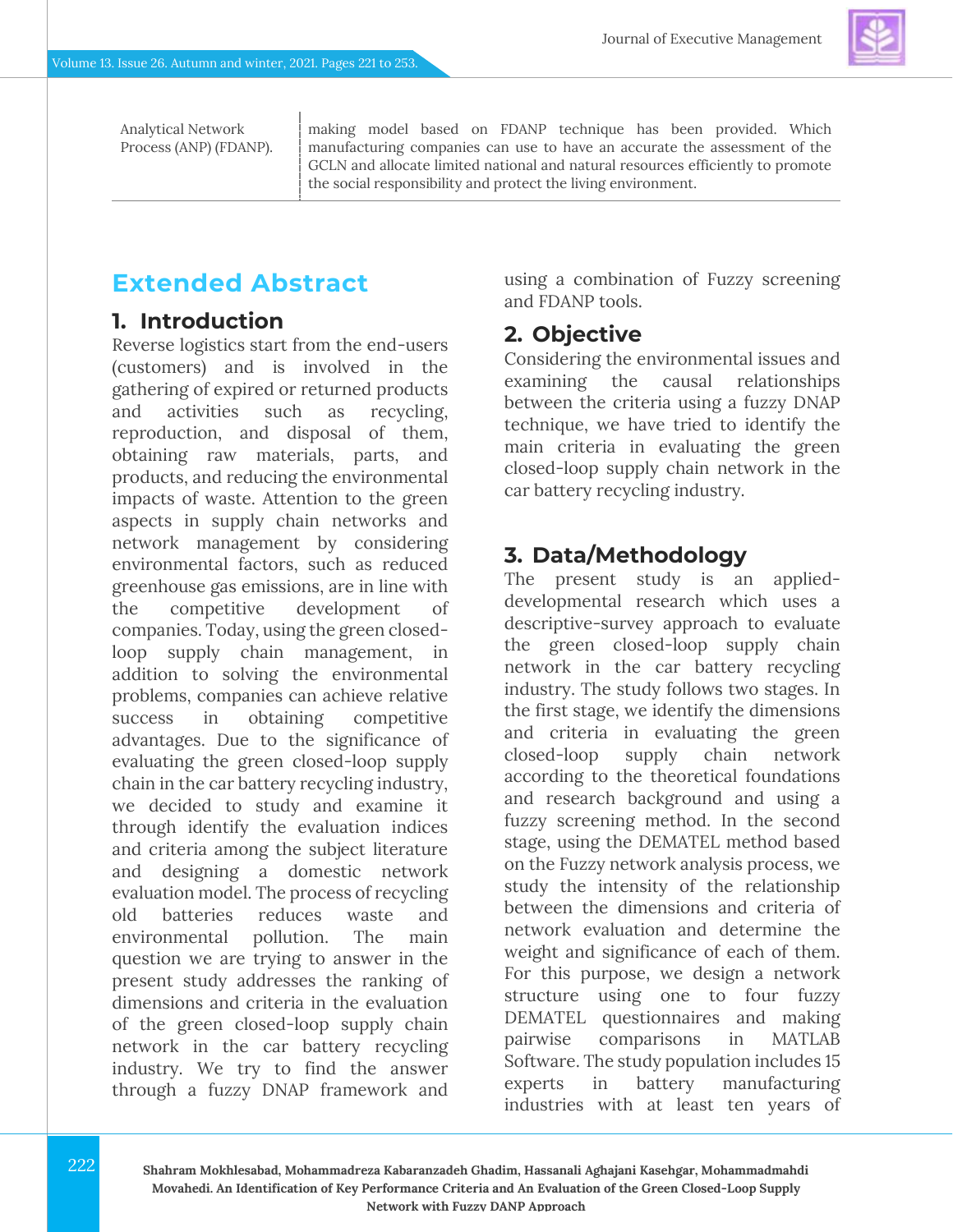

executive experience and university professors specialized in the green closedloop supply chain network. We evaluated the reliability of the research questionnaires using Gogus and Boucher's consistency test. The reliability of each questionnaire on dimensions and indices was obtained to be 0/04 and 0/06, respectively. Since these values are less than  $(0/1)$ , the fuzzy DNAP questionnaires have acceptable reliability.

### **4. Results / Findings**

By reviewing the research background on the evaluation of green closed-loop supply chain networks, we identified the factors in evaluating this network in the battery recycling industry. After defining a list of dimensions and criteria in the green closed-loop supply chain evaluation, we first selected eight dimensions and twenty-eight indices based on the fuzzy screening method and the experts' opinions. The results show the weight and significance of criteria in the green closedloop supply chain network evaluation. The criterion of "compiling an instructional manual for the separation of recyclable parts and items" was ranked as the most important while the criterion of "assessment and selection of suppliers" was ranked second. The other criteria were ranked in less important positions. According to the results obtained from examining the causal relationships, we identified "response to stakeholders and

battery manufacturers" as the most influencing criterion and "product recycling and reproduction" as the most influenced criterion in the green closedloop network evaluation. "Recycling of recyclable products, green purchases, green sales, integration of corporate social responsibility practices, attraction of human financial aids, establishment of an active recycling network, cost of transporting recyclable materials of car batteries, response to stakeholders and battery manufacturers, flexibility of car battery suppliers, and flexibility of recyclable battery delivery were the causes, and the rest were the effects.

## **5. Implications**

Using the DEMATEL logic based on the network analysis process, we evaluated and weighted the network criteria. The present study is the first in the world that has tried to identify the green closed-loop supply chain network criteria in battery recycling industries using the fuzzy DNAP technique. In this study, the fuzzy multicriteria decision-making model is based on the Fuzzy DNAP method, with the help of which the manufacturing companies can have an accurate evaluation of the green closed-loop supply chain network and allocate limited national and natural resources effectively to promote social responsibility and protect the environment.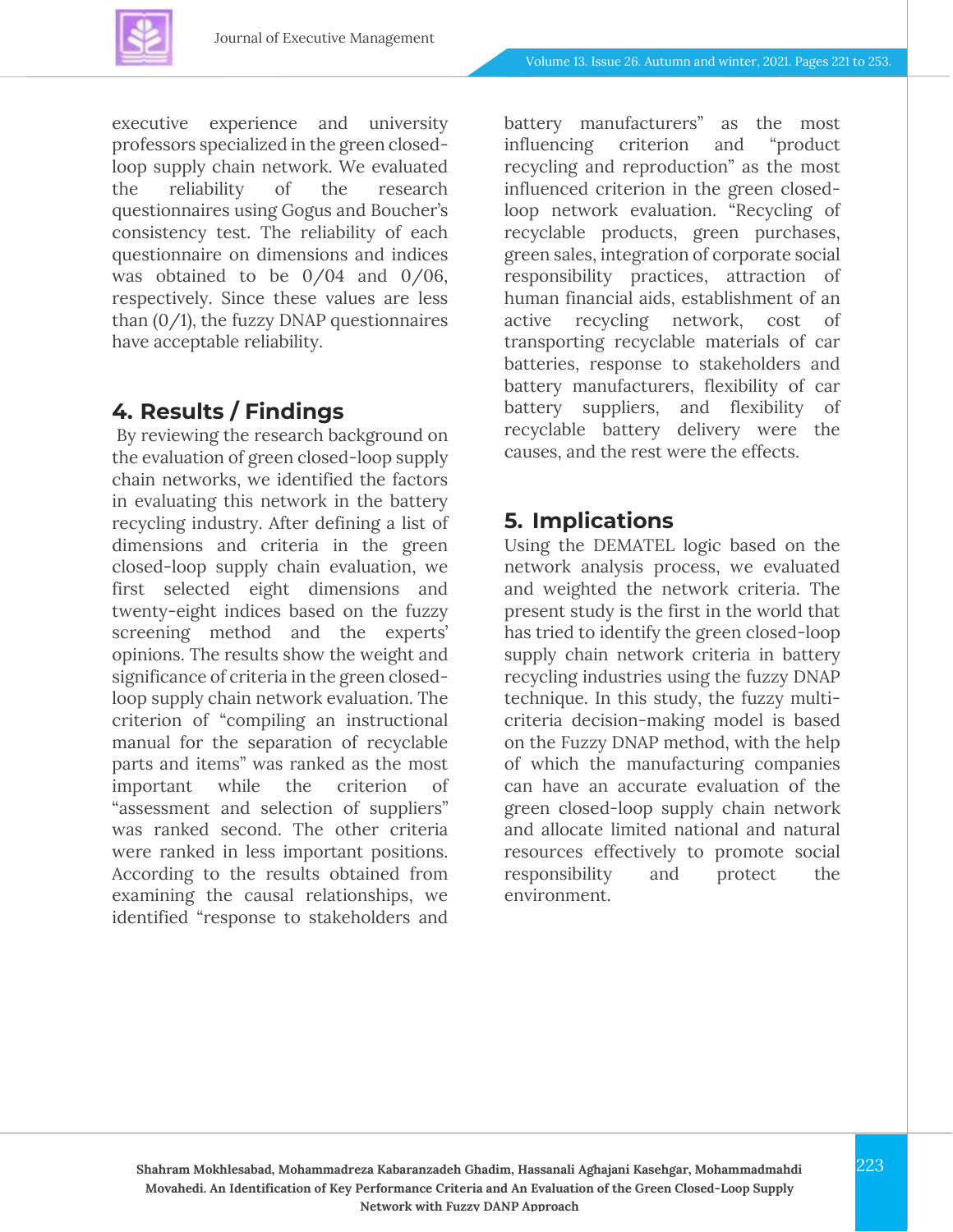

## **References**

- Ahmad, F., Adhami, A. Y., & Smarandache, F. (2020). Modified neutrosophic fuzzy optimization model for optimal closed-loop supply chain management under uncertainty. In *Optimization theory based on neutrosophic and plithogenic sets* (pp. 343-403). Academic Press.
- Amin, S. H., Razmi, J., & Zhang, G. (2011). Supplier selection and order allocation based on fuzzy SWOT analysis and fuzzy linear programming. *Expert System Appl., 38*(1), 334-342.
- Azar, A., & Faraji, H. (2011). *Fuzzy management science*. Mehrban Publications. [In Persian]
- Hajian, S., Afshar Kazemi, M. A., Seyed Hosseini, S.M., & Toloie, A. (2020). Providing a multi-objective model for the location of a green closedloop supply chain on the network routing and multi-product perishable goods. *Industrial Management Journal*, *32*(11), 83-110. [In Persian]
- Bhatia, M. S., Jakhar, S. K., Mangla, S. K., & Gangwani, K. K. (2020). Critical factors to environment management in a closed-loop supply chain. *Journal of Cleaner Production*, *255*, 120239.
- Baradaran, V., & Safari, Z. (2020). A twoobjective location model for a closed-loop supply chain network design under uncertainty conditions. *Industrial Management Studies, 54*(17), 223-262. [In Persian]
- Bashiri, M., & Sherafati, M. (2014). A twoobjective location model for a closed-loop supply chain network design under uncertainty conditions. *Research of Industrial Engineering in Production Systems*, *1*(1), 25-36. [In Persian]
- Behzadi, M., & Yosef Barghi, M. (2019). Two-stage and stable randomized optimization approaches in the closed-loop supply chain network in uncertainty conditions. *Production and Operations Management*, *17*(9), 77-97. [In Persian]
- De, M., & Giri, B. C. (2020). Modelling a closed-loop supply chain with a heterogeneous fleet under carbon emission reduction policy. *Transportation Research Part E: Logistics and Transportation Review*, *133*, 101813.
- Demirtas, E. A., Üstün, O. (2008). An integrated multi-objective decision making process for supplier selection and order allocation. *Omega, 36*(1), 76-90.
- Fazli-Khalaf, M., Mirzazadeh, A., & Pishvaee, M. S. (2017). A robust fuzzy stochastic programming model for the design of a reliable green closed-loop supply chain network. *Human and Ecological Risk Assessment: An International Journal*, *23*(8), 2119-2149.
- Fathi, M. R., Jafarnejad Cheghoshi, A., Safari, H., & Azar, A. (2020). Providing a multi-objective fuzzy
- **Shahram Mokhlesabad, Mohammadreza Kabaranzadeh Ghadim, Hassanali Aghajani Kasehgar, Mohammadmahdi Movahedi. An Identification of Key Performance Criteria and An Evaluation of the Green Closed-Loop Supply Network with Fuzzy DANP Approach**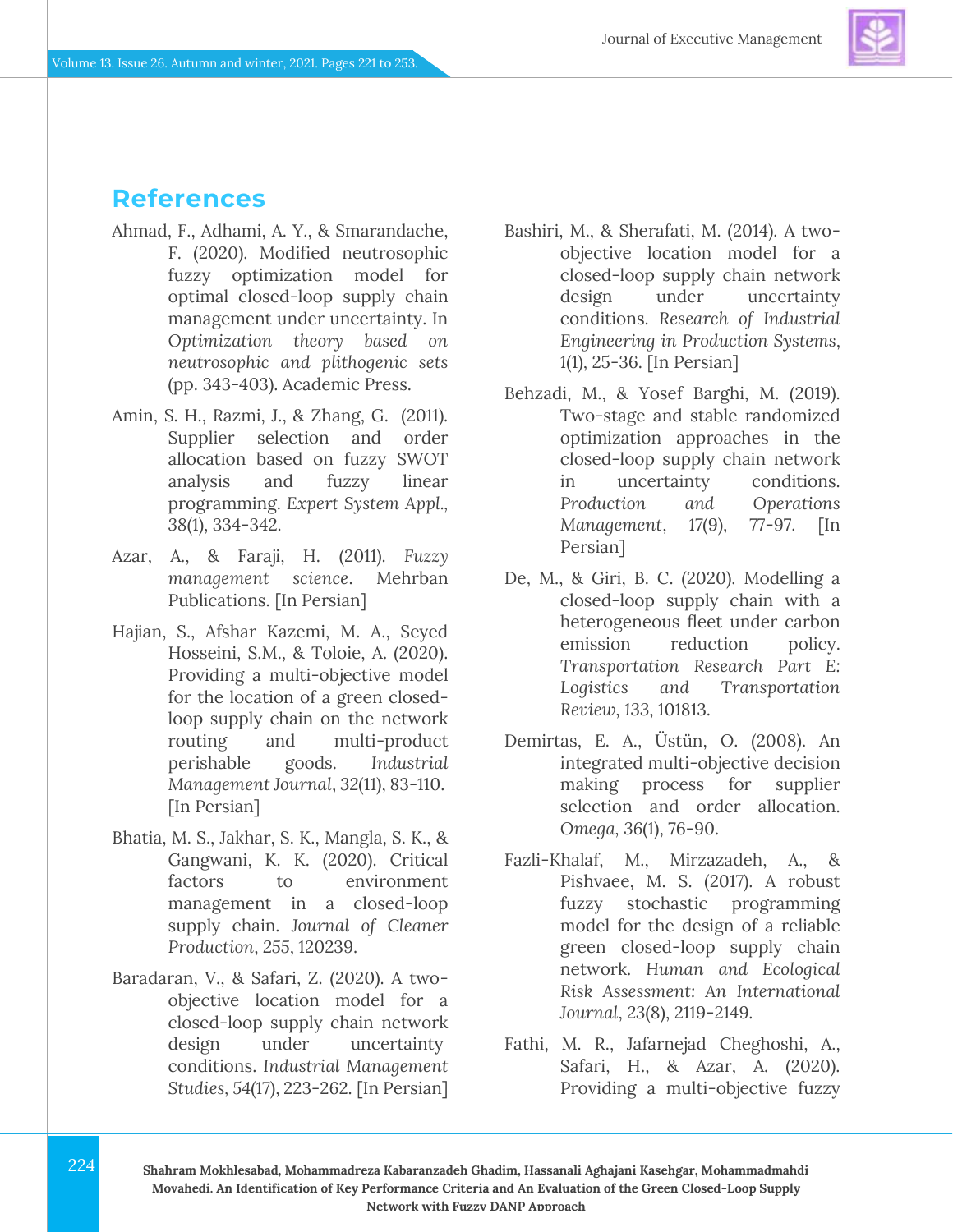

mathematical programming model to design a closed-loop supply chain network taking into account environmental factors. *Environmental Science and Technology*, *8*(21), 66-76. [In Persian]

- Farokh, M., Azar, A., & Gandaghi, Gh. R. (2017). Developing a robust fuzzy programming approach to design a closed loop supply chain. *Industrial Management Perspective*, *22*(6), 9- 43. [In Persian]
- Fazli Khalaf, M. R., Chahrsoghi, S. K., & Pishvae, M. S. (2014). Sustainable design closed-loop supply chain network under uncertainty: A case study of a lead-acid battery manufacturer. *Journal of Engineering Modeling*, *12*(39), 45- 60. [In Persian]
- Feyzolahi, S., Soltanpanah, H., Faroghi, H., & Rahimzadeh, A. (2019). Development of a multi-objective and multi-period chain link supply network model under uncertainty conditions. *Industrial Management Perspective*, *32*(8), 61-96. [In Persian]
- Feyzi, A., & Soloukdar, A. (2014). Performance evaluation of banking industry with a combination of balanced scorecard approaches (FTOPSIS-BSC). *Financial engineering and securities management (Portfolio Management)*, *5*(20), 57-78. [In Persian]
- Ghayebloo, S., Tarokh, M. J., Venkatadri, U., & Diallo, C. (2015). Developing a two-objective model of the closedloop supply chain network with green supplier selection and

disassembly of products: The impact of parts reliability and product greenness on the recovery network. *Journal of Manufacturing Systems*, *36*, 76-86.

- Ghomi-Avili, M., Jalali Naeini, S. G., Tavakkoli-Moghaddam, R., & Jabbarzadeh, A. (2018). A fuzzy pricing model for a green competitive closed-loop supply chain network design in the presence of disruptions. *Journal of Cleaner Production*, *188*, 425-442.
- Govindan, K., Mina, H., Esmaeili, A., & Gholami-Zanjani, S. M. (2020). An integrated hybrid approach for circular supplier selection and closed-loop supply chain network design under uncertainty. *Journal of Cleaner Production*, *242*, 118317.
- Ghomi Oyli, M., Jalali, Gh. R., Tavakoli Moghadam, R., & Jabarzadeh, A. (2017). Designing closed-loop supply chain network under disruption and uncertainty conditions considering product quality and resilience strategy. *Quality Engineering and Management*, *6*(2), 133-145. [In Persian]
- Hosseini-Motlagh, S.M., Nouri-Harzvili, M., Johari, M., & Sarker, B.R. (2020). Coordinating economic incentives, customer service and pricing decisions in a competitive closedloop supply chain. *Journal of Cleaner Production*, *255*, 120241.
- Huang, L., Murong, L., & Wang, W. (2020). Green closed-loop supply chain network design considering cost control and CO<sub>2</sub> emission. Modern *Supply Chain Research and Applications*.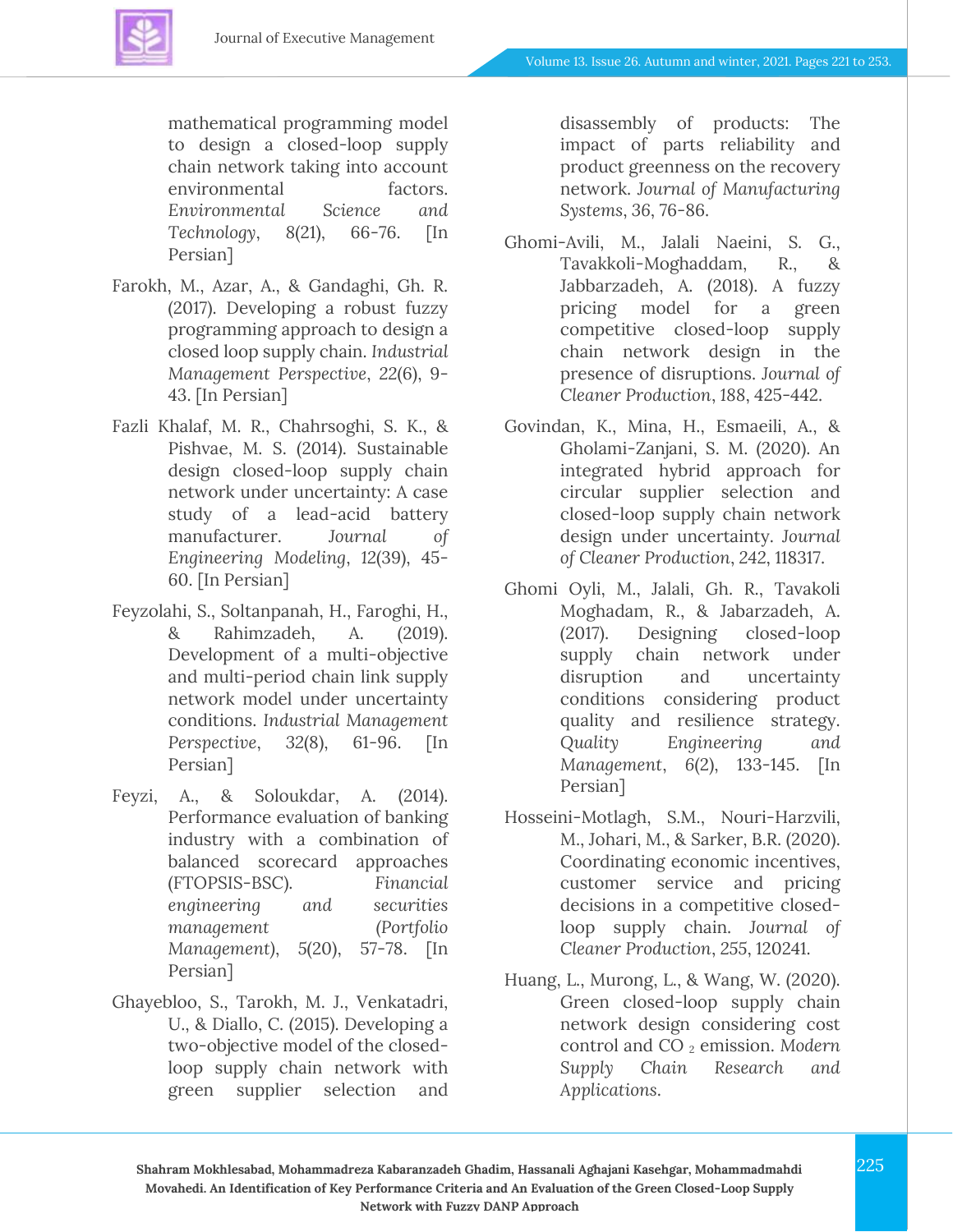- Jiang, G., Wang, Q., Wang, K., Zhang, Q., & Zhou, J. (2020). A novel closed-loop supply chain network design considering enterprise profit and service level. *Sustainability*, *1*(2), 544.
- Karbasian, S., Razavi, S. M., & Safari, H. (2017). Location and capacity determination of closed-loop supply chain elements. *Iranian Journal of Trade Studies*, *78*(20), 1- 28. [In Persian]
- Koleyae, M., Azar, A., & Rajabzade Ghatari, A. (2019). Two-stage mathematical model configuration for green supply chain management. *Organizational Resources Management Researchs*, 32 (8), 111- 130. [In Persian]
- Khakbazan, E., Chaharsoghi, S., & Mokhatab Rafiei, F. (2018). Presenting an integrated-valuebased supply chain model considering financial ratios in financial decisions. *Modern Research in Decision Making*, *3*(1), 113-136. [In Persian]
- Mohtashami, M., Aghsami, A., & Jolai, F. (2020). A green closed loop supply chain design using queuing system for reducing environmental impact and energy consumption. *Journal of Cleaner Production*, *242*, 118452.
- Mohamadnejad, Z., Nakhae Kamalabadi, E., Sadegheyan, R., & Ahmadizar, F. (2018). Providing a combined model of pricing and routing inventory in a two-level closed-loop supply chain. *Economic modeling*, *37*(11), 101-128. [In Persian]
- Mohamadi, A. S., Alamtabriz, A., & Pishvaee, M. (2019). Designing Green Closed-loop Supply Chain

Network with Financial Decisions under Uncertainty. *Industrial Management Journal, 10*(1), 61-84. [In Persian]

- Modiri, M., Dashti Shiramin, M., & Shirazi, H. K. (2019). Identification and prioritization of influencing factors on safety performance with hybrid Fuzzy DEMATEL and Analytical Network Process Approach (DANP): A case study on a combined cycle power plant. *Journal of Health and Safety at Work (JHSW)*, *9*(1), 49-60. [In Persian]
- Manochehri, S., Tajodin, A., & Shirazi, B. (2020). Integrated optimization for the green loop supply chain. *Industrial Management Perspective*, *35*(1), 55-85. [In Persian]
- Peng, H., Shen, N., Liao, H., Xue, H., & Wang, Q. (2020). Uncertainty factors, methods, and solutions of closed-loop supply chain: A review for current situation and future prospects. *Journal of Cleaner Production*, 254, 120032.
- Parsaiyan, S., Amiri, M., Azimi, P., & Taghavifard, M. T. (2020). Designing a Green Closed-loop Supply Chain Simulation Model and Product Pricing in The Presence of a Competitor. *Industrial Management Study*, *17* (52), 153-202. [In Persian]
- Romero, D., & Molina, A. (2013). Reverse– green virtual enterprises and their breeding environments: closedloop networks. In *Working Conference on Virtual Enterprises*, 589–598.
- Rabani, M., Asgari, E., Ghavamifar, A., & Farokhi Asl, H. (2019). Closed-loop supply chain network design taking
- **Shahram Mokhlesabad, Mohammadreza Kabaranzadeh Ghadim, Hassanali Aghajani Kasehgar, Mohammadmahdi Movahedi. An Identification of Key Performance Criteria and An Evaluation of the Green Closed-Loop Supply Network with Fuzzy DANP Approach**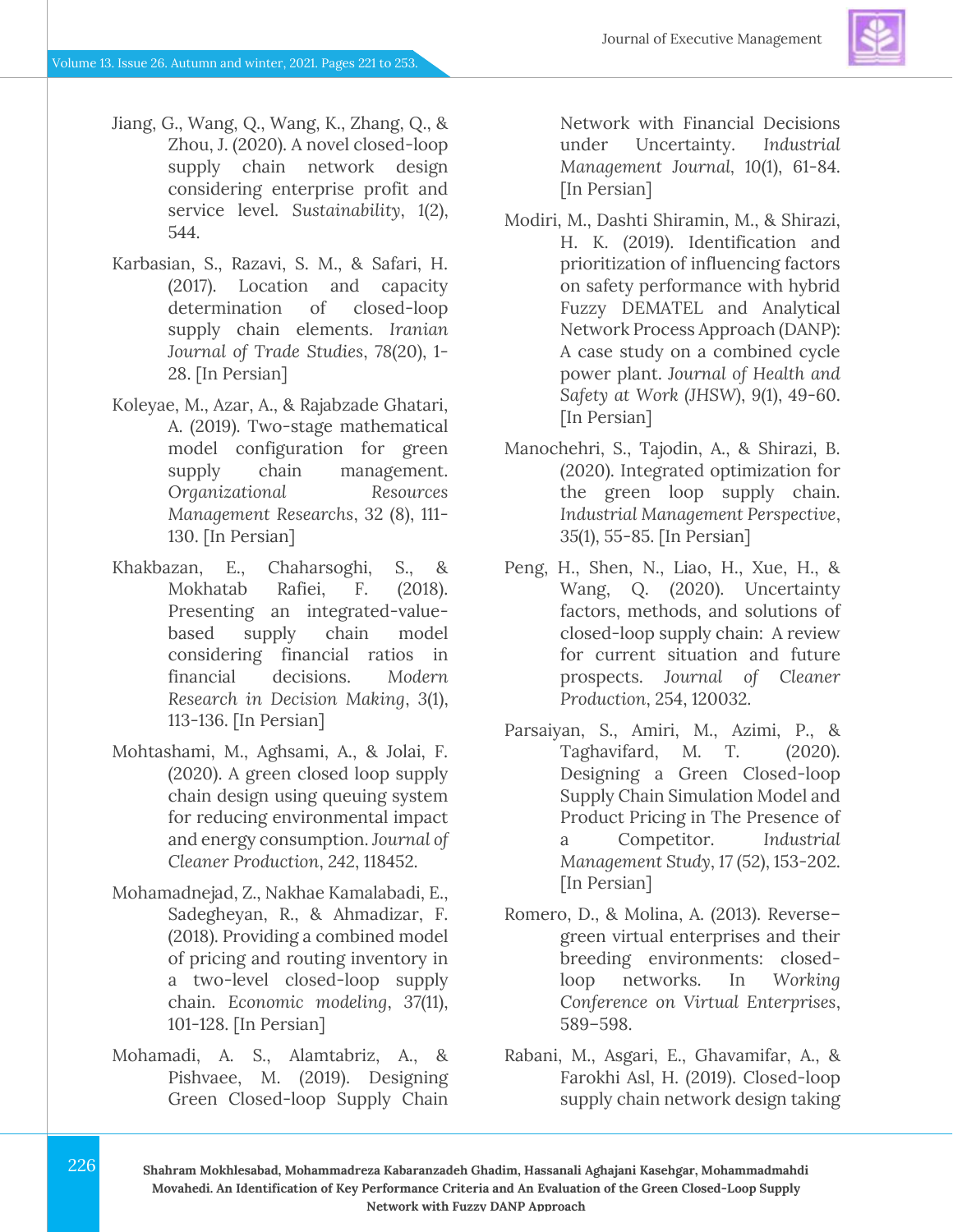into account the risk of resource disruption and production time. *Numerical methods in engineering*, *37*(2), 61-78. [In Persian]

- Rahini, M., Mahdavi, E., Seyed Esfehani, M. M., Fazlolah Tabar, H., & Nayeri, S. (2017). Closed-loop green supply chain network design considering product pricing and product life cycle. *Industrial Engineering and Production Management Studies*, *3*(2), 16-46. [In Persian]
- Sadeghi Rad, R., & Nahavandi, N. (2018). A novel multi-objective optimization model for integrated problem of green closed loop supply chain network design and quantity discount. *Journal of Cleaner Production*, *196*, 1549-1565.
- Soleimani, H., Govindan, K., Saghafi, H., & Jafari, H. (2017). Fuzzy multiobjective sustainable and green closed-loop supply chain network design. *Computers & Industrial Engineering*, *109*, 191-203.
- Soltani Tehrani, M., Hasanpour, H., & Ramezani, S. (2016). Two-objective cost optimization model and carbon dioxide in the closed loop supply chain. *Management research in Iran*, *13*(19), 169-190. [In Persian]
- Sohrabi, T., Etemad, M., & Fathi, M. (2018). Mathematical modeling of Green closed loop supply chain network with consideration of supply risk: Case Study. *Journal of Advanced Mathematical Modeling*, *7*(2), 103- 122.
- Sommerville, R., Shaw-Stewart, J., Goodship, V., Rowson, N., & Kendrick, E. (2020). A review of physical processes used in the safe

recycling of lithium ion batteries. *Sustainable Materials and Technologies*, *25*, e00197.

- Talaei, M., Farhang Moghaddam, B., Pishvaee, M. S., Bozorgi-Amiri, A., & Gholamnejad, S. (2016). A robust fuzzy optimization model for carbon-efficient closed-loop supply chain network design problem: a numerical illustration in electronics industry. *Journal of Cleaner Production*, *113*, 662-673.
- Taleizadeh, A. A., Haghighi, F., & Niaki, S. T. A. (2019). Modeling and solving a sustainable closed loop supply chain problem with pricing decisions and discounts on returned products. *Journal of Cleaner Production*. *207*, 163-181.
- Titiyal, R., Bhattacharya, S., & Thakkar, J. J. (2019). The distribution strategy selection for an e-tailer using a hybrid DANP VIKOR MCDM model. *Benchmarking: An International Journal*, *26* (2), 395-433.
- Wang, Y., Fan, R., Shen, L., & Miller, W. (2020). Recycling decisions of lowcarbon e-commerce closed-loop supply chain under government subsidy mechanism and altruistic preference. *Journal of Cleaner Production*, *259*, 120883.
- Yavari, M., & Zaker, H. (2020). Designing a resilient-green closed loop supply chain network for perishable products by considering disruption in both supply chain and power networks. *Computers & Chemical Engineering*, *134*, 106680.
- Zhang, Z., Liu, S., & Niu, B. (2020). Coordination mechanism of dualchannel closed-loop supply chains considering product quality and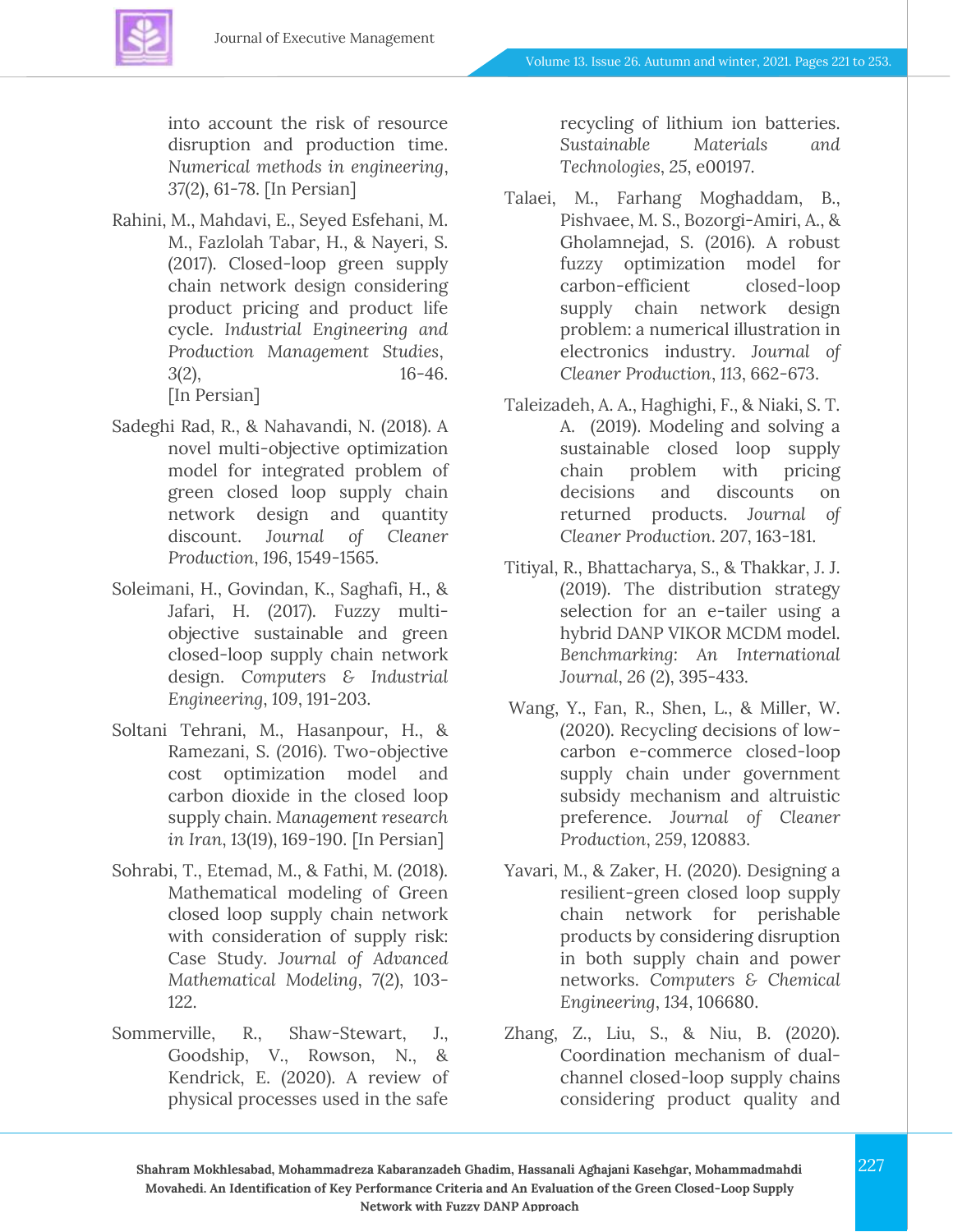return. *Journal of Cleaner Production*, *248*, 119273.

- Zhen, L., Huang, L., & Wang, W. (2019). Green and sustainable closed-loop supply chain network design under uncertainty. *Journal of Cleaner Production*, *227*, 1195-1209.
- Zohal, M., & Soleimani, H. (2016). Developing an ant colony approach for green closed-loop supply chain network design: A case study in gold industry. *Journal of Cleaner Production*, *133*, 314-337.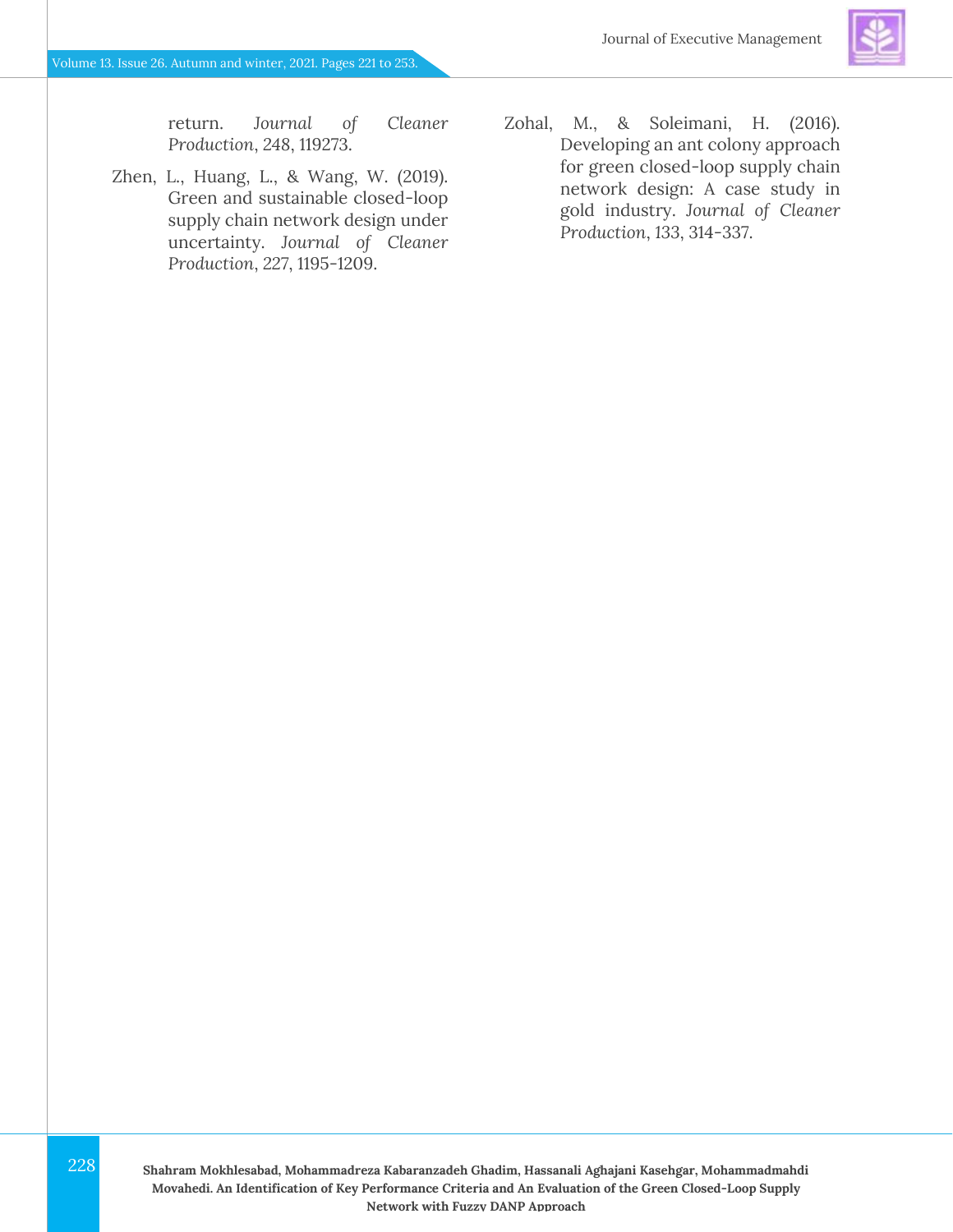### علمی پژوهشی

**doi** 



دانشجوی دکتری گروه مدیریت صنعتی، واحد فیروزکوه، دانشگاه آزاد اسلامی، فیروزکوه، ایران sh.mokhlesabadi@gmail.com ۲ دانشیار گروه مدیریت، واحد تهران مرکزی، دانشگاه آزاد اسلامی، تهران، ایران moh.kabaranzad@iauctb.ac.ir استاد گروه مدیریت صنعتی، دانشکده علوم اقتصادی و اداری، دانشگاه مازندران، بابلسر، ایران [ir.ac.umz@aghajani](file:///C:/Users/farha/Downloads/aghajani@umz.ac.ir) <sup>3</sup> دانشیار گروه مدیریت صنعتی، واحد فیروزکوه ، دانشگاه آزاد اسالمی، فیروزکوه، ایران [com.gmail@mmmovahedi](file:///C:/Users/farha/Downloads/mmmovahedi@gmail.com) <sup>4</sup>

### 10.22080/JEM.2021.19074.3243

تاریخ دریافت: 27 فروردین 1399 تاریخ پذیرش : 25 بهمن 1399 تاریخ انتشار: 1 بهمن 1400

کلیدواژه ها:ارزیابی، شبکه تأمین، حلقه بسته سبز، روش غربالگری فازی، آزمایشگاه ارزیابی و آزمون تصمیمگیری بر پایه فرآیند تحلیل شبکهای (دنپ) فازی.

# **چکیده**

با جهانی شدن و رشدگسترده مصرف درسراسرجهان، شبکههای زنجیره تأمین به شبکههای بسیار بزرگی تغییرکردند و اجزای مربوط به شبکههای عظیم سبب ایجاد مشکالت جدی محیطزیستی شدهاند. ارزیابی شبکه تأمین حلقه بسته سبز میتواند حداقل اتالف مواد از طریق متابعت از قوانین نگهداری درطول چرخه عمر از مواد را تضمین نماید. هدف این مقاله، طراحی یک مدل تصمیم گیری چند شاخصه ی فازی برای ارزیابی شبکه تأمین حلقه بسته سبز است. در این مقاله معیارهای مهم با مرور ادبیات و مصاحبه صاحب نظران و با استفاده از روش غربالگری فازی شناسایی شده است. سپس مدل تصمیمگیری چند شاخصه فازی مبتنی بر تکنیک آزمایشگاه ارزیابی و آزمون تصمیمگیری بر پایه فرآیند تحلیل شبکهای فازی ارائه شده است. در این پژوهش، تدوین کتابچه راهنمای جداسازی قطعات و اقالم قابل بازیافت مهم ترین معیار و ارزیابی و انتخاب تأمینکنندگان رتبه دوم را کسب نمود. بقیه معیارها نیز وزندهی و رتبهبندی شدند. نتایج حاصل از بررسی روابط علّی معلولی نشان داد، پاسخگویی به ذینفعان و تولیدکنندگان باتری اثرگذارترین معیار و بازیافت، بازتولید محصول اثرپذیرترین معیاردر ارزیابی شبکه حلقه بسته سبز شناخته شدند. نتایج به دست آمده بر اساس یک مورد مطالعه در صنعت بازیافت باتری خودرو بررسی شده است. دراین مقاله، مدل تصمیمگیری چند شاخصه فازی مبتنی بر تکنیک دنپ فازی میباشد، که شرکتهای تولیدی میتوانند با استفاده از ارزیابی دقیقی از شبکه زنجیره تأمین حلقه بسته سبز داشته باشند و منابع محدود ملی و طبیعی را به نحو احسن جهت ارتقاء مسئولیت اجتماعی و حفظ محیط زیست تخصیص دهند.

[moh.kabaranzad@gmail.com](file:///C:/Users/farha/Downloads/moh.kabaranzad@gmail.com) **:ایمیل تلفن:** 091225۷5906

**<sup>:</sup>** محمدرضا کاباران زاده قدیم **\* نویسنده مسئول آدرس:** دانشیار گروه مدیریت، واحد تهران مرکزی، دانشگاه آزاد اسالمی، تهران، ایران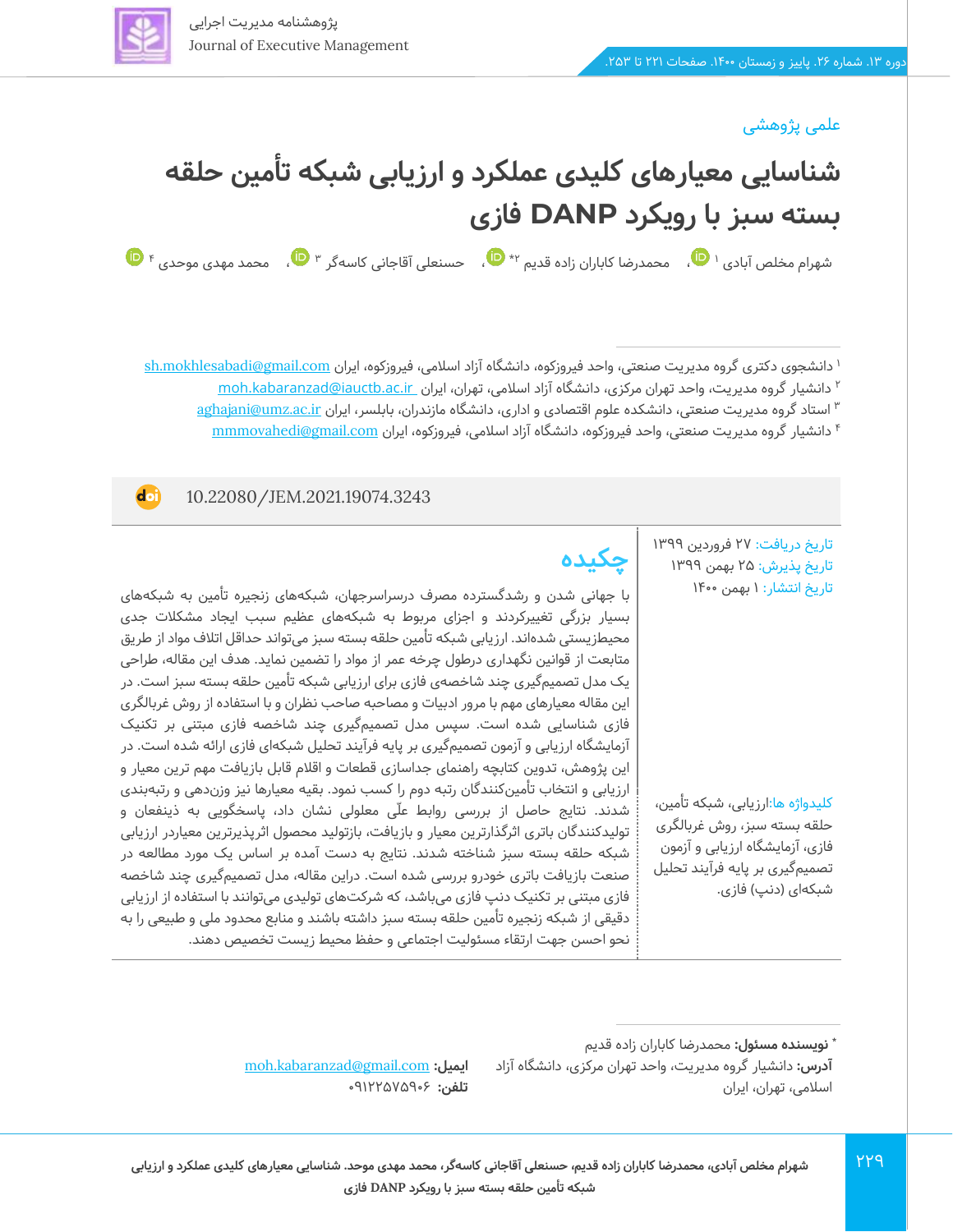## **1 مقدمه**

دنیای امروز بیشتر از هر زمانی رقابتی شده است؛ بنابراین به منظور بقاء در چنین محیطی برای سازمانها، دارا بودن کاالی قابل بازیافت و سازگار با محیطزیست، مدیریت زنجیره تأمین با حلقه بسته سبز به مسألهای ضروری تبدیل شده است (زهانگ و همکاران<sup>۱</sup>، ۲۰۲۰). در رویکردهای سنتی، عملکرد زنجیره تأمین فقط از بُعد اقتصادی سنجیده میشد و در طراحی شبکه این زنجیره توجه محققان و صنعتگران فقط بر کمینهسازی هزینهها یا بیشینهسازی درآمدها معطوف بود. اما در دهه های اخیر قوانین دولتی، فشارهای سازمانهای مردم نهاد و وضعیت رو به افول محیطزیست، باعث شده است که اهداف و محدودی ت های زیست محیطی در کنار اهداف و محدودیت های اقتصادی، به عنوان بخش جداناپذیری از طراحی شبکه های زنجیره تأمین مطرح شوند (حاجیان و همکاران، ۱۳۹۸).

در سال های اخیر به دالیل مختلفی نظیر تصویب قوانین دولتی مربوط به حفظ محیطزیست، مسئولیت اجتماعی و فشارهای عمومی، طراحی شبکه زنجیره تأمین حلقهبسته<sup>۲</sup> به شدت مورد توجه قرار گرفته است. هدف اولیه از این طراحی، استفاده دوباره از کاالهای معیوب و یا مستعمل با فرآیند بازیابی، جلوگیری از اتالف بیشتر منابع، کاهش آلودگی های زیست محیطی و حصول سودآوری در کنار مالحظات اجتماعی و تجاری دیگر است. زنجیره تأمین حلقه بسته متشکل از زنجیره تأمین روبهجلو و زنجیره تأمین معکوس<sup>۳</sup> است )منوچهری و همکاران، 139۸(.

در مقابل لجستیک مستقیم، لجستیک معکوس از کاربر نهایی (مشتریان) شروع شده و در جمعآوری محصوالتی که عمر آن ها پایان یافته یا محصوالت برگشتی و فعالیت هایی همچون بازیافت، احیا و دفع

آنها، به منظور دستیابی به مواد اولیه، قطعات، محصوالت و کاهش اثرهای زیست محیطی پسماندها، سهیم است (یاوری و ذاکر<sup>۴</sup>، ۲۰۲۰). ترکیب زنجیره تأمین مستقیم و زنجیره تأمین معکوس به شکل گیری زنجیره تأمین حلقه بسته منجر می شود. این رویکرد، طراحی شبکه های مستقیم و معکوس را به طور همزمان بهینه کرده و از زیربهینگی ناشی از طراحی مجزای شبکه ها جلوگیری میکند (پنگ و همکاران<sup>۵</sup>، ۲۰۲۰).

امروزه فعالیت های صنعتی و نیز حمل و نقل مربوط به شبکه های زنجیره تأمین از منابع انتشار گازهای گلخانهای به خصوص دی اکسید کربن به شمار می روند. منظور از واژه سبز در زنجیره تأمین حلقه بسته، تنها بیان مسائل محیط زیستی نیست. در واقع توجه به جنبههای سبز در شبکههای زنجیره تأمین و مدیریت شبکه با در نظر گرفتن عوامل محیط زیستی مثل کاهش انتشار گازهای گلخانه ای در راستای توسعه رقابتی شرکت هاست. امروزه شرکت ها اگر از مدیریت زنجیره تأمین حلقه بسته سبز استفاده کنند، عالوه بر حل مشکالت محیط زیستی به پیروزی نسبی در مزیت رقابتی نیز دست می یابند. بازیافت باتری های قدیمی، ضایعات را کاهش و از آلودگی محیط زیست میکاهد. حدود ۹۹ درصد باتریهای سرب اسیدی قابل بازیافت هستند و می توان با بازیافت آن ها، مواد اولیهی باتری های جدید را تأمین کرد. با بازیافت باتریهای قدیمی می توان از انباشت باتری های فرسوده نیز جلوگیری کرد که به نوعی تهدیدی برای افرادی است که در کنار محیطهای نگهداری باتری زندگی می کنند. به راحتی می توان هنگام خرید باتری جدید، باتری های کهنه و فرسوده را برای بازیافت و تولید باتری جدید، به مراکز بازیافت ارسال کرد (سومرویل و همکاران ٔ، ۲۰۲۰).

<sup>5</sup> Peng et al

<sup>6</sup> Sommerville et al

<sup>&</sup>lt;sup>1</sup> Zhang et al

<sup>3</sup> Closed Loop Supply Chain (CLSC)

<sup>4</sup> Yavari & Zaker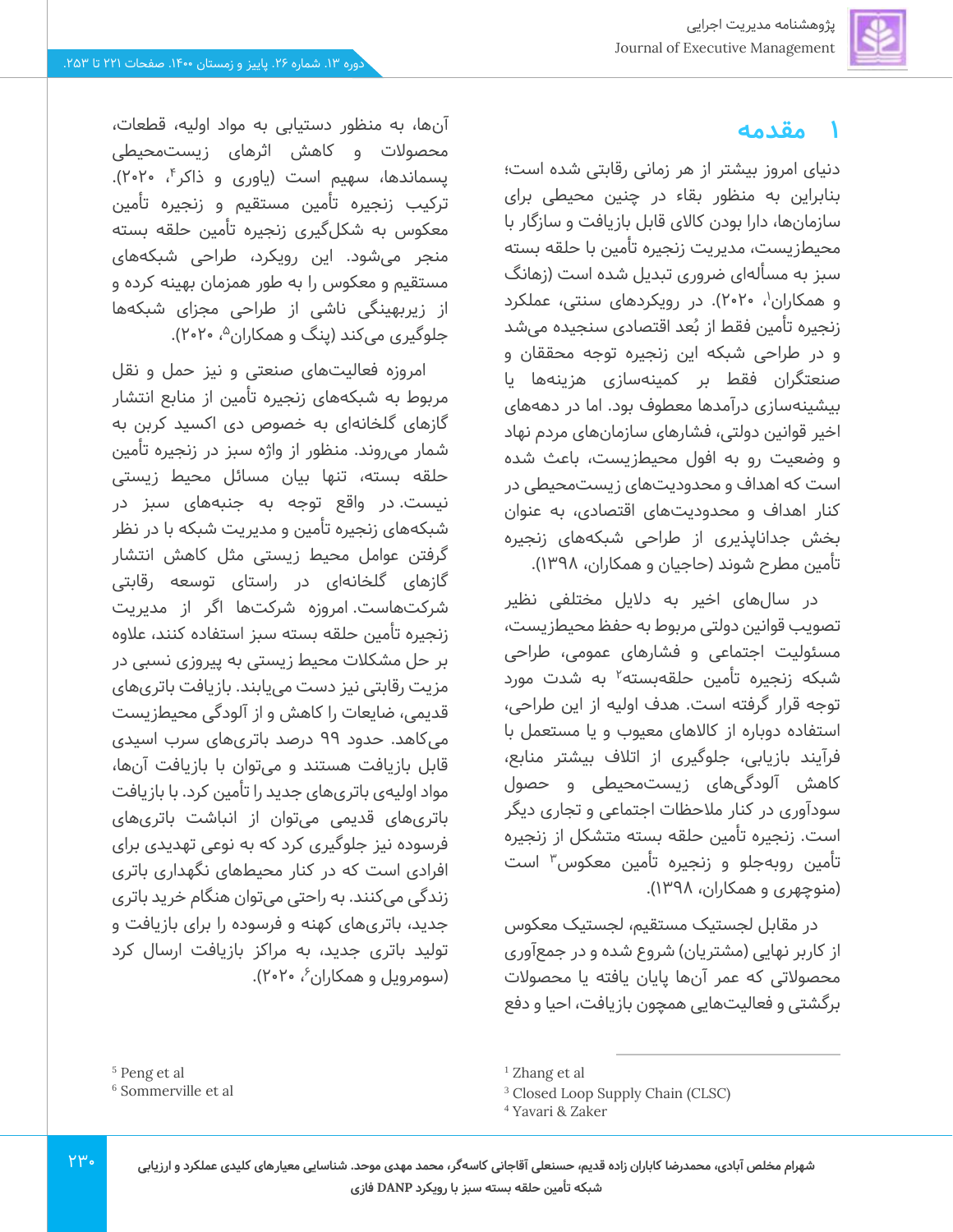

تاکنون پژوهش های بسیاری در خصوص طراحی زنجیره تأمین حلقه بسته سبز صورت پذیرفته از جمله: (جیانگ و همکاران،۲۰۲۰؛ یاوری و ذاکر ۲۰۲۰ ؛ زن و همکاران، 2019؛ صادقی راد و نهاوندی 2018؛ سلیمانی و همکاران، 2017؛ طالیی و همکاران، 2016 ؛ زوهال و سلیمانی'،۱۶،'۲۹؛ غیبلو و همکاران''، ۱۵،۰۲؛ ، 2013؛ حاجیان و همکاران1398،؛ <sup>3</sup> رومرو و مولینا بهزادی و یوسف برقی1397،؛ محمدی و همکاران، 1397؛ کولیائی و همکاران، 1397؛ کرباسیان و همکاران، 1395؛ سلطانی تهرانی و همکاران1394، و...)، اما پژوهشی که به شناسایی معیارهای کلیدی ارزیابی شبکه تأمین حلقه بسته سبز با در نظر گرفتن مالحظات زیست محیطی و بررسی روابط علّی - معلولی میان معیارها با تکنیک دنپ فازی در صنعت بازیافت باتری خودرو پرداخته باشد؛ صورت نپذیرفته است. به دلیل اهمیتی که مبحث ارزیابی زنجیره تأمین حلقه بسته سبز در صنعت بازیافت باتری، دارد. محققین این صنعت را جهت ارزیابی و مورد مطالعه انتخاب نمودند. برای ارزیابی نیازمند شناسایی شاخص ها و معیارهای ارزیابی از ادبیات موضوع و طراحی مدل بومی ارزیابی شبکه می باشد.

جنبه جدید بودن تحقیق حاضر بهرهمندی از رویکرد ترکیبی دیمتل و فرآیند تحلیل شبکه ای (دنپ) فازی در ارزیابی عملکرد شبکه تأمین حلقه بسته سبز در صنعت باتریسازی است. نوآوری مقاله حاضر بهره گیری از تکنیک غربالگری فازی جهت شناسایی ابعاد، معیارها و طراحی مدل مفهومی تحقیق، بررسی شدت ارتباطات و میزان اثرگذاری و اثرپذیری، وزندهی به ابعاد و معیارهای ارزیابی شبکه تأمین حلقه بسته سبز با تکنیک DANP فازی می باشد.

سؤال اصلی مقاله حاضر این است که؛ سطحبندی ابعاد و معیارهای ارزیابی شبکه تأمین حلقه بسته سبز در صنعت بازیافت باتری خودرو با

چارچوب DANP فازی و استفاده از ابزار ترکیبی )غربالگری فازی و FDANP )چگونه است؟

در ادامه این مقاله با مرور مختصری بر مبانی نظری و بررسی مهم ترین پژوهش های صورت گرفته در حوزه زنجیره تأمین حلقه بسته سبز و به بیان روششناسی پژوهش و بیان مدل اجرایی و مفهومی مطرح شده است. همچنین با توجه به معیارهای شناسایی شده به وزن دهی و بررسی شدت ارتباطات معیارهای ارزیابی شبکه تأمین حلقه بسته سبز با تکنیک دنپ فازی و بیان نتایج حاصل از آن پرداخته شده است.

مدیریت شبکه تأمین:مدیریت شبکه تأمین، بهصورت سنتی، عملیات مواد را جهت گزارش دهی به مجری مسئول هماهنگی تمام فرآیند مواد، تفکیک می نماید. این زنجیره همچنین نیازمند ارتباطات قوی با تأمین کنندگان در طول الیههای چندگانه تأمین است. مدیریت شبکه تأمین مفهومی است که هدف اصلی آن یکپارچهسازی و مدیریت منبعیابی، جریان مواد و کنترل آن با استفاده از رویکرد سیستماتیک جامع در سراسر الیههای مختلف تأمینکنندگان است )محمدی و دیگران،  $Y$  $P$  $Y$ 

زنجیره تأمین حلقه بسته:در مقابل لجستیک مستقیم، لجستیک معکوس از کاربر نهایی (مشتریان) شروع شده و در جمعآوری محصولاتی که عمر آن ها پایان یافته یا محصوالت برگشتی و فعالیتهایی همچون بازیافت، احیا و دفع آن ها، به منظور دستیابی به مواد اولیه، قطعات، محصوالت و کاهش اثرهای زیست محیطی پسماندها، سهیم است. ترکیب زنجیره تأمین مستقیم و زنجیره تأمین معکوس به شکل گیری زنجیره تأمین حلقه بسته منجر میشود (یاوری و ذاکر ٔ، ۲۰۲۰).

زنجیره تأمین حلقه بسته سبز: به شبکهای از زنجیره تأمین حلقه بسته که مسائل زیست محیطی

<sup>3</sup> Romero & Molina

<sup>4</sup> Yavari & Zaker

<sup>1</sup> Zohal & Soleimani

<sup>2</sup> Ghayebloo et al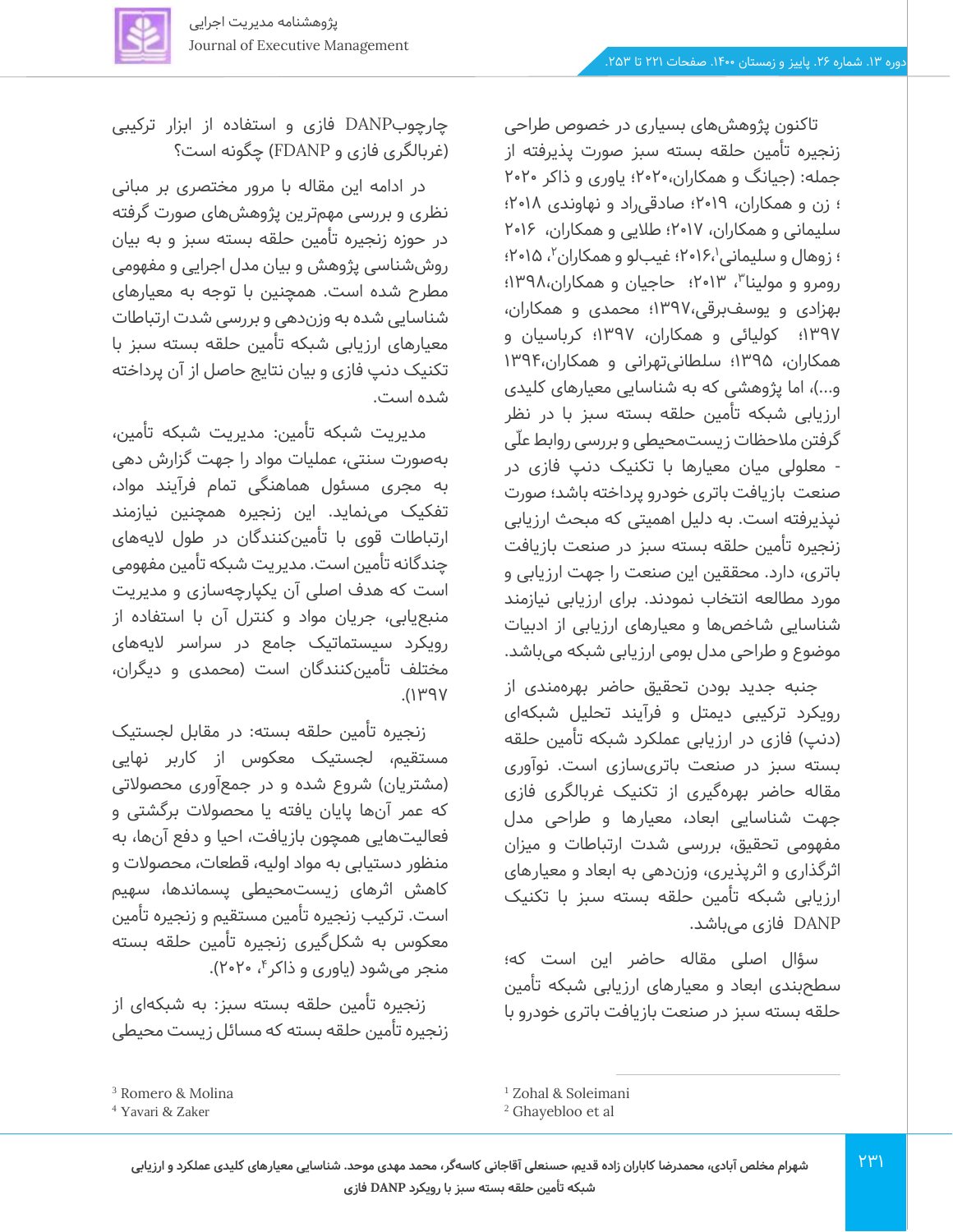و دستورالعملهای حفظ محیط زیست در آن مورد توجه قرار می گیرد زنجیره تأمین حلقه بسته سبز گفته میشود )یاوری و ذاکر،2020(. در ادامه به مهمترین پژوهش های صورت گرفته در خصوص موضوع پژوهش پرداخته شده است.

## **2 پیشینه پژوهش**

محتشمی و همکاران' (۲۰۲۰)، در پژوهشی با عنوان: طراحی شبکه زنجیره تأمین حلقه بسته سبز با استفاده از سیستم صف جهت کاهش اثرات محیطزیستی و مصرف انرژی، پرداختند. محققین به طراحی شبکه تأمین متشکل از سیستم تولید، مراکز توزیع، تعمیر، بازیافت، دفع و مرکز جمع آوری، پرداختند. فرض بر این بودکه سیستم صف با منابع محدود و ناوگان های حمل و نقل در شبکه قرار دارند. مشتریان سیستم های بارگیری در هر مرکزی دارای چند سرور بودند. همچنین تعداد کافی سرور در آن موجود بود؛ بنابراین مراکز تخلیه بار هیچ صفی در آن جا وجود نداشت. مدل پیشنهادی محققین اثرات زیست محیطی و مصرف انرژی ناوگان های حمل و نقل جهت بارگیری و تخلیه میزان تولید، در زمان انتظار وحمل و نقل کاهش داد. زهانگ و همکاران<sup>۲</sup> (۲۰۲۰)، در پژوهشی با عنوان: هماهنگی زنجیره تأمین حلقه بسته سبز دو کاناله با توجه به کیفیت و بازده محصول، پرداختند. با هدف بازیافت محصوالت بازیافتی معیوب و ضایعات محصوالت بازیافتی به منظور محاسبه سود کل در یک زنجیره تأمین حلقه بسته دو کاناله و مقایسه آن با مدل های ناهماهنگ. نتایج نشان داد مکانیزیم هماهنگ کننده پیشنهادی در تخفیف قیمت به خردهفروشان منجر به بهبود عملکرد مالی زنجیره تأمین میگردد. هوانگ و همکاران<sup>۳</sup> (۲۰۲۰)، در پژوهشی با عنوان: طراحی شبکه زنجیره تأمین حلقه بسته سبز با هدف کنترل و کاهش هزینههای انتشار گازهای 2CO، مدل طراحی شده ترکیبی از برنامهریزی عدد صحیح مختلط به توسعه توازن بین تأثیر عوامل

<sup>1</sup> Mohtashami et al

زیست محیطی و کاهش هزینههای عملیاتی منجر گردید. همچنین محققین با استفاده از سناریوی بر پایهی روش اپسیلون محدودیت به حل مدل تحت شرایط عدم قطعیت پرداختند. نتایج نشان داد بهره مندی از مدل مذکور منجر به کنترل و کاهش هزینههای زیست محیطی و اقتصادی در زنجیره تأمین حلقه بسته می گردد. حاجیان و همکاران )139۸(، به ارائه مدلی چند هدفه برای مسأله مکانیابی مسیریابی موجودی در شبکه زنجیره تأمین حلقه بسته سبز چند دورهای و چند محصولی برای کاالهای فاسدشدنی، در صنعت لبنیات کشور با در نظر گرفتن مالحظات زیست محیطی پرداخته اند. مقاله آن ها با هدف کمینهنمودن همزمان مجموع هزینه های سیستم، مجموع حداکثر زمان حملونقل و انتشار آلایندهها در کل شبکه مطرح شد. مسأله پژوهش در قالب یک مدل چند هدفه برنامهریزی غیرخطی عدد صحیح مختلط فرموله شد و برای حل مدل، رویکردی از الگوریتم ژنتیک پیشنهاد شده است. به منظور اعتبارسنجی، نتایج الگوریتم پیشنهادی در مثال های اندازه کوچک با نتایج حل روش دقیق نرم افزار گمز، مقایسه شدند. یافتهها نشان داد تصمیمهای مکان یابی، مسیریابی و موجودی به هم وابسته بوده و تعیین مقادیر این متغیرها در تعامل با هم است که میتواند به یافتن یک سیستم با حداقل هزینه های ممکن منجر شود. پارسائیان و همکاران (۱۳۹۸)، به طراحی مدل شبیهسازی زنجیره تأمین حلقه بسته سبز و قیمت گذاری محصول در حضور رقیب، در شرایط عدم قطعیت تقاضا با هدف کمینه نمودن هزینه کل زنجیره تأمین، کمینهسازی مجموع گاز و بیشینه نمودن سهم بازار محصول در حضور  $\rm CO_{2}$ یک رقیب پرداختند. در این راستا یک مدل شبیهسازی ترکیبی حاصل از ترکیب رویکردهای شبیهسازی عامل بنیان و گسسته پیشامد ارائه گردید که نوآوری اصلی این تحقیق بود. در ادامه سناریوهای مختلف با روش طراحی آزمایشات

<sup>3</sup> Huang et al

 $Y^{\mu}Y$ 

<sup>2</sup> Zhang et al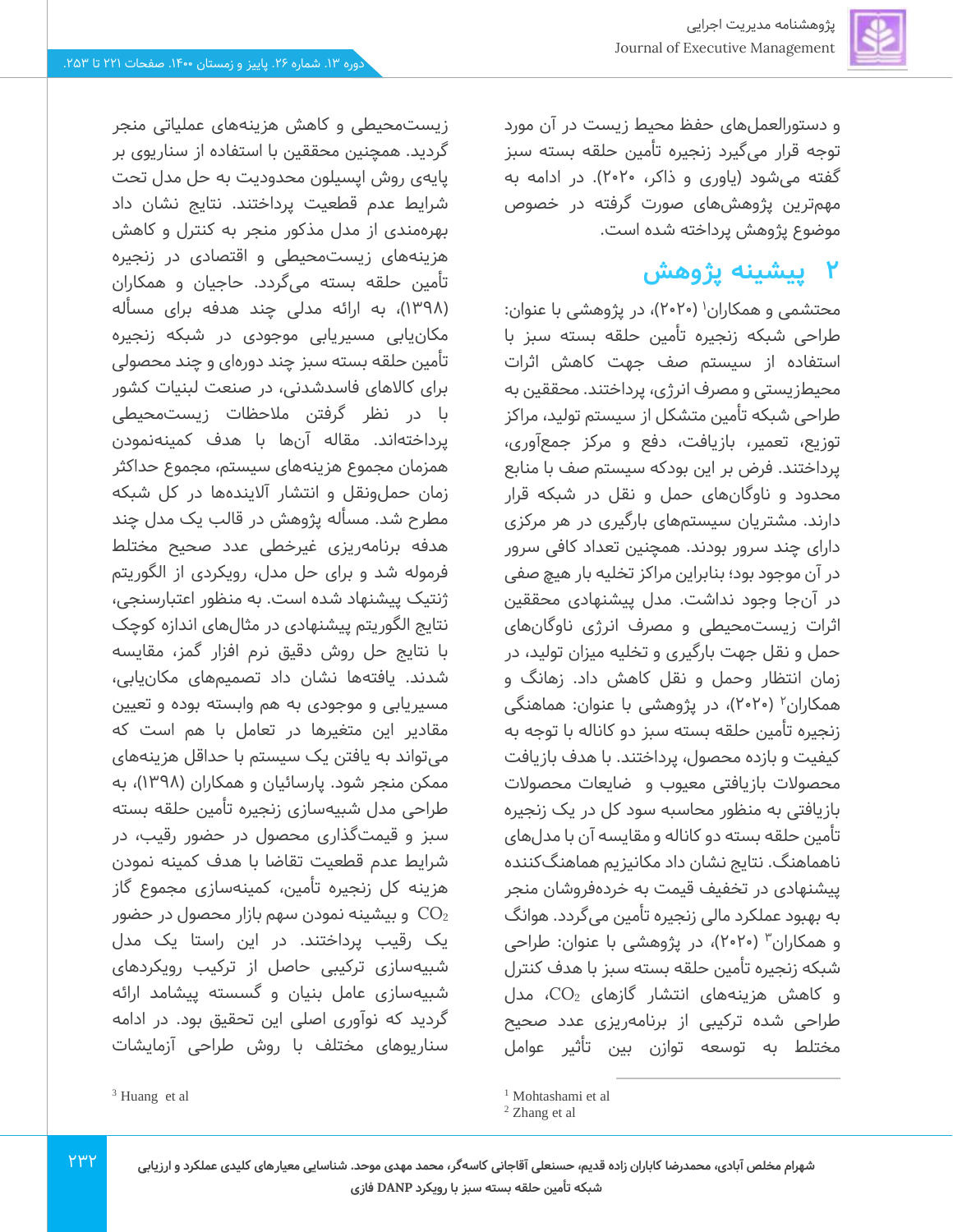

تاگوچی تولید شده و مدل های بازار و زنجیره تأمین حلقه بسته برای هر سناریو اجرا گردید و مقادیر هزینه، گاز  $\rm CO_{2}$  و سهم بازار محصول ثبت گشت. فخرزاد و همکاران ) 139۸(، به طراحی شبکه زنجیره تأمین حلقه بسته سبز با در نظر گرفتن قابلیت اطمینان مراکز تأمین تحت شرایط عدم قطعیت، پرداختند. د ر مقاله مذکور یک مدل ریاضی در حالت چند دوره ای، چند سطحی و چند محصولی تحت عدم قطعیت ارائه شد. اهداف آن شامل کمینهسازی هزینه های شبکه زنجیره تأمین و کمینهسازی انتشار گازهای خروجی حاصل از جابجایی وسیله نقلیه در بین مراکزمیباشد و حداکثرسازی قابلیت اطمینان تحلیل تقاضا با توجه به قابلیت اطمینان تعریفشده برای تأمین کنندگان میباشد. در مقاله مذکور جهت نزدیک شدن به دنیای واقعی پارامترهای مدل فازی و تابع هدف چند هدفه است. خاکبازان و همکاران )139۷(، ارائه یک مدل زنجیره تأمین یکپارچه مبتنی بر ارزش با در نظرگیری نسبت های مالی در تصمیمات مالی، یک مدل برنامهریزی خطی عدد صحیح مختلط به منظور یکپارچه سازی تصمیمات مالی و فیزیکی در یک زنجیره تأمین چند سطحی، چند دورهای و چند محصولی با هدف بیشینه نمودن ارزش افزوده اقتصادی، ارائه شده است. نتایج به ارائه مسائلی با ابعاد مختلف و تأیید اعتبار و کارایی مدل پیشنهادی، به بررسی اثرات تغییرات نرخ نسبت های مالی و وجود شرایط خرید و فروش نقدی و مدت دار بر روی ارزش زنجیره پرداخته شده است. کولیائی و همکاران )139۷(، به پیکره بندی مدل ریاضی دو مرحله ای برای مدیریت زنجیره تأمین سبز، در یک کارخانه فعال در صنعت شیشه تحت شرایط ابهام و عدم قطعیت است. مدل شامل دو مرحله است. مرحله اول از روش تاپسیس فازی برای ارزیابی تأمین کنندهها بر حسب معیارهای کمّی و کیفی استفاده شده است. خروجی این مرحله وزن تأمینکنندهها برای هر قطعه است که به عنوان پارامتر ورودی مرحله دوم مدل در نظر گرفته می شود. مرحله بعد یک مدل ریاضی استوار خطی چند هدفه عدد صحیح مختلط

پیشنهاد می شود به طوری که تعداد بهینه قطعات و محصوالت را در شبکه تعیین کند. همچنین به منظور تحلیل دقیق تر قابلیت مدل استوار، از شبیهسازی مونت کارلو استفاده شد که نتایج نشان از قابلیت بسیار باالی مدل استوار نسبت به مدل قطعی در پاسخگویی به عدم قطعیت موجود در پارامترهای مسأله دارد. بهزادی و یوسفبرقی )139۷(، رویکردهای بهینهسازی تصادفی دو مرحلهای و استوار در شبکهی زنجیره تأمین حلقه بسته در شرایط عدم ق طعیت، شبکه شامل تأمینکنندهی خارجی، مراکز تولید/ بازیابی، مراکز ترکیبی توزیع/ جمع آوری، مراکز دفن و مشتریان در نظر گرفته شده است. برای ارزیابی عدم قطعیت پارامترها از دو رویکرد بهینهسازی تصادفی دو مرحلهای و بهینهسازی استوار استفاده شده است. نتایج نشان داد کارایی بهینه سازی استوار نسبت به بهینهسازی تصادفی دو مرحلهای در شرایط عدم قطعیت بهتر است. محمدی و همکاران ) 139۷(، به طراحی شبکه زنجیره تأمین سبز حلقهبسته همراه با تصمیم های مالی در شرایط عدم قطعیت، به هدف در نظر گرفتن ابعاد اقتصادی و زیست محیطی توسعه به همراه تصمیمهای مالی است. تصمیمهای مالی شامل سرمایهگذاریهای غیر از زنجیره تأمین و وامهای دریافتی است. به عدم قطعیت تقاضا و بازگشت سرمایه مربوط به گزینههای دیگر سرمایهگذاری نیز توجه شده است. مسأله با روش برنامهریزی خطی عدد صحیح ترکیبی، مدل سازی شده است. برای مواجهه با عدم قطعیت پارمترهای تقاضا و بازگشت سرمایه، از روش مسیر سناریو استفاده شده است. نتایج نشان داد اثربخشی مالحظه تصمیمهای مالی در طراحی شبکه زنجیره تأمین حلقه بسته سبز را نشان می دهد؛ زیرا افزایش تعداد وام های در دسترس، سطح خدمت ارائه شده به توزیع کنندگان افزایش می یابد. همچنین نتایج پژوهش محمدی و همکاران نشان داد مالحظه همزمان تصمیمات مالی و عدم قطعیت مربوط به تقاضا و بازگشت سرمایه به بهبود سودآوری زنجیره تأمین منجر میشود. سهرابی و همکاران )1396(، به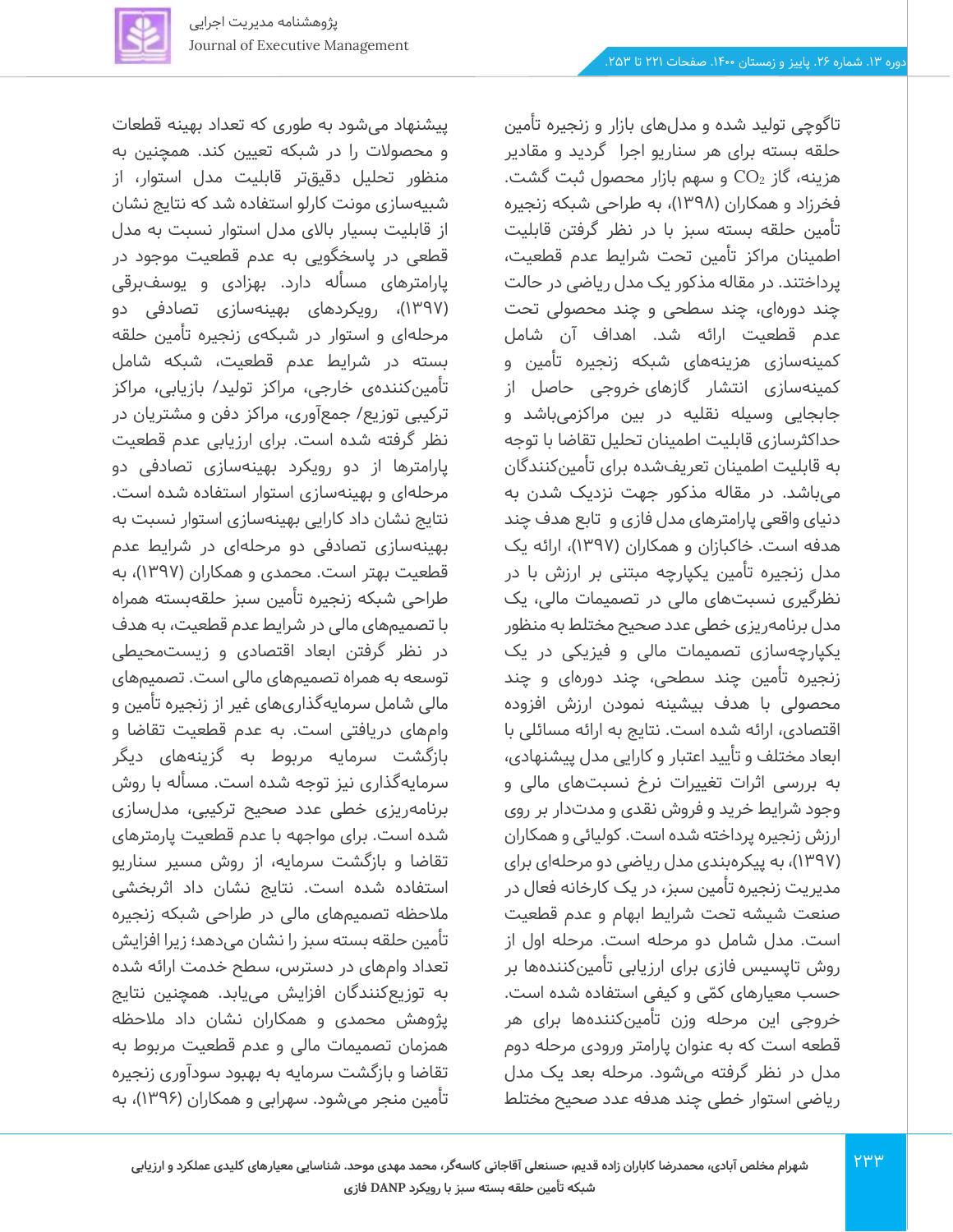

مدل سازی ریاضی شبکه زنجیره تأمین حلقه بسته سبز با در نظر گرفتن ریسک تأمین: مطالعه موردی، با هدف طراحی ساختاری برای زنجیره های جدید یا مهندسی مجدد شبکه های موجود به منظور افزایش ارزش کل است. در مقاله مذکور یک مدل برنامهریزی عددصحیح مختلط چندهدفه فازی که به دنبال حداقل کردن هزینه ها، حداقل کردن اثرات زیست محیطی و حداقل کردن ریسک تأمین مواد اولیه می باشد، ارائه شده است. این مدل در برگیرنده تمام سطوح زنجیره تأمین حلقه بسته میباشد و نسبت به مدل های طراحی شبکه زنجیره تأمین قبلی جامعیت دارد. جهت پیاده سازی مدل تدوین شده، از داده های شرکت شیشهسازی همدان استفاده شده است. نتایج حل مدل نشان داد مکان و ظرفیت تسهیالت، میزان تولید در مراکز تولید و تعیین فناوری می باشد. کرباسیان و همکاران )1395(، مکان یابی و تعیین ظرفیت عناصر زنجیره تأمین حلقه بسته، مدل ارائه شده تمام جریان های مرتبط با جریان قطعات، مجموعه ها، محصول برگشتی را در برگرفته و همچنین، با در نظر گرفتن چهار هدف فازی که در آن موارد کمی و کیفی حضور دارند، می کوشد اختیارات تصمیمگیرنده را افزایش دهد. از دیگر تمایزهای مدل حاضر آن است که تمام حالت های برگشتی از مشتریان در نظر گرفته شده

 $\gamma \mu \gamma$ 

است. برای بررسی مدل بازیافت باتری خودرو جهت احداث مراکز زنجیره تأمین حلقه بسته در دوره زمانی 10 ساله به عنوان مطالعه موردی انتخاب شده که نتایج آن، به دلیل توجه همزمان به تمام اهداف سودآوری، اثرات محیطزیست، انتخاب مراکز برتر و زمان تحویل، مورد تأیید خبرگان قرار گرفته است.طلایی و همکاران (۱۳۹۴)، در پژوهشی به ارائه یک مدل مکان یابی دو هدفه برای طراحی شبکه زنجیره تأمین حلقه بسته سبز، پرداختند. در این تحقیق یک مدل دو هدفه عدد صحیح برای مکان یابی از تسهیالت یک شبکه زنجیره تأمین حلقه بسته سبز مورد بررسی قرار گرفت. برای نشان دادن موازنه بین اهداف از روش محدودیت اپسیلون استفاده شده است. این مقاله یک شبکه زنجیره تأمین متعلق به تولید توزیع و نیز جمع آوری و بازیافت کاالهای مربوط به صنعت تولید دستگاههای کپی انجام گرفته است. نتایج پژوهش مذکور به مدیران لجستیک سبز در بهبود عملکرد محیط زیستی در کل زنجیره تأمین به عنوان یک استراتژی مکمل به منظور کسب مزیت رقابتی یاری میرساند. در جدول )1(، به مقایسه بین رویکرد پیشنهادی و سایر مطالعات مرتبط با ارزیابی زنجیره تأمین پرداخته است.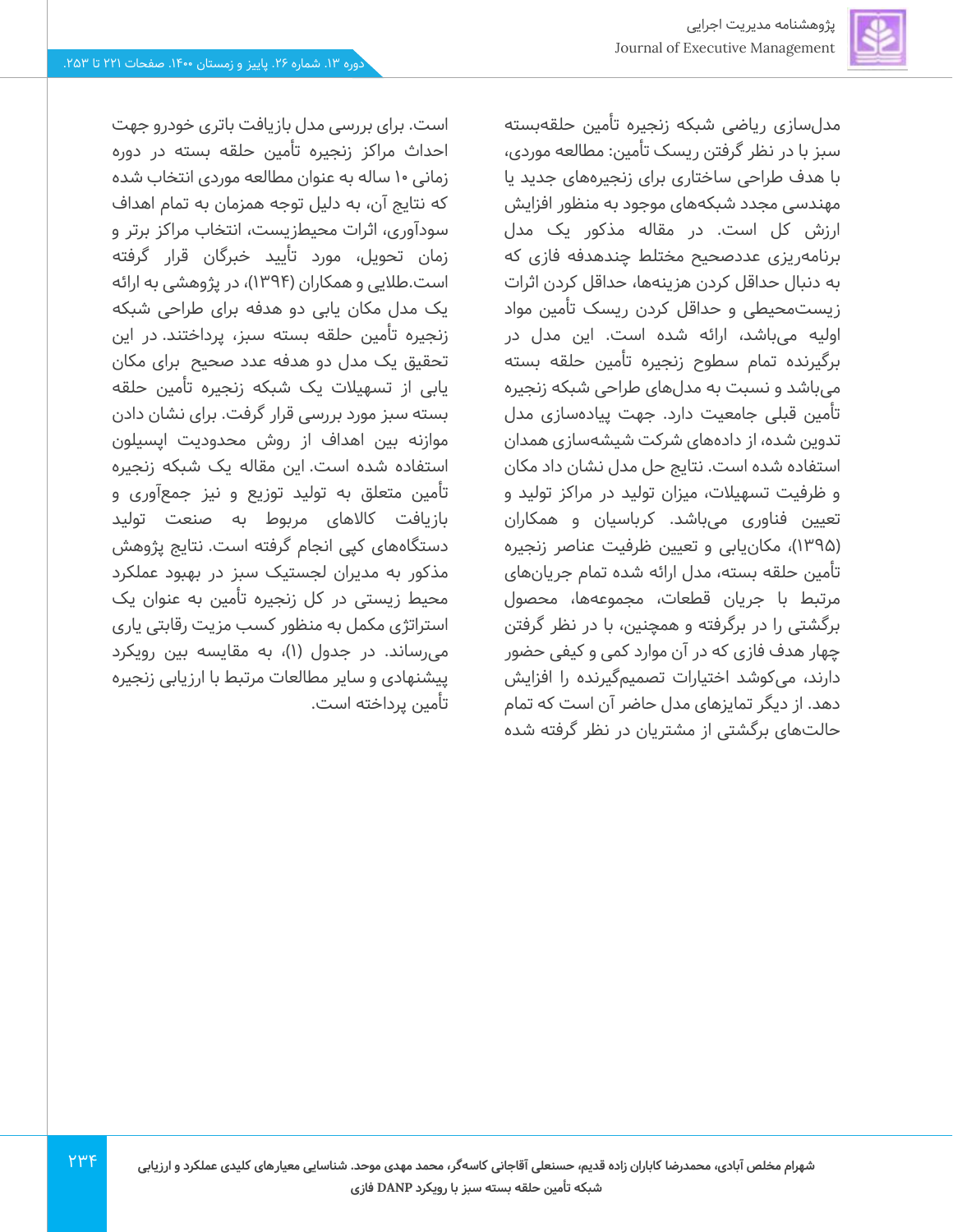

| رويکرد       |                                                                                                                                                                                                                                                                                                                                                                                                                                                                                              |                    |                                                           |              | مدل ریاضی                                                                                                                                                                                                                                                                                                                                                                                                                                                                  |                  |                          |                          |                                                |                                                                          |  |
|--------------|----------------------------------------------------------------------------------------------------------------------------------------------------------------------------------------------------------------------------------------------------------------------------------------------------------------------------------------------------------------------------------------------------------------------------------------------------------------------------------------------|--------------------|-----------------------------------------------------------|--------------|----------------------------------------------------------------------------------------------------------------------------------------------------------------------------------------------------------------------------------------------------------------------------------------------------------------------------------------------------------------------------------------------------------------------------------------------------------------------------|------------------|--------------------------|--------------------------|------------------------------------------------|--------------------------------------------------------------------------|--|
| تامين حلقه   | زيست محيطي                                                                                                                                                                                                                                                                                                                                                                                                                                                                                   | ىدل چند شاخصه فازى |                                                           | ارزیابی فازی |                                                                                                                                                                                                                                                                                                                                                                                                                                                                            | MOMILP MILP MOLP |                          | LP                       | روش ارزیابی                                    | نويسندگان                                                                |  |
|              |                                                                                                                                                                                                                                                                                                                                                                                                                                                                                              |                    |                                                           |              | $\sqrt{2} \left( \left( \frac{1}{2} \right) \left( \frac{1}{2} \right) \left( \frac{1}{2} \right) \left( \frac{1}{2} \right) \left( \frac{1}{2} \right) \left( \frac{1}{2} \right) \left( \frac{1}{2} \right) \left( \frac{1}{2} \right) \left( \frac{1}{2} \right) \left( \frac{1}{2} \right) \left( \frac{1}{2} \right) \left( \frac{1}{2} \right) \left( \frac{1}{2} \right) \left( \frac{1}{2} \right) \left( \frac{1}{2} \right) \left( \frac{1}{2} \right) \left( \$ |                  |                          |                          | مدلسازی ریاضی                                  | محتشمی، آقاسمی و جولای<br>$(Y \circ Y \circ)$                            |  |
| $\checkmark$ |                                                                                                                                                                                                                                                                                                                                                                                                                                                                                              |                    |                                                           |              | $\mathcal{L}^{\mathcal{A}}$ . The set of the set of the set of the set of the $\mathcal{A}$                                                                                                                                                                                                                                                                                                                                                                                |                  | $\checkmark$             |                          | مدلسازی ریاضی                                  | جیانگ، وانگ،وانگ، زهانگ و زو<br>$(Y \circ Y \circ)$                      |  |
|              | $\sqrt{2} \left( \sqrt{2} \left( \sqrt{2} \right) \right) \left( \sqrt{2} \left( \sqrt{2} \right) \right) \left( \sqrt{2} \left( \sqrt{2} \right) \right) \left( \sqrt{2} \left( \sqrt{2} \right) \right) \left( \sqrt{2} \left( \sqrt{2} \right) \right) \left( \sqrt{2} \left( \sqrt{2} \right) \right) \left( \sqrt{2} \left( \sqrt{2} \right) \right) \left( \sqrt{2} \left( \sqrt{2} \right) \right) \left( \sqrt{2} \left( \sqrt{2} \right) \right) \left( \sqrt{2} \left( \sqrt{2} \$ |                    |                                                           |              | $\checkmark$                                                                                                                                                                                                                                                                                                                                                                                                                                                               | $\checkmark$     |                          |                          | مدلسازی ریاضی                                  | دی و جری، (۲۰۲۰)                                                         |  |
|              |                                                                                                                                                                                                                                                                                                                                                                                                                                                                                              |                    |                                                           |              | $\checkmark$                                                                                                                                                                                                                                                                                                                                                                                                                                                               |                  |                          |                          | مدلسازی ریاضی                                  | طلاییزاده، حقیقی و نیاکی<br>(1.8)                                        |  |
|              |                                                                                                                                                                                                                                                                                                                                                                                                                                                                                              |                    | $\checkmark$ and $\checkmark$                             | $\checkmark$ |                                                                                                                                                                                                                                                                                                                                                                                                                                                                            |                  | $\checkmark$             |                          | AHP-FTOPSIS                                    | حمدان و چیاتون (۲۰۱۷)                                                    |  |
|              |                                                                                                                                                                                                                                                                                                                                                                                                                                                                                              |                    |                                                           |              | $\overline{\phantom{a}}$                                                                                                                                                                                                                                                                                                                                                                                                                                                   |                  |                          | $\checkmark$             | <b>Fuzzy SWOT</b>                              | امین، رزمی و زهانگ (۲۰۱۱)                                                |  |
|              |                                                                                                                                                                                                                                                                                                                                                                                                                                                                                              |                    |                                                           |              | $\mathcal{A}=\mathcal{A}=\mathcal{A}$ and $\mathcal{A}=\mathcal{A}=\mathcal{A}$                                                                                                                                                                                                                                                                                                                                                                                            |                  |                          |                          | ANP                                            | دمیرتاس و استان (۲۰۰۸)                                                   |  |
|              | $\sqrt{2} \left( \begin{array}{ccc} \sqrt{2} & \sqrt{2} & \sqrt{2} & \sqrt{2} & \sqrt{2} & \sqrt{2} & \sqrt{2} \\ \sqrt{2} & \sqrt{2} & \sqrt{2} & \sqrt{2} & \sqrt{2} & \sqrt{2} & \sqrt{2} \\ \sqrt{2} & \sqrt{2} & \sqrt{2} & \sqrt{2} & \sqrt{2} & \sqrt{2} \\ \sqrt{2} & \sqrt{2} & \sqrt{2} & \sqrt{2} & \sqrt{2} & \sqrt{2} \\ \sqrt{2} & \sqrt{2} & \sqrt{2} & \sqrt{2} & \sqrt{2} & \sqrt{2} \\ \sqrt{2} & \sqrt{2} & \$                                                            |                    |                                                           |              | $\checkmark$                                                                                                                                                                                                                                                                                                                                                                                                                                                               |                  | and a strategic con-     |                          | الگوریتم ژنتیک و برنامهریزی<br>غيرخطى عدد صحيح | حاجیان، افشارکاظمی،<br>سیدحسینی و طلوعیاشلقی<br>$(\lambda P \Uparrow f)$ |  |
|              |                                                                                                                                                                                                                                                                                                                                                                                                                                                                                              |                    |                                                           |              |                                                                                                                                                                                                                                                                                                                                                                                                                                                                            |                  |                          |                          | <b>SAWELECTRE</b>                              | پارسائیان، امیری، عظیمی و<br>تقوىفرد (١٣٩٨)                              |  |
|              |                                                                                                                                                                                                                                                                                                                                                                                                                                                                                              |                    |                                                           |              | $\mathcal{A}(\mathcal{A})$ and $\mathcal{A}(\mathcal{A})$ are $\mathcal{A}(\mathcal{A})$ . In the $\mathcal{A}(\mathcal{A})$                                                                                                                                                                                                                                                                                                                                               | $\checkmark$     |                          |                          | مدلسازی ریاضی                                  | خاکبازان، چهارسوقی و رفیعی<br>(1P9V)                                     |  |
|              |                                                                                                                                                                                                                                                                                                                                                                                                                                                                                              |                    | $\sqrt{2}$ and $\sim$ $\sim$ $\sim$ $\sim$                |              | $\checkmark$                                                                                                                                                                                                                                                                                                                                                                                                                                                               |                  |                          |                          | مدلسازی ریاضی                                  | کولیائی، آذر و رجبزاده قطری<br>(1P9V)                                    |  |
|              |                                                                                                                                                                                                                                                                                                                                                                                                                                                                                              |                    | $\checkmark$ , $\checkmark$ , $\checkmark$ , $\checkmark$ |              | $\omega_{\rm{max}}$                                                                                                                                                                                                                                                                                                                                                                                                                                                        | $\checkmark$     | $\omega_{\rm{max}}$      | $\overline{\phantom{a}}$ | مدلسازی ریاضی                                  | بهزادی و یوسفبرقی (۱۳۹۷)                                                 |  |
|              | $\checkmark$ and $\checkmark$                                                                                                                                                                                                                                                                                                                                                                                                                                                                |                    |                                                           |              | $\sqrt{1-\frac{1}{2}}\left( \sqrt{1-\frac{1}{2}}\right) \left( \sqrt{1-\frac{1}{2}}\right) \left( \sqrt{1-\frac{1}{2}}\right) \left( \sqrt{1-\frac{1}{2}}\right) \left( \sqrt{1-\frac{1}{2}}\right) \left( \sqrt{1-\frac{1}{2}}\right) \left( \sqrt{1-\frac{1}{2}}\right) \left( \sqrt{1-\frac{1}{2}}\right) \left( \sqrt{1-\frac{1}{2}}\right) \left( \sqrt{1-\frac{1}{2}}\right) \left( \sqrt{1-\frac{1}{2}}\right) \left( \sqrt{1-\frac{1}{2}}\right) \left( \sqrt$     |                  | <b>Contractor</b>        |                          | مدلسازی ریاضی                                  | محمدی، عالمتبریز و پیشوایی<br>(1P9V)                                     |  |
|              | $\begin{array}{ccc} \checkmark & \checkmark \end{array}$                                                                                                                                                                                                                                                                                                                                                                                                                                     |                    | $\checkmark$ and $\checkmark$                             | $\checkmark$ |                                                                                                                                                                                                                                                                                                                                                                                                                                                                            |                  | $\omega_{\rm{max}}=0.01$ |                          | Fuzzy DEMATEL-FANP<br>(FDANP)                  | پژوهش حاضر                                                               |  |

**جدول 1 جنبه نوآوری و جدید بودن پژوهش حاضر نسبت به دیگر تحقیقات** 

جدول (۲)، به معرفی ابعاد وشاخصهای اولیه ارزیابی شبکه زنجیره تأمین حلقه بسته سبز بر مبنای مرور دقیق ادبیات موضوع پرداخته است.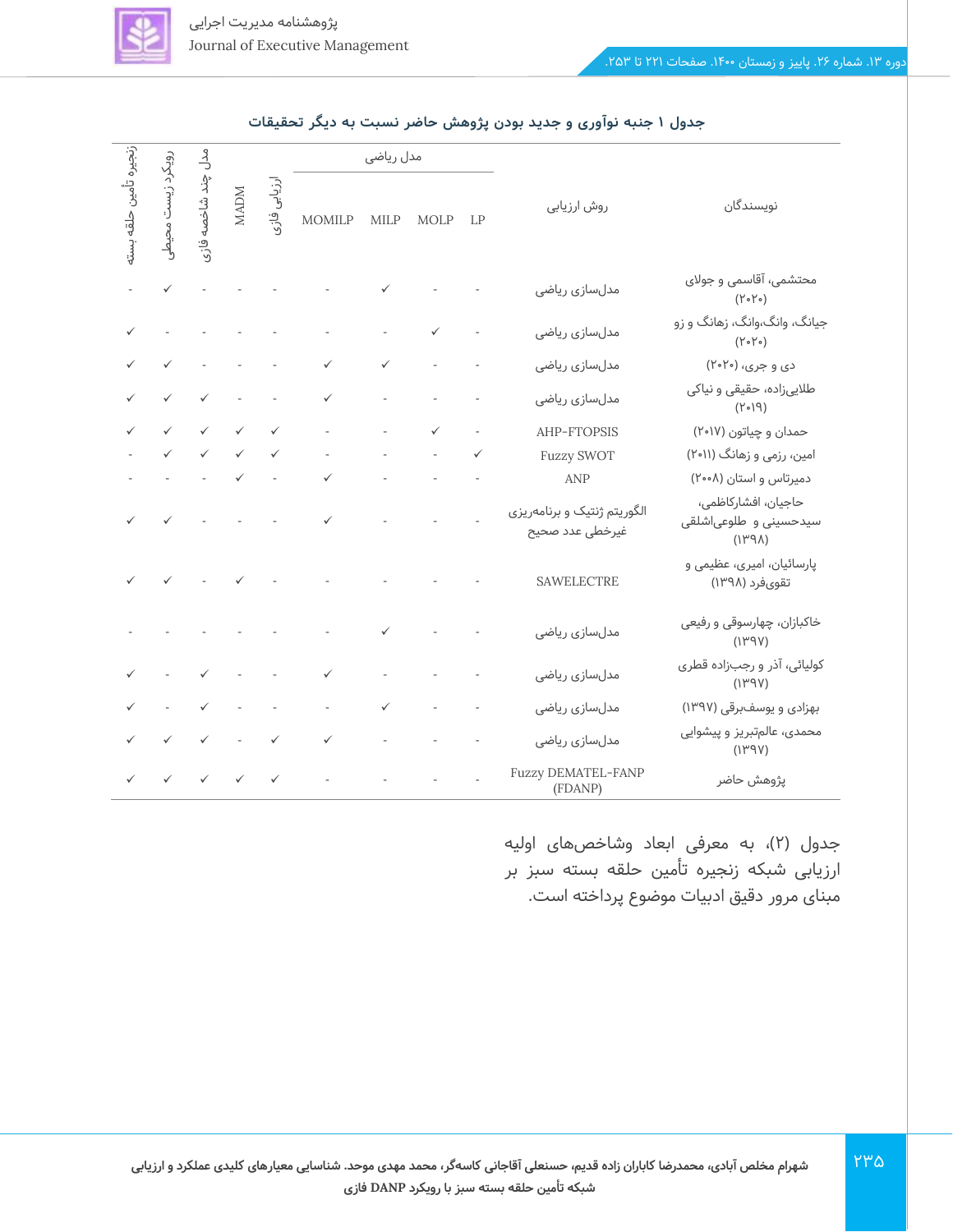| منبع                                                                                     | شاخص                                                      | بَعد                    |
|------------------------------------------------------------------------------------------|-----------------------------------------------------------|-------------------------|
|                                                                                          | افزایش میزان همکاری بنگاه تجاری با<br>مراكز بازيافت محلى  | بازيافت                 |
| احمد و همکاران (۲۰۲۰)؛ امین و همکاران (۲۰۱۱)                                             | تدوین کتابچه راهنمای جداسازی<br>قطعات واقلام قابل بازيافت | محصول                   |
|                                                                                          | میزان مشارکت کارکنان                                      |                         |
|                                                                                          | میزان پیگیری دستورالعملها و قوانین                        |                         |
| بهاتیا و همکاران (۲۰۲۰)؛ دی و جری (۲۰۲۰)؛ دیمرتاس و آستون<br>(۲۰۰۸)؛ یاوری و ذاکر (۲۰۲۰) | توسعه آموزش و تربیت زیست<br>محيطى                         | مشاركت<br>سازمانى       |
|                                                                                          | میزان حمایت و پشتیبانی مدیریت<br>ارشد                     |                         |
|                                                                                          | بازيافت منابع استفاده شده                                 |                         |
|                                                                                          | بازيافت كالاى معيوب                                       |                         |
|                                                                                          | سرمایهگذاری بر روی بازیافت<br>محصولات قابل بازيافت        |                         |
|                                                                                          | مدیریت مصرف انرژی                                         |                         |
| فضلی خلف و همکاران (۲۰۱۷)؛ غیبلو و همکاران (۲۰۱۵)؛ قمی                                   | استفاده از منابع موجود                                    | محیط زیستی و            |
| اولی و همکاران (۲۰۱۸)؛ گویندان و همکاران (۲۰۲۰)                                          | بازاریابی سبز                                             | سبز                     |
|                                                                                          | خريد سبز                                                  |                         |
|                                                                                          | فروش سبز                                                  |                         |
|                                                                                          | توسعهی ایده و نگرشهای                                     |                         |
|                                                                                          | زیستمحیطی در کل شبکه                                      |                         |
|                                                                                          | راه اندازی شبکه بازیافت فعال                              |                         |
|                                                                                          | بازیافت و بازتولید محصول                                  |                         |
|                                                                                          | بهبود کمیت و ارتقاء کیفیت                                 |                         |
| حسینی مطلق و همکاران(۲۰۲۰)؛ هانگ و همکاران(۲۰۲۰)؛ رمرو                                   | محصولات برگشتی                                            | لجستيک                  |
| و مولينا (٢٠١٣)                                                                          | طراحی کارا برای بازیافت و استفاده<br>مجدد                 | معكوس                   |
|                                                                                          | تدوين مقررات بازيافت                                      |                         |
|                                                                                          | طراحی برای بازیافت                                        |                         |
|                                                                                          | مميزى زيست محيطى تأمينكنندگان                             |                         |
| جیانگ و همکاران (۲۰۲۰)؛ پنگ و همکاران(۲۰۲۰)؛ قمی اولی و                                  | ارزيابى و انتخاب تأمينكنندگان                             |                         |
| همکاران (۲۰۱۸)؛ گویندان و همکاران (۲۰۲۰)                                                 | گنجاندن الزامات زیستمحیطی در<br>قرارداد خريد اقلام        | مديريت تأمين<br>كنندگان |
|                                                                                          | خريد سبز                                                  |                         |

### **جدول 2 شاخص های ارزیابی شبکه زنجیره تأمین حلقه بسته سبز مستخرج از پیشینه پژوهش**

**ادامه جدول 2 شاخص های ارزیابی شبکه زنجیره تأمین حلقه بسته سبز مستخرج از پیشینه پژوهش** 

**شهرام مخلص آبادی، محمدرضا کاباران زاده قدیم، حسنعلی آقاجانی کاسه گر، محمد مهدی موحد. شناسایی معیارهای کلیدی عملکرد و ارزیابی شبکه تأمین حلقه بسته سبز با رویکرد DANP فازی**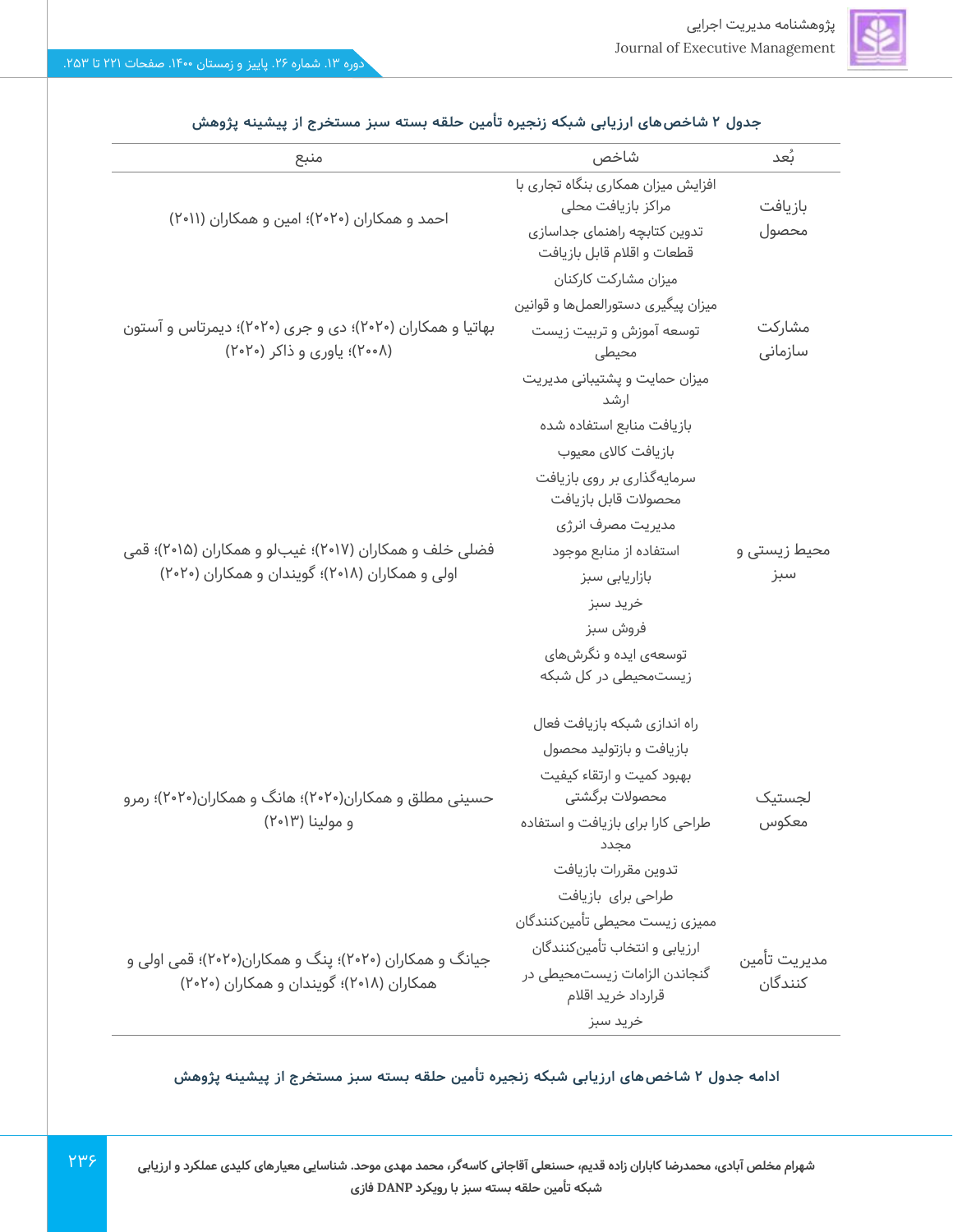

| منبع                                                                                                                            | شاخص                                                      | ئعد                 |
|---------------------------------------------------------------------------------------------------------------------------------|-----------------------------------------------------------|---------------------|
|                                                                                                                                 | طراحی سبز                                                 |                     |
| وانگ و همکاران (۲۰۲۰)؛ بهاتیا و همکاران(۲۰۲۰)                                                                                   | ارزیابی چرخه عمر جهت ایجاد پروفایل<br>محيطى محصولات       | چرخه عمر<br>محصول   |
|                                                                                                                                 | ایجاد فرهنگ مسئولیت اجتماعی                               |                     |
|                                                                                                                                 | ایجاد فرصتهای برابر و عدم تبعیض                           |                     |
| فضلی خلف و همکاران (۲۰۱۷)؛ غیبلو و همکاران(۲۰۱۵)؛ قمی اولی و همکاران<br>(۲۰۱۸)؛ گویندان و همکاران (۲۰۲۰)؛ احمد وهمکاران (۲۰۲۰)؛ | ادغام شیوههای مسئولیت اجتماعی<br>شركتها                   | مسئوليت<br>اجتماعى  |
|                                                                                                                                 | جذب کمکهای مالی بشردوستانه و<br>زيستمحيطى                 |                     |
|                                                                                                                                 | افزایش مالیاتهای زیستمحیطی                                |                     |
|                                                                                                                                 | میزان سیاستهای زیستمحیطی                                  |                     |
| دی و جری (۲۰۲۰)؛ دیمرتاس و آستون (۲۰۰۸)؛ یاوری و ذاکر (۲۰۲۰)                                                                    | دولتى                                                     | قوانين و<br>سياستها |
|                                                                                                                                 | وجود مقررات عملياتى زيستمحيطى                             |                     |
|                                                                                                                                 | برنامههای انطباق و ممیزی محیطی                            |                     |
|                                                                                                                                 | برگشت سرمایه                                              |                     |
|                                                                                                                                 | رشد سود                                                   |                     |
| حسینی مطلق و همکاران (۲۰۲۰)؛ هانگ و همکاران (۲۰۲۰)؛ رمرو و مولینا (۲۰۱۳)                                                        | رشد فروش                                                  | مالی                |
|                                                                                                                                 | بازدهى سرمايه                                             |                     |
|                                                                                                                                 | میزان گردش داراییها                                       |                     |
|                                                                                                                                 | هزینه نیروی انسانی                                        |                     |
|                                                                                                                                 | هزینه حمل مواد بازیافتنی (باتری                           |                     |
| بهاتیا و همکاران (۲۰۲۰)؛ دی و جری (۲۰۲۰)؛ دیمرتاس و آستون (۲۰۰۸)؛ یاوری و ذاکر                                                  | خودرو) (معیار)                                            |                     |
| $(Y \circ Y \circ)$                                                                                                             | هزينهها نت                                                | هزينه               |
|                                                                                                                                 | هزینههای بازیافت باتری خودرو (معیار)                      |                     |
|                                                                                                                                 | هزینه انرژی                                               |                     |
|                                                                                                                                 | تنوع نوع باتری خودرو (معیار)                              |                     |
|                                                                                                                                 | تعداد باتری خودرو (معیار)                                 |                     |
|                                                                                                                                 | انعطافپذیری عرضهکنندگان باتری                             |                     |
| قمی اولی و همکاران (۲۰۱۸)؛ گویندان و همکاران (۲۰۲۰)                                                                             | خودرو (معیار)                                             | انعطافپذیری         |
|                                                                                                                                 | انعطافپذیری تحویل باتری بازیافتی<br>(معیار)               |                     |
|                                                                                                                                 | انعطافپذیری قیمت باتری خودرو<br>(معيار)                   |                     |
|                                                                                                                                 | تحویل به موقع باتری بازیافتی به<br>تولیدکننده (معیار)     |                     |
|                                                                                                                                 | تحويل صحيح و سالم باترى بازيافتى<br>به تولیدکننده (معیار) | مشتريان             |
| غیبلو و همکاران (۲۰۱۵)؛ قمی اولی و همکاران (۲۰۱۸)                                                                               | ياسخگويى به ذينفعان و توليدكنندگان<br>باتری (معیار)       | (ذينفعان)           |
|                                                                                                                                 | خدمات پس از بازیافت باتری خودرو<br>(معیار)                |                     |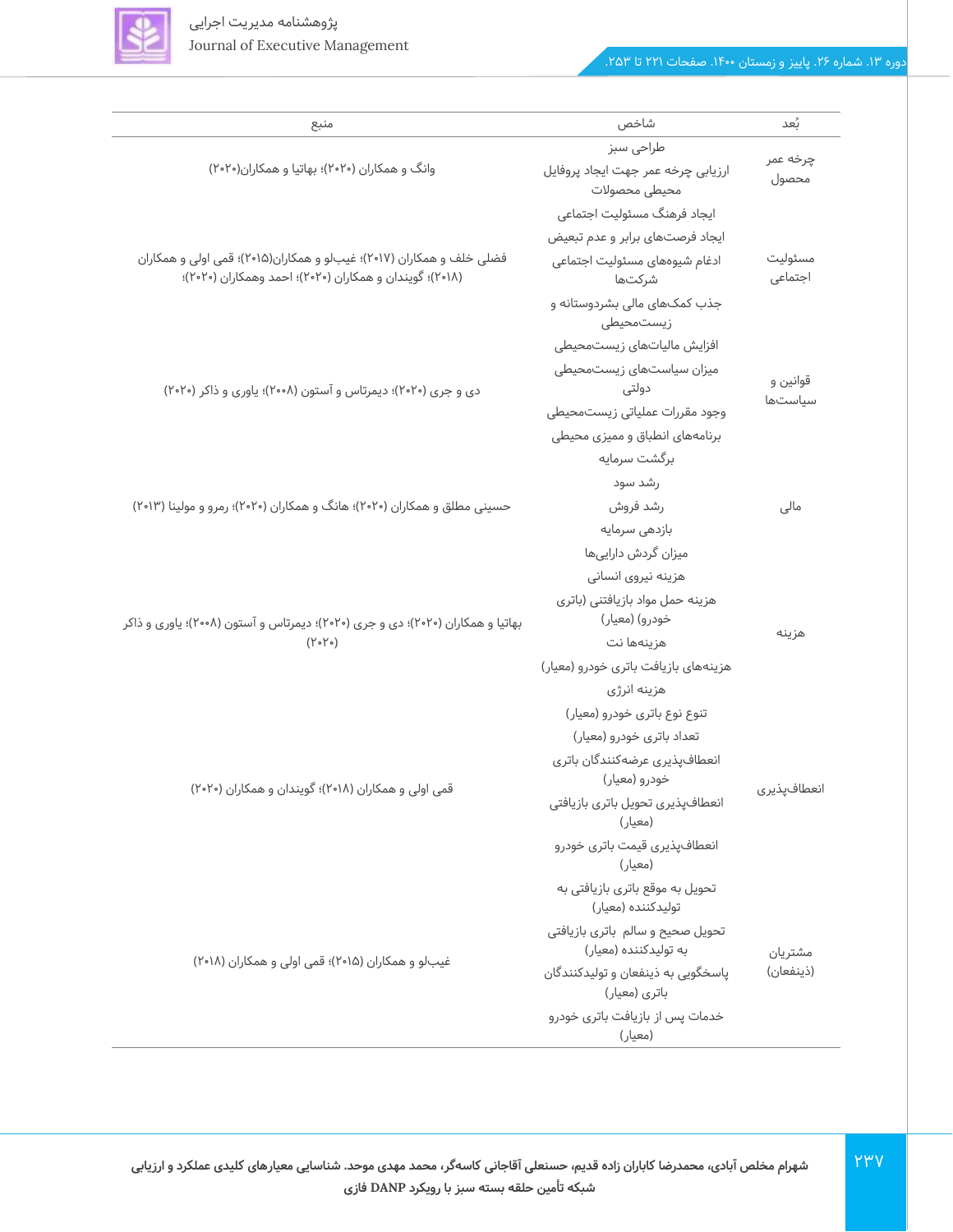## **3 روش شناسی تحقیق**

مقاله حاضر ازنظر هدف توسعهای- کاربردی و ازنظر نوع دادهها و نحوه اجرای تحقیق توصیفی- پیمایشی و مدل سازی مقاله، با رویکرد هیبریدی دیمتل فازی مبتنی بر فرآیند تحلیل شبکهای فازی )FDANP ) است و به بررسی موضوع ارزیابی شبکه تأمین حلقه بسته سبز در صنعت بازیافت باتری خودرو میپردازد. تحقیق حاضر از دو مرحله پیروی می کند. در مرحله اول به شناسایی ابعاد و معیارهای ارزیابی شبکه تأمین حلقه بسته سبز با توجه به مبانی نظری و پیشینه تحقیق و روش غربالگری فازی میپردازد. مرحله دوم با استفاده از تکنیک دیمتل مبتنی بر فرآیند تحلیل شبکهای فازی )FDANP)، به بررسی شدت ارتباطات بین ابعاد و معیارهای ارزیابی شبکه پرداخته و تعیین وزن و اهمیت ابعاد و معیارها با استفاده از ساختار شبکهای با پرسش نامههای یک تا چهار فازی دیمتل و مقایسات زوجی تحت محیط نرم افزای MATLAB می پردازد. جامعه مقاله حاضر را 15 نفر از خبرگان صنایع باتریسازی، که حداقل دارای ده سال سابقه اجرایی در این صنایع و ارزیابی بازیافت رادارند، همچنین اساتید دانشگاهی متخصص در حوزه شبکه تأمین حلقه بسته سبز تشکیل می دهند. از آن جایی که در این تحقیق از جامعه خبرگان استفاده می شود، بنابراین نمونه آماری وجود ندارد و از تمام اعضای خبرگان در غربال سازی عوامل ارزیابی شبکه و پاسخگویی به پرسش نامهها و مصاحبه استفاده

گردیده است. پایایی پرسش نامههای تحقیق با استفاده از روش بررسی سازگاری گوگوس و بوچر بررسی شد. مقدار پایایی به ازای پرسش نامههای ابعاد و شاخصها به ترتیب: (۰/۰۴) و (۰/۰۶)، محاسبه شد. زمانی که مقدار آنها از (۰/۱)، کمتر باشد دارای پایایی است. در نتیجه پرسش نامههای DANP فازی پایایی قابل قبولی دارد.

مسائل تصمیم گیری چند شاخصه مستلزم ارزیابی و تعیین ارزش عملکردی موضوعها و پدیده های مورد مطالعه هستند، که نیازمند غربال سازی، شناسایی و انتخاب معیارهای کلیدی و مهم ارزیابی می باشند. همچنین مسائل غربال سازی ضمن داشتن مشخصه حداقل اطالعات عمومی، در برگیرنده مشارکت چندین خبره در فرآیند تصمیمگیری هستند. یاگر، تکنیکی به نام سیستم غربالگری فازی برای مدیریت این فرآیندها پیشنهاد میکند،که می تواند با مالحظه حداقل اطلاعات (کمبود اطلاعات جزئی در ارتباط با معیارها)، اجماع لازم را فراهم آورد. علت استفاده از روش غربالگری فازی نیز مورد مطرح شده می باشد. علت استفاده از تکنیک ترکیبی دیمتل و فرآیند تحلیل شبکهای با توجه به هدف پژوهش به دنبال وزن دهی و اولویت بندی و بررسی شدت ارتباطات ارزیابی شبکه تأمین در حلقه بسته سبز می باشد. در نتیجه از مزایای هر دو تکنیک میتوان بهرهمند شد. فرآیند پژوهش در شکل (۱)، ارائه شده است.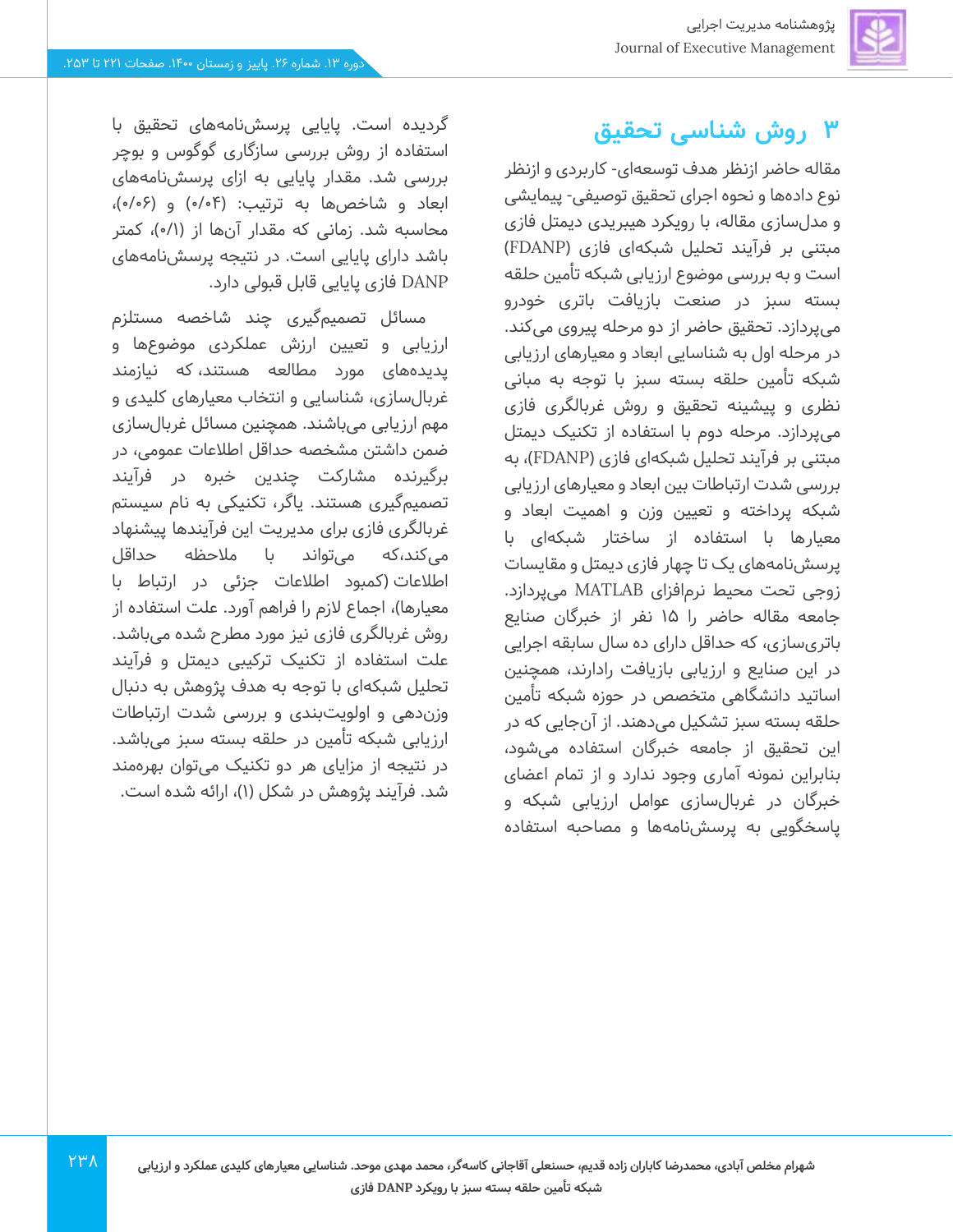

پژوهشنامه مدیریت اجرایی Journal of Executive Management



**شکل 1 مدل اجرایی پژوهش )منبع: محقق ساخته(** 

**3.1 مروری بر روش غربالگری فازی** 

در روش غربالگری فازی، هر فرد تصمیم گیرنده نظر و عقیده خود را درباره درجه اهمیت هر معیار بیان

میکند. این ارزیابی در قالب عناصر مقیاس کیفی تعریفشده در جدول (۲)، انجام میپذیرد (آذر و فرجی، 13۸9(.

**جدول 3 فضای کیفی ـ زبانی برای ارزیابی معیارها و تعیین درجه اهمیت آن ها )آذر و فرجی، 1389(** 

| نماد نگارشی | نماد تعريفشده  | واژه زبانی    |
|-------------|----------------|---------------|
| OU          | S7             | بینهایت مهم   |
| VH          | S6             | بسيار مهم     |
| Н           | S5             | مهم           |
| M           | S4             | متوسط         |
| L           | S3             | کماهمیت       |
| VL          | S <sub>2</sub> | بسیار کماهمیت |
| N           | S <sub>1</sub> | بی همیت       |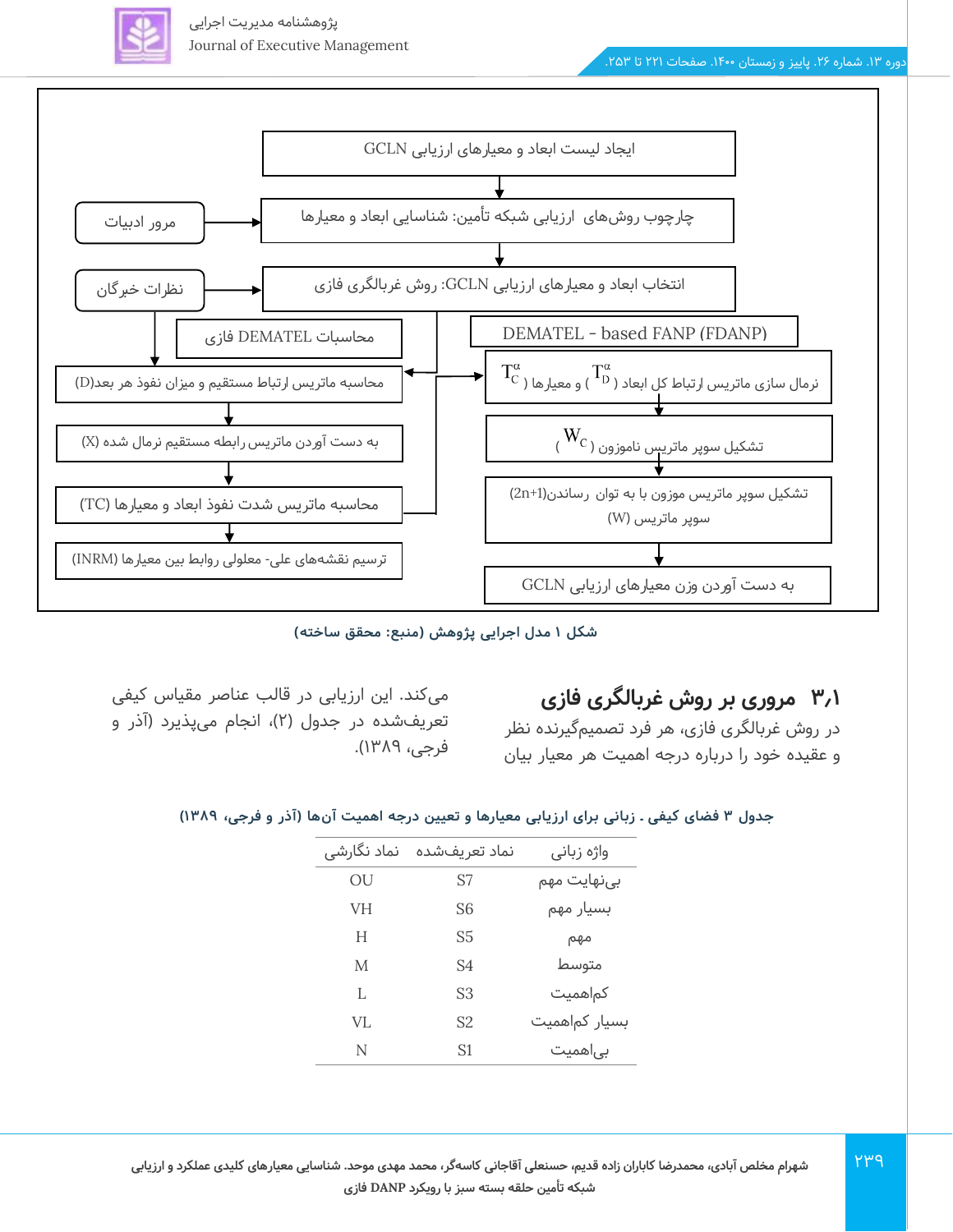اولین گام، تعیین یک تابع تجمیع )Q )برای تصمیمگیری است. این تابع مبین توافق تعداد مشخصی از اعضای گروه تصمیمگیرنده بر درجه اهمیت هر معیار و یا درجه تأمین هر معیار توسط گزینههای تصمیم و غربال شدن آن عامل بهعنوان یک شاخص کلیدی و یا انتخاب آن گزینه به عنوان مناسبترین گزینه است. بر این اساس، برای هر

### **1( رابطه**

که در آن q تعداد نقاط در مقیاس انتخاب شده است. r نشان دهنده تعداد افراد خبره مشارکت کننده در فرایند تصمیمگیری است. Int به معنای مقدار عدد صحیح است. K تعداد افراد خبره

 $B_{ij}$ در رابطه ۲، U<sub>i</sub> نشان دهنده امتیاز کلی و نشان دهنده ارزش j ا ُمین نمره خوب شاخص i است. (j) نشان می دهد که تصمیمگیرنده چقدر احساس  $Q(j)$ 

## **3.2 مروری بر تکنیک دنپ فازی**

در روش های سنتی و کالسیک برای حل مدل ترکیبی آزمایشگاه ارزیابی و آزمون تصمیمگیری )دیمتل( و فرآیند تحلیل شبکه ای این کار صورت می گرفت که با استفاده از روش دیمتل ماتریس ارتباطات کل محاسبه می شد سپس از آن مقدار آستانه گرفته میشد و از روی مقدار آستانه و ماتریس ارتباطات کل، روابط بین ابعاد و معیارها استخراج و به روشفرآیند تحلیل شبکهای محاسبه میشد و سپس دوباره مقایسات زوجی انجام شده و وزن ابعاد و معیارها محاسبه می گشت )یکی از معایب این روش این است که با در نظر گرفتن مقدار

عامل i، بدنه تصمیمگیری یک ارزش (k (Q فراهم میکند.  ${\rm Q}$  (k) نشان می دهد که اگر عضو k اُم، عامل i را به عنوان یک شاخص کلیدی انتخاب کند و انتخاب آن گزینه به عنوان مناسبترین گزینه تشخیص داده شده باشد، آنگاه چگونه آن عامل برگزیده خواهد شد. تابع اجماع بهصورت رابطه)1(، تعریفشده است.

$$
Q_A(k) = S_{b(k)}
$$
  

$$
b(k) = Int \left[ 1 + (k \frac{q-1}{r}) \right] \qquad k = 0, 1, 2, ..., r
$$

حمایت کننده از گزینه است. برای تجمیع نظر ات از «عملگر یاگر» استفاده می شود. برای هر یک از m گزینه، ارزیابی واحد افراد خبره به صورت نزولی مرتب می شود. ارزیابی کلی راهکارها عبارت است از:

$$
u_i = \max_j \{Q(j) \cap B_{ij}\} \qquad \qquad i = 1, 2, ..., m
$$
 (7)

میکند که حمایت حداقل j فرد خبره الزم است )آذر و فرجی، 1389(.

آستانه تعداد زیادی از روابط درونی حذف می شود(. اما مزیت رویکرد DANP نسبت به رویکرد سنتی این است که دیگر از ماتریس ارتباطات کل مقدار آستانه گرفته نمی شود )این کار باعث می شود تمام روابط درونی حفظ شود) و با همان اعداد تاثیرگذاری کل، سوپر ماتریس اولیه تشکیل شده و سپس ماتریس موزون به توان بی نهایت می رسد تا وزن نهایی ابعاد و معیارها محاسبه شود )تیتیال، بهاچری و دکار، 2019(.

## **3.3 مراحل دیمتل فازی )FDEMATEL )** گام اول: برای در نظر گرفتن نظر همه خبرگان طبق رابطه)3( از آن ها میانگین حسابی می گیریم.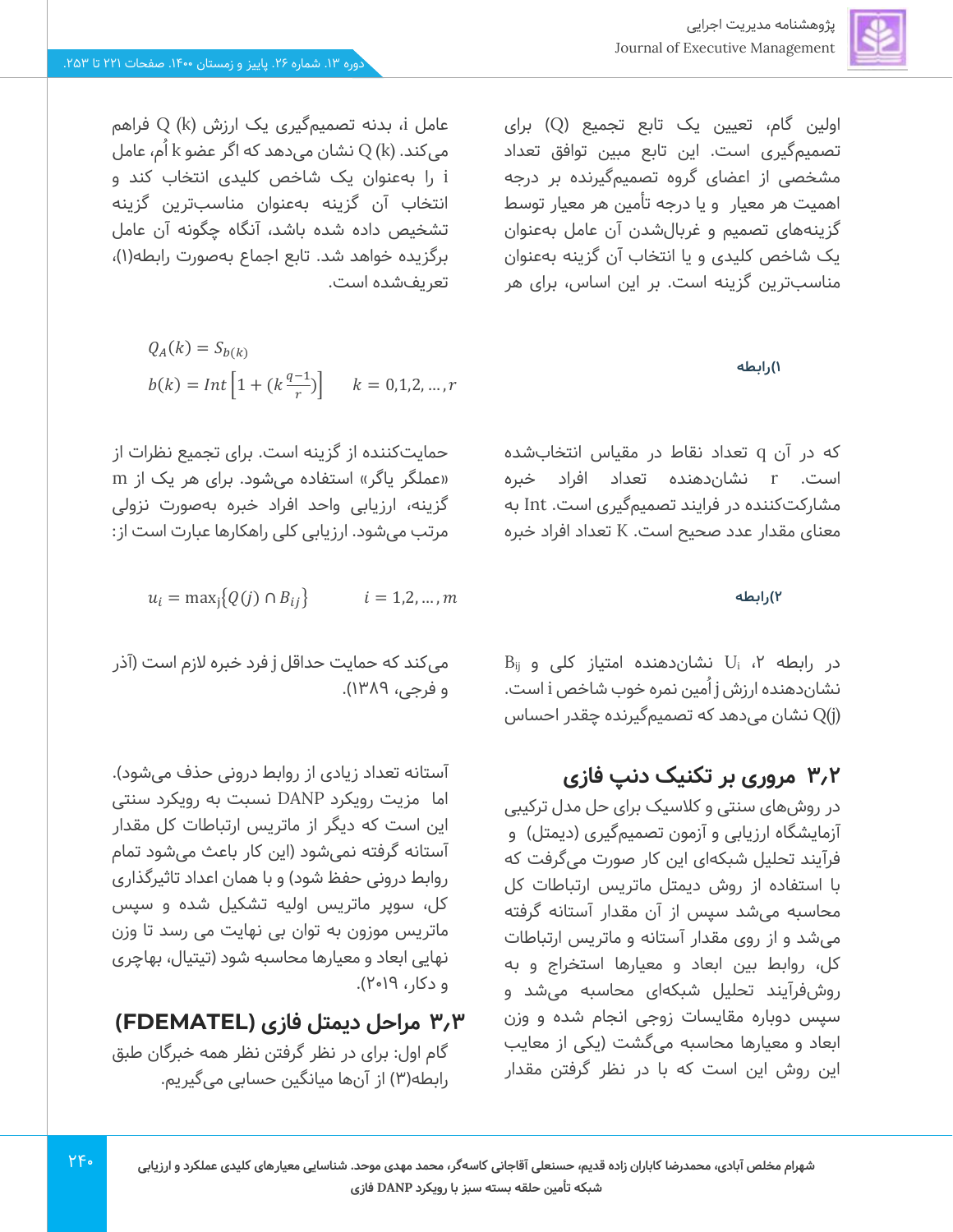$$
\underline{\underline{\underline{\xi}}}
$$

$$
\widetilde{Z} = \frac{\widetilde{x}^1 \oplus \widetilde{x}^2 \oplus \widetilde{x}^3 .... \oplus \widetilde{x}^p}{p}
$$

گام دوم: نرمالیزه کردن ماتریس بهدست آمده با استفاده از رابطه (۴)، استفاده می *ک*نیم.

$$
\tilde{H}_{ij} = \frac{\tilde{z}_{ij}}{r} = \left(\frac{l'_{ij}}{r}, \frac{m'_{ij}}{r}, \frac{u'_{ij}}{r}\right) = \left(l''_{ij}, m''_{ij}, u''_{ij}\right)
$$
\n(F

1

 $T = \lim_{k \to +\infty} (\tilde{H}^1 \oplus \tilde{H}^2 \oplus ... \oplus \tilde{H}^K)$ 

که r از رابطه )5( به دست آمده می آید:

در این رابطه p تعداد خبرگان و  $\widetilde{\mathbf{x}}^{\, \mathbf{p}}$  ،  $\widetilde{\mathbf{x}}^{\, \mathbf{p}}$  به

ترتیب ماتریس مقایسه زوجی خبره ۱، خبره ۲ و...

خبره p میباشد و $\widetilde{\tilde{z}}$  عدد فازی مثلثی بهصورت

 **5( رابطه** 

گام سوم: محاسبه ماتریس های فوق، ماتریس روابط کل فازی با توجه به رابطه)6( به دست آمده میآید.

 **6( رابطه** 

که هر درایه آن عدد فازی بهصورت  
\n
$$
\tilde{t}_{ij} = (l_{ij}^t, m_{ij}^t, u_{ij}^t)
$$
و ۸ و۹)

 **7( رابطه** 

 **8( رابطه** 

 **9( رابطه** 

$$
H_u
$$
 در این فرمولها I ماتریس یکه و ی $H_{m}$  ہ $H_{u}$  و سا

1  $\left[ l_{ij}^t \right] = H_l \times (I - H_l)^{-1}$  $\left[ m_{ij}^t \right] = H_m \times (I - H_m)^{-1}$  $\left[ u_{ij}^t \right] = H_u \times (I - H_u)^{-1}$ 

1

 $r = \max_{1 \le i \le n} (\sum u$ 

 $\max_{1 \le i \le n} (\sum_{i=1}^{n} u_{ii})$  $i \leq n \sum_{i=1}^{\infty} a_i$ 

ترتیب عدد پایین، عدد میانی و عدد بالایی اعداد ِ فازیِ مثلثیِ ماتریسِ H تشکیل میدهد. ِ  **3( رابطه** 

 $\tilde{z}_{ij} = (l_{ij}^{\ell} m_{ij^{\prime}}^{\ell} u_{ij^{\prime}}^{\ell})$ است.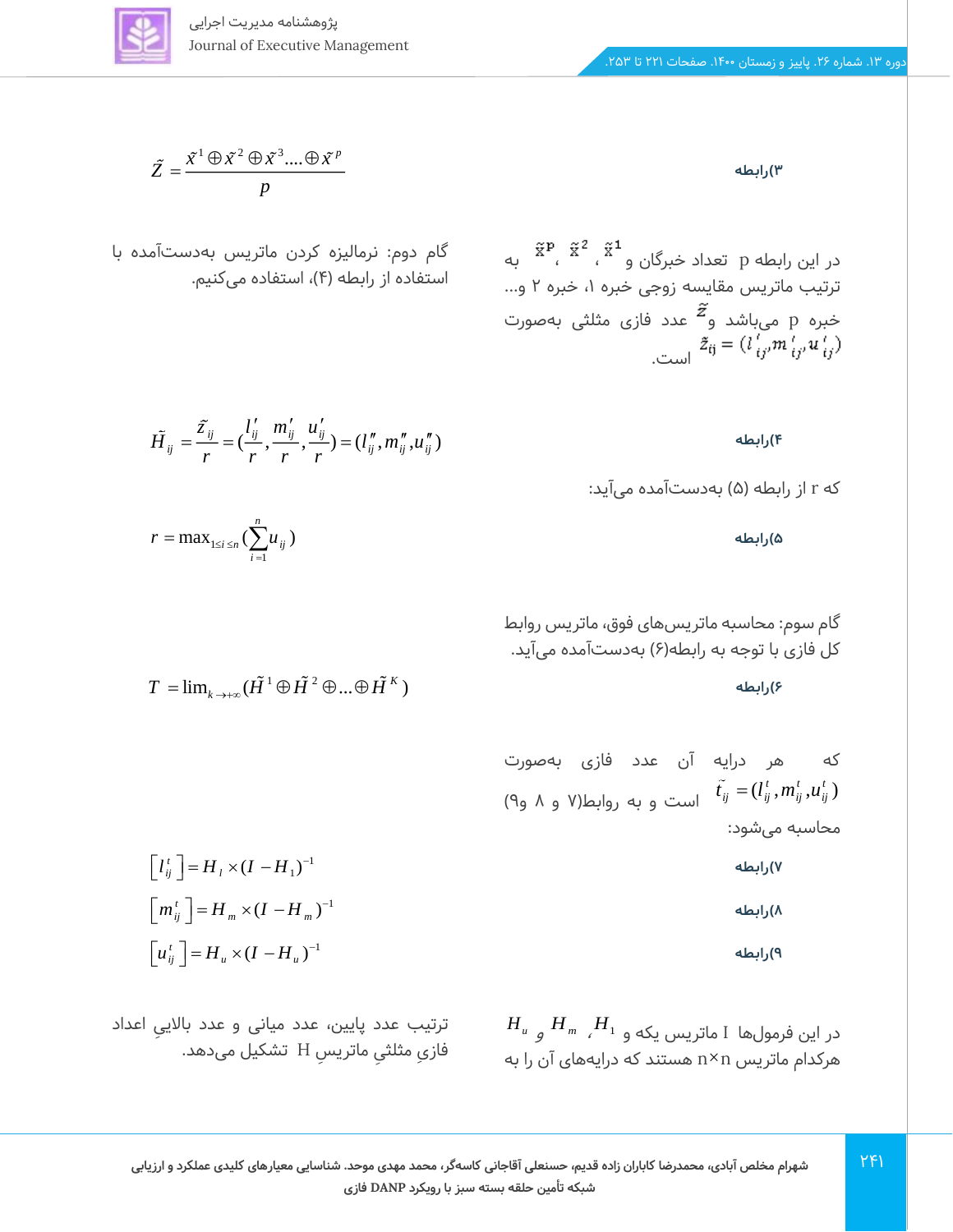گام چهارم: به دست آمده آوردن مجموع سطرها *T* است. مجموع سطرها و و ستونهای ماتریس

 **10( رابطه** 

 **11( رابطه** 

 $1\times n$  و  $\bar{R}$  به ترتیب ماتریس  $n\times 1$  و  $\bar{D}$ هستند.

 $(D_i+R_i)$ و رابطه  $(D_i+R_i)$ بین ابعاد ( ) *<sup>D</sup> <sup>R</sup> <sup>i</sup> <sup>i</sup>* <sup>−</sup> مشخص می گردد. اگر باشد بُعد مربوطه اثرگذار و اگر  $D_i$  – $R_i > 0$ 

1 2 3 B دی فازی شده عدد *A <sup>a</sup> <sup>a</sup> <sup>a</sup>* <sup>=</sup> ( , , ) است.

ستونها با توجه به روابط(١٠ و ١١) به دستآمده میآوریم.

$$
\tilde{D} = (\tilde{D}_i)_{n \times 1} = \left[ \sum_{j=1}^n \tilde{T}_{ij} \right]_{n \times 1}
$$

$$
\tilde{R} = (\tilde{R}_i)_{1 \times n} = \left[ \sum_{j=1}^n \tilde{T}_{ij} \right]_{1 \times n}
$$

0 *<sup>D</sup> <sup>R</sup> <sup>i</sup> <sup>i</sup>* <sup>−</sup> باشد ب ُعد مربوطه اثرپذیر است. در  $D_i$  – $R_i$  و  $D_i$  + $R_i$  و  $\epsilon$  alc alc  $i$ بهدست آمده از مرحله قبلی را طبق )رابطه12( دی فازی می کنیم.

$$
B=\frac{(l+2m+u)}{4}
$$

٢۴٢

خبرگان میزان تأثیر هریک از عوامل بر دیگری را بر اساس طیفهای بیانی جدول (۳)، مشخص نموده اند.

|  | جدول ۴ گزینههای زبانی و اعداد فازی مثلثی برای سنجش شدت تأثیرات (مدیری، دشتی و کریمی،۱۳۹۸) |  |
|--|-------------------------------------------------------------------------------------------|--|
|  |                                                                                           |  |

| تأثير بسيار زياد ١     ١       ٨٧٥   ٢<br>۳<br>تأثير متوسط<br>$Y \circ Y \circ \phi$ of $Y \circ Y \circ \phi$<br>تأثير كم<br>$\circ$ $\circ$ /۲۵<br>ం/ద<br>بدون تأثير<br>。  。。/Y۵<br>$\circ$ | معادل قطعی |  | طیفھای بیانی لعداد فازی مثلثی |
|-----------------------------------------------------------------------------------------------------------------------------------------------------------------------------------------------|------------|--|-------------------------------|
|                                                                                                                                                                                               |            |  |                               |
|                                                                                                                                                                                               |            |  |                               |
|                                                                                                                                                                                               |            |  |                               |
|                                                                                                                                                                                               |            |  |                               |
|                                                                                                                                                                                               |            |  |                               |



 **12( رابطه**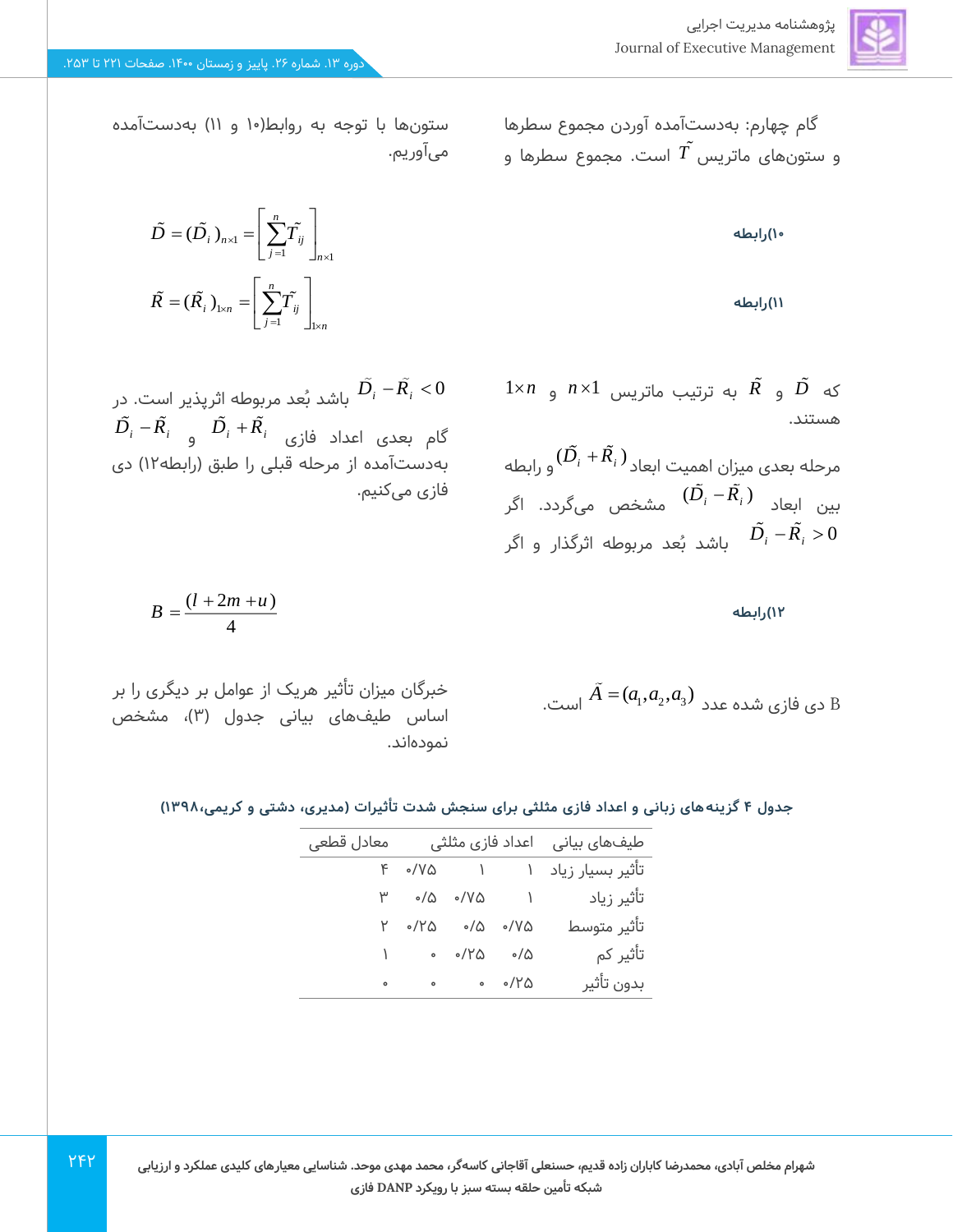

## **4 یافتههای پژوهش**

بررسی کامل یک پدیده مدیریتی، نیازمند داشتن یک الگوی مفهومی مناسب می باشد. چارچوب یا یک مدل مفهومی، روابط تئوریکی میان متغیرهای مهم موردبررسی را نشان می دهد )فیضی و سلوکدار، 1393(.پس از مرور ادبیات موضوع معیارهای ارزیابی زنجیره تأمین حلقه بسته سبز، ابعاد شبکه تأمین طبق نظر خبرگان متناسب با نیازهای شرکت بازیافت باتری خودرو و مدل بومی با ابعاد: .1 بازیافت محصول؛ ٢. محیطزیستی و سبز؛ ٣. لجستیک معکوس؛۴. مدیریت تأمینکنندگان؛ ۵.

مسئولیت اجتماعی؛ ۶. هزینه؛ ۷. انعطافپذیری؛ ۸. مشتریان (ذینفعان)؛ ۹. مشارکت سازمانی؛ ۱۰. چرخهی عمر محصول؛ ١١. قوانین و سیاستها و ١٢. مالی، به دوازده بُعد و ۵۴ شاخص طبقهبندی شد. سپس با استفاده از غربالگری فازی تعداد ابعاد به 8 ب ُعد و معیارها به 28 معیار تعدیل یافت که این معیارها از طریق بررسی روایی محتوا، مجددا تایید و نهایی گردید. بخشی از محاسبات غربالگری فازی در جدول (۴)، مشاهده میشود. در جدول (۵)، نتایج نهایی بخش اول پژوهش (غربالگری فازی) مشاهده میشود. در این غربالگری، 28 معیار از 54 معیار پذیرفته شد.

### **جدول 5 شاخص های شناسایی شده حاصل از غربال گری فازی )یافته های پژوهش(**

| نتيجه ui OU VH H M L VL N $a_{j}$ |                               |  |  |  |    |
|-----------------------------------|-------------------------------|--|--|--|----|
|                                   | V OU VH OU OU M M OU OU       |  |  |  |    |
|                                   | V OU VH VH VH OU OU OU        |  |  |  | ٢  |
|                                   | * OU OU OU VH H H L           |  |  |  | ۳  |
|                                   | * VL L VL VL L VL VL VL       |  |  |  | ۴  |
|                                   |                               |  |  |  |    |
|                                   | $\checkmark$ lh VH H L L VH N |  |  |  | ۵٣ |
|                                   | V OU OU VH L OU VH OU H       |  |  |  | ۵۴ |

### **جدول 6 معیارهای شناسایی شده ارزیابی شبکه تأمین حلقه بسته سبز بازیافت باتری حاصل از غربال گری فازی**

| معيار                                                    | بُعد         | معيار                                                           | بُعد                |
|----------------------------------------------------------|--------------|-----------------------------------------------------------------|---------------------|
| راه اندازی شبکه بازیافت فعال (C12)                       |              | افزایش میزان همکاری بنگاه تجاری با مراکز<br>بازیافت محلی (C1)   | بازيافت             |
| بازیافت و بازتولید محصول (C13)                           | لجستيک       | تدوین کتابچه راهنمای جداسازی قطعات و<br>اقلام قابل بازيافت (C2) | محصول               |
| بهبود كميت وارتقاء كيفيت محصولات<br>برگشتی (C14)         | معكوس        | بازیافت منابع استفاده شده (C3)                                  |                     |
| طراحی کارا برای بازیافت و استفاده مجدد<br>(C15)          |              | بازيافت كالاى معيوب (C4)                                        |                     |
| ارزیابی و انتخاب تأمینکنندگان (C16)                      | مديريت تأمين | سرمایهگذاری بر روی بازیافت محصولات قابل<br>بازيافت (C5)         | محیط زیستی و<br>سبز |
| گنجاندن الزامات زیستمحیطی در<br>قرارداد خرید اقلام (C17) | كنندگان      | بازاریابی سبز (C6)                                              |                     |
| هزینه حمل مواد بازیافتنی باتری خودرو                     | هزينه        | خريد سبز (C7)                                                   |                     |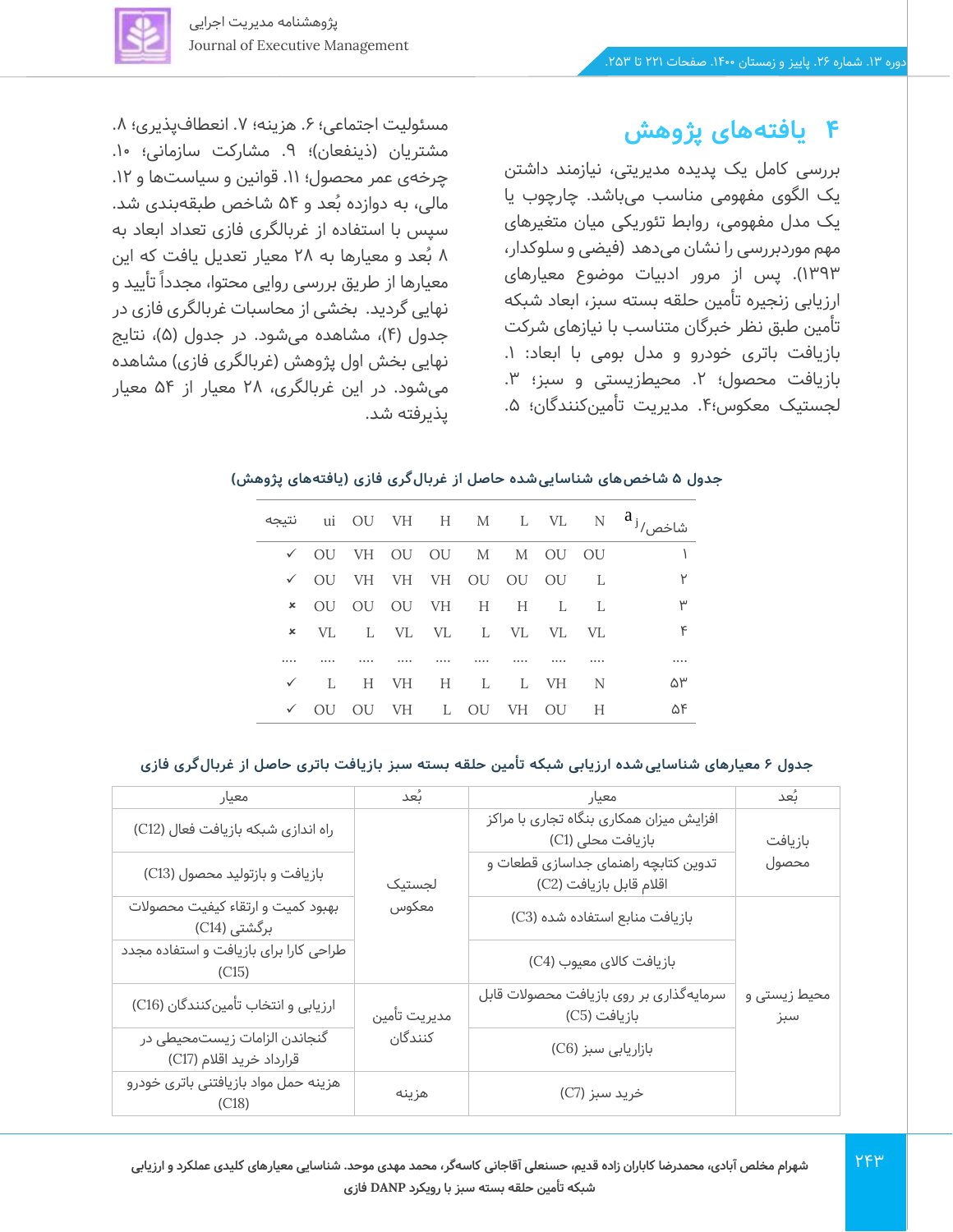

| هزینههای بازیافت باتری خودرو (C19)                      |           | فروش سبز (C8)                                 |         |
|---------------------------------------------------------|-----------|-----------------------------------------------|---------|
| تحویل به موقع باتری بازیافتی به<br>توليدكننده (C20)     |           | ایجاد فرهنگ مسئولیت اجتماعی (C9)              |         |
| تحویل صحیح و سالم باتری بازیافتی به<br>توليدكننده (C21) | مشتريان   | ادغام شیوههای مسئولیت اجتماعی شرکتها<br>(C10) | مسئوليت |
| پاسخگویی به ذینفعان و تولیدکنندگان<br>باتری (C22)       | (ذينفعان) | جذب کمکهای مالی بشردوستانه و                  | اجتماعى |
| خدمات پس از بازیافت باتری خودرو<br>(C23)                |           | زیستمحیطی (C11)                               |         |

**ادامه جدول .6 معیار های شناسایی شده ارزیابی شبکه تأمین حلقه بسته سبز بازیافت باتری حاصل از غربال گری فازی** 

| ىْعد        | معيار                                     |
|-------------|-------------------------------------------|
| انعطافپذیری | تنوع نوع باتری خودرو (C24)                |
|             | تعداد باتری خودرو (C25)                   |
|             | انعطافپذیری عرضهکنندگان باتری خودرو (C26) |
|             | انعطافپذیری تحویل باتری بازیافتی (C27)    |
|             | انعطافپذیری قیمت باتری خودرو (C28)        |

معیارهای موردقبول در ۸ بُعد قرار گرفتند. برای دستهبندی شاخص ها از پیشینه پژوهش و به منظور تأیید آن ها از نظر خبرگان و اساتید دانشگاهی نیز استفاده شده است.

## **4.1 محاسبه اوزان معیارهای ارزیابی GCLN با رویکرد DANP فازی**

ابتدا پرسش نامههای دیمتل فازی با طیف صفر تا چهار (مطابق جدول۳)، یعنی از بدون تأثیر (۰)؛ تأثیر کم (۱)، تأثیر متوسط (۲)؛ تأثیر زیاد (۳) و تأثیر بسیار زیاد )4(، بین 15 نفر از خبرگان توزیع و نتایج حاصل از میانگین حسابی نظرات خبرگان در خصوص میزان تأثیر ابعاد و معیارها به صورت جدول )6(، نشان داده

شده است. الزم به ذکر است؛ به دلیل محدودیت در تعداد صفحات مقاله از ذکر روابط و فرمول های DANP فازی همچنین نمایش بخشی از محاسبات DANP فازی چشم پوشی شده و تنها به بیان ماتریس شدت نفوذ معیارها؛ ماتریس نرمال شده ارتباطات کل معیارها؛ سوپر ماتریس ناموزون؛ سوپر ماتریس موزون و اوزان نهایی معیارها پرداخته شده است.

جدول (۷)، ماتریس نرمال شده شدت نفوذ معیارهای ارزیابی شبکه تأمین حلقه بسته سبز در صنعت بازیافت باتری خودرو را نشان می دهد.

 $YFF$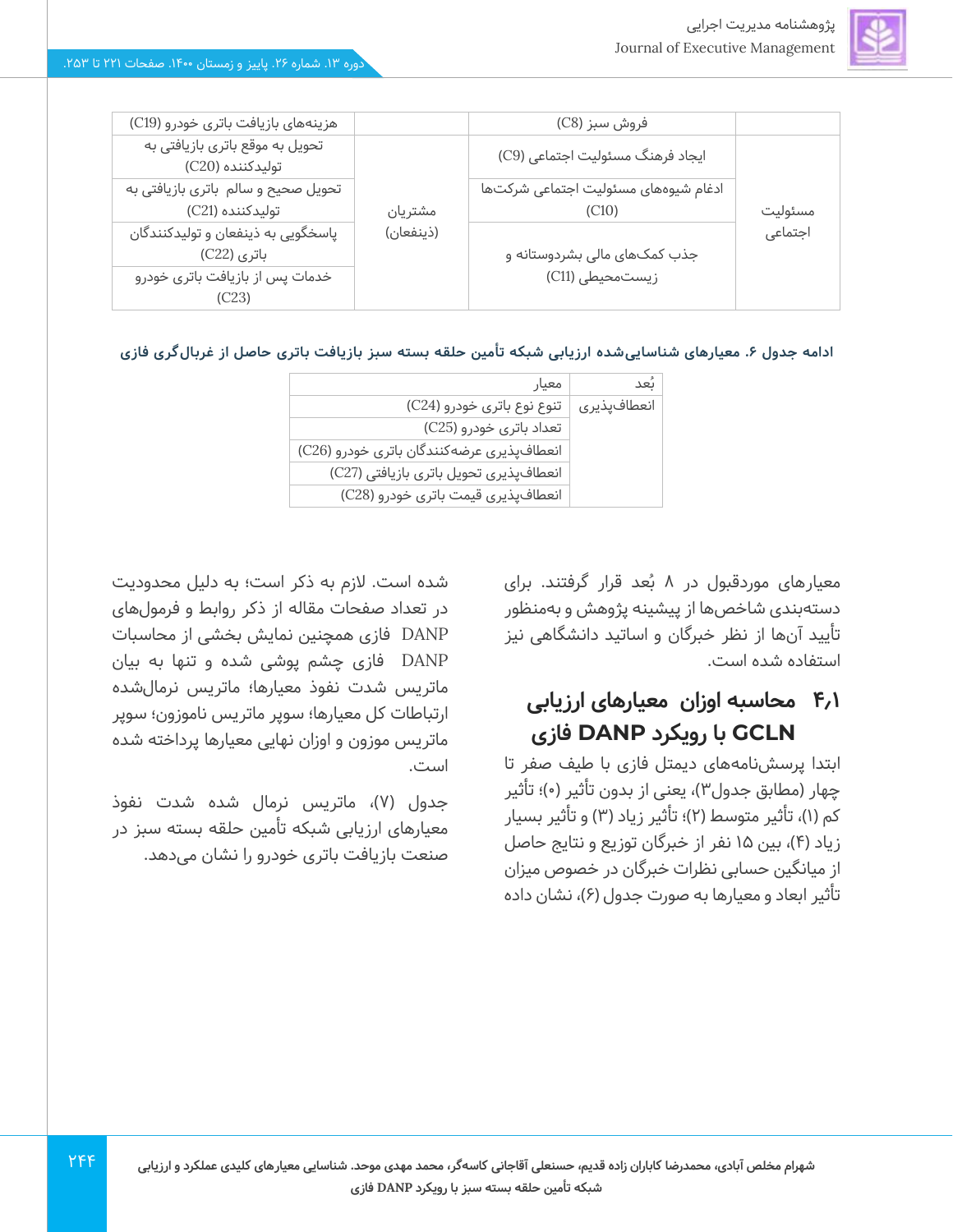

| معيارها         | C1        | C <sub>2</sub> | C <sub>3</sub> | $\cdots$ | C <sub>26</sub> | C27         | C28           |
|-----------------|-----------|----------------|----------------|----------|-----------------|-------------|---------------|
| C1              | $\bullet$ | $\mu/\lambda$  | ۲/۴            |          | 1/Y             | $1/\Lambda$ | $\frac{1}{2}$ |
| C <sub>2</sub>  | Y'        | $\circ$        | $1/\mu$        |          | ۲/۶             | Y/F         | ۲/۵           |
| C <sub>3</sub>  | ۲/۱       | Y/Y            | $\circ$        |          | ۲/۵             | Y/F         | 1/F           |
| ፡               | $\vdots$  | ÷              | $\vdots$       | ፡        | $\vdots$        | $\vdots$    | ÷             |
| C <sub>26</sub> | Y/F       | Y/A            | ۲/۹            |          | $\bullet$       | VV          | ۲/۵           |
| C27             | ۳/۵       | $M/\Omega$     | ۳/۵            |          | ۲/۳             | $\circ$     | ۴             |
| C28             | ۳         | VV             | ۲/۵            |          | $1/\Lambda$     | ۱/۱         | $\circ$       |
|                 |           |                |                |          |                 |             |               |

### **جدول 7 میانگین نظر تمام خبرگان**

### **جدول 8 ماتریس نرمال شده شدت نفوذ معیارها ) TCnormalize )**

| معيارها         | C1                | C2                                | C <sub>3</sub> | $\cdots$ | C <sub>26</sub>      | C27                         | C28                         |
|-----------------|-------------------|-----------------------------------|----------------|----------|----------------------|-----------------------------|-----------------------------|
| C1              | 0/F               | ۰/۵۹۰                             | 0/150          | $\cdots$ | P                    | $\circ$ /Y $\circ$ $\wedge$ | $\sqrt{\Lambda}$            |
| C2              | $0/\Delta\Lambda$ | 0/51                              | $0/1$ $FV$     | $\cdots$ | $0/Y\Lambda$         | $P \circ Y \circ P$         | $\circ$ /Y $\circ$ $\wedge$ |
| C <sub>3</sub>  | ٬/۴۸۵             | ۱۵۵–                              | $\frac{1}{2}$  | .        | 0/110                | 0/Y                         | $(P/\sqrt{e})$              |
| - 11            | ÷                 | ÷                                 | ÷              | ÷        | ÷                    | ÷                           | ÷                           |
| C <sub>26</sub> | 9/99              | $P \circ \Delta \backslash \circ$ | 0/15/          | .        | $\frac{1}{2}$        | o/Yo                        | 0/Y                         |
| C27             | 0/49              | $0/\Delta$ o $\Upsilon$           | P(1)           | $\cdots$ | $\circ$ /Y $\circ$ V | 0/150                       | 0/YYF                       |
| C28             | 0/019             | 0/FVF                             | 0/150          | $\cdots$ | 0/YY                 | $\circ$ /Yoo                | $\frac{1}{2}$               |

جدول (۸)، سوپر ماتریس موزون معیارهای ارزیابی شبکه تأمین حلقه بسته سبز در صنعت بازیافت باتری را نشان می دهد.

| معيارها         | C <sub>1</sub>                 | C2                         | C <sub>3</sub>   | $\cdots$ | C <sub>26</sub>            | C27                      | C <sub>28</sub>                 |
|-----------------|--------------------------------|----------------------------|------------------|----------|----------------------------|--------------------------|---------------------------------|
| C1              | ۱۵%∘/                          | $\circ/\circ \vee \nvDash$ | ۵/۰۶             | $\cdots$ | ۵/۰۶                       | $\circ/\circ$ $\circ$    | $\rho$ 90                       |
| C2              | $\circ/\circ \vee \triangle$   | $\circ/\circ\Delta$ ۳      | ۶۹%              | $\cdots$ | 0/05V                      | ۶۶ه/ه                    | ۶۳ه/ه                           |
| C <sub>3</sub>  | $P/\circ$                      | $\circ/\circ$ ) $\wedge$   | $\circ/\circ$  F | $\cdots$ | $\circ/\circ$ $\check{\ }$ | $\circ/\circ Y$          | $\rho/\circ$                    |
| ÷               | ÷                              | ÷                          | ÷                | ÷        | ÷                          | ÷                        | ÷                               |
| C <sub>26</sub> | $\circ$ / $\circ$ $\uparrow$ Y | 0/0                        | ۲۵٬۰۵            | $\cdots$ | $\rho/\circ$               | $\circ$ / $\circ$ ۲۳     | $\circ/\circ \uparrow \uparrow$ |
| C27             | $\circ$ / $\circ$ Y۳           | $\circ$ / $\circ$ Y۳       | 0/0              | $\cdots$ | $\circ$ / $\circ$ YY       | $\circ/\circ$ \ $\wedge$ | $\circ$ / $\circ$ ۲۲            |
| C28             | 0/0                            | $\circ$ / $\circ$ Y۳       | $\circ/\circ$ Y) | $\cdots$ | $\circ$ / $\circ$ Y۳       | ۲۵٬۰۵                    | $\rho/\circ$                    |

### **جدول 9 سوپر ماتریس موزون w**

مطابق جدول (۸)، سوپر ماتریس موزون را آنقدر به توان (متوالی اعداد فرد) رسانیده تا تمامی اعداد هر سطر همگرا شوند. سوپر ماتریس موزون در این

مقاله در توان 5 به همگرایی می رسد که ستون اول آن به شرح جدول (۹)، میباشد.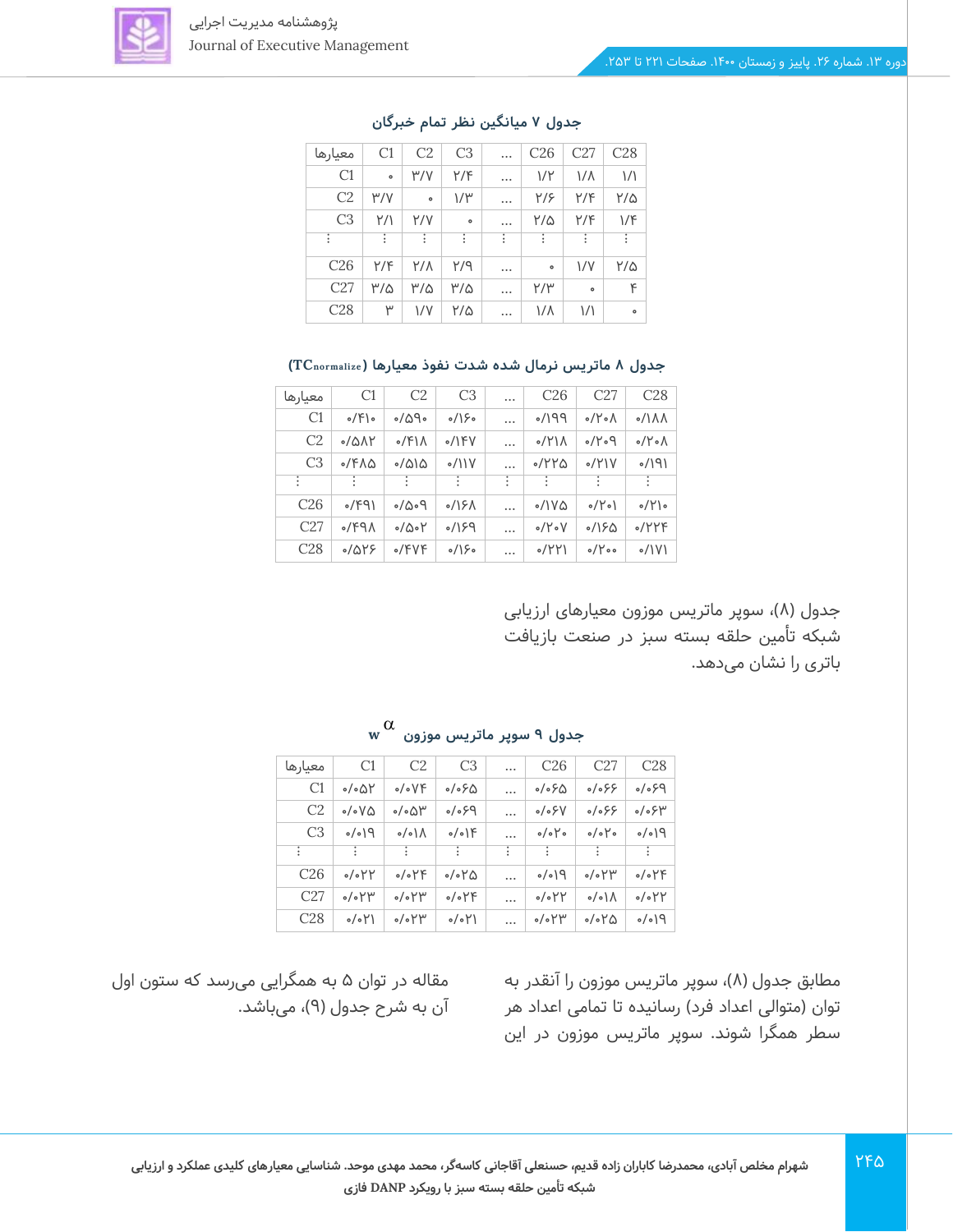

### **جدول 10 توان پنجم سوپر ماتریس موزون )وزن نهایی( ارزیابی شبکه تأمین حلقه بسته سبز با DANP فازی**

| رتبەبندى با دنپ فازى      | توان ۵                          | معيارها                                                      |
|---------------------------|---------------------------------|--------------------------------------------------------------|
| ۳                         | 0/050V                          | افزایش میزان همکاری بنگاه تجاری با مراکز بازیافت محلی (C1)   |
| $\mathcal{L}$             | 0/0999                          | تدوین کتابچه راهنمای جداسازی قطعات و اقلام قابل بازیافت (C2) |
| ۲Λ                        | 0/01                            | بازیافت منابع استفاده شده (C3)                               |
| ۲۵                        | 0/0195                          | بازيافت كالاي معيوب (C4)                                     |
| ٢٣                        | $0/0$ <sup>V</sup>              | سرمایهگذاری بر روی بازیافت محصولات قابل بازیافت (C5)         |
| ٢F                        | $o/o\uparrow$ )                 | بازاریابی سبز (C6)                                           |
| ٢V                        | $0/01/\lambda$                  | خريد سبز (C7)                                                |
| ۲۶                        | 0/019                           | فروش سبز (C8)                                                |
| V                         | $0/0$ FFV                       | ایجاد فرهنگ مسئولیت اجتماعی (C9)                             |
| Λ                         | $0/0$ $FP$                      | ادغام شیوههای مسئولیت اجتماعی شرکتها (C10)                   |
| ٩                         | $o/o$ $Po$                      | جذب کمکهای مالی بشردوستانه و زیستمحیطی (C11)                 |
| 1F                        | $\circ/\circ \mu \circ \Lambda$ | راه اندازی شبکه بازیافت فعال (C12)                           |
| $\mathsf{H}^{\mathsf{w}}$ | $P \circ \Psi \circ \Diamond$   | بازیافت و بازتولید محصول (C13)                               |
| ۱۵                        | $\circ/\circ \mu \circ \vee$    | بهبود کمیت و ارتقاء کیفیت محصولات برگشتی (C14)               |
| $\frac{1}{2}$             | APY                             | طراحی کارا برای بازیافت و استفاده مجدد (C15)                 |
| ٢                         | $0/050\Lambda$                  | ارزیابی و انتخاب تأمینکنندگان (C16)                          |
| ۵                         | 0/05YY                          | گنجاندن الزامات زیستمحیطی در قرارداد خرید اقلام (C17)        |
| $\kappa$                  | 0/05                            | هزینه حمل مواد بازیافتنی باتری خودرو (C18)                   |
| ۶                         | ۵۹۵%                            | هزینههای بازیافت باتری خودرو (C19)                           |
| $\mathcal{V}$             | $0/0$ ۳۳۶                       | تحویل به موقع باتری بازیافتی به تولیدکننده (C20)             |
| $\mathsf{N}$              | (1940)                          | تحویل صحیح و سالم باتری بازیافتی به تولیدکننده (C21)         |
| $\mathcal{L}$             | $0/0$ ۳۵۵                       | پاسخگویی به ذینفعان و تولیدکنندگان باتری (C22)               |
| $\mathcal{L}$             | PQ''                            | خدمات پس از بازیافت باتری خودرو (C23)                        |
| ۲۰                        | 0/0                             | تنوع نوع باتری خودرو (C24)                                   |
| ۲۲                        | 0/019                           | تعداد باتری خودرو (C25)                                      |
| ١٨                        | P''Y                            | انعطافپذیری عرضه کنندگان باتری خودرو (C26)                   |
| ۱۹                        | 0/0                             | انعطافیذیری تحویل باتری بازیافتی (C27)                       |
| ۲۱                        | 0/0                             | انعطافپذیری قیمت باتری خودرو (C28)                           |

نتایج حاصل از جدول )9(، که وزن و اهمیت معیارهای ارزیابی شبکه تأمین حلقه بسته سبز را نشان می دهد. معیار تدوین کتابچه راهنمای جداسازی قطعات و اقالم قابل بازیافت مهم ترین معیار در بین معیارها و ارزیابی و انتخاب تأمینکنندگان رتبه دوم و پس از آن معیارهای دیگر به ترتیب رتبههای بعدی را از نظر اهمیت کسب

نمودند. در این قسمت به جمع بندی نتایج حاصل از نتایج تحلیل DANP فازی در قالب تعیین متغیرهای علّی- معلولی می پردازیم.

با توجه به مقادیر به دست آمده(D+R)، میزان تاثیر و تاثر عوامل مورد نظر را نشان می دهد و ) R-D)، قدرت تاثیرگذاری هر عامل را نشان می دهد، به طور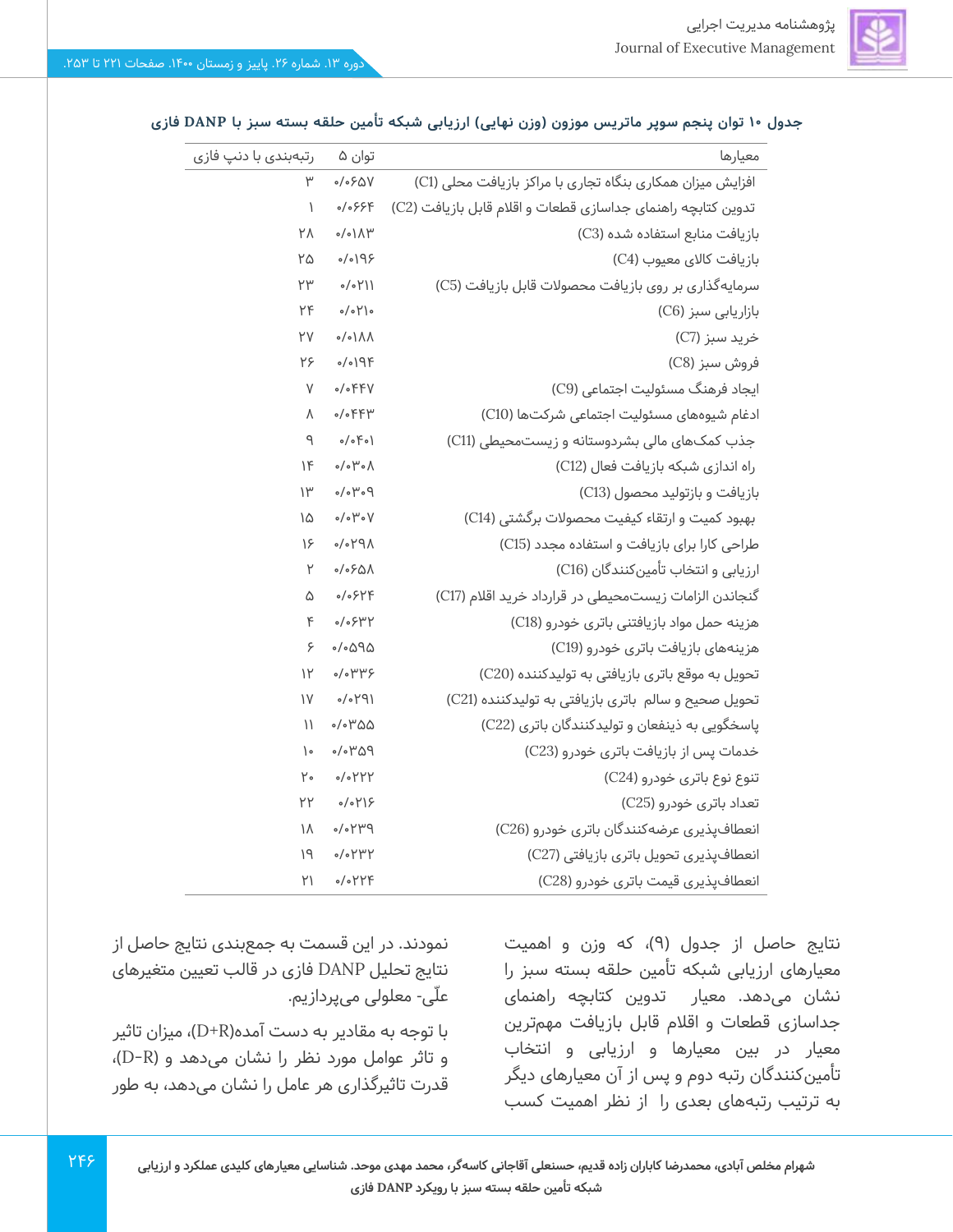

کلی اگر)R-D)، مثبت باشد متغیر یک متغیر علّی محسوب می شود و اگر منفی باشد، معلول محسوب میشود. جدول )10(، این روابط را در هریک از

معیارهای ارزیابی شبکه تأمین حلقه بسته سبز نشان می دهد.

### **جدول 11 نتایج حاصل از روابط عل ّی - معلولی معیارهای ارزیابی شبکه تأمین حلقه بسته سبز با DANP**

| نماد            | بر اساس D+R ترتيب واقعشدن معيارها                       |                                 | D-R بر اساس                                 | نوع متغير |
|-----------------|---------------------------------------------------------|---------------------------------|---------------------------------------------|-----------|
| C1              | افزایش میزان همکاری بنگاه تجاری با مراکز بازیافت محلی   | 91109                           | $A^{\mu}P$                                  | معلول     |
| C2              | تدوین کتابچه راهنمای جداسازی قطعات و اقلام قابل بازیافت | $V/\sim$ ۶۲                     | $-\circ/\Lambda\Lambda$                     | معلول     |
| C <sub>3</sub>  | بازيافت منابع استفاده شده                               | 9/4.6                           | $-0$ / $Y\Lambda\Lambda$                    | معلول     |
| C <sub>4</sub>  | بازيافت كالاى معيوب                                     | 5/AF                            | $-0/104$                                    | معلول     |
| C <sub>5</sub>  | سرمایهگذاری بر روی بازیافت محصولات قابل بازیافت         | $V/9F\Delta$                    | $\frac{1}{2}$                               | علّی      |
| C6              | بازاریابی سبز                                           | 9/9VW                           | $VPA\$                                      | معلول     |
| C7              | خريد سبز                                                | $V/\Delta F$                    | $0/\Lambda$ of                              | علّی      |
| C8              | فروش سبز                                                | $V/Y$ ۱۵                        | ۲۳۲۵-                                       | علّی      |
| C9              | ایجاد فرهنگ مسئولیت اجتماعی                             | Y/95                            | $-o/o$ o                                    | معلول     |
| C10             | ادغام شیوههای مسئولیت اجتماعی شرکتها                    | ۸/۰۶۴                           | $\Lambda$ A $\mathsf{P}\setminus\mathsf{o}$ | علّی      |
| C11             | جذب کمکهای مالی بشردوستانه و زیستمحیطی                  | P''                             | $\circ$ /۳۱۴                                | علّی      |
| C12             | راه اندازی شبکه بازیافت فعال                            | $\Lambda$ /YV)                  | $\Lambda$ /۳۵۲                              | علّی      |
| C13             | بازیافت و بازتولید محصول                                | 11/FYY                          | $-Y/VP$                                     | معلول     |
| C14             | بهبود کمیت و ارتقاء کیفیت محصولات برگشتی                | $V/\backslash \circ \backslash$ | -0/184                                      | معلول     |
| C15             | طراحی کارا برای بازیافت و استفاده مجدد                  | $5/15\Lambda$                   | $-0/9VY$                                    | معلول     |
| C16             | ارزيابى و انتخاب تأمينكنندگان                           | $V/\Delta\Lambda$               | $-0/YPF$                                    | معلول     |
| C17             | گنجاندن الزامات زیستمحیطی در قرارداد خرید اقلام         | V/YFV                           | -0/۲۲۱                                      | معلول     |
| C18             | هزینه حمل مواد بازیافتنی باتری خودرو                    | V/VYY                           | 0/1 <sub>A</sub>                            | علّی      |
| C19             | هزینههای بازیافت باتری خودرو                            | ۶/۹۷۴                           | -0/18۴                                      | معلول     |
| C <sub>20</sub> | تحویل به موقع باتری بازیافتی به تولیدکننده              | V/FAA                           | $-0$ /FIS                                   | معلول     |
| C21             | تحویل صحیح و سالم باتری بازیافتی به تولیدکننده          | 9/80                            | $APo$ /0-                                   | معلول     |
| C22             | پاسخگویی به ذینفعان و تولیدکنندگان باتری                | ۸/۳۱۳                           | $\circ/\circ \circ V$                       | علّی      |
| C <sub>23</sub> | خدمات پس از بازیافت باتری خودرو                         | $\Lambda/\Lambda$               | $-0/4$                                      | معلول     |
| C <sub>24</sub> | تنوع نوع باترى خودرو                                    | ۶/۸۸۲                           | ۳۳۳۹,                                       | علّی      |
| C <sub>25</sub> | تعداد باترى خودرو                                       | ۶/۷۳۸                           | $\mathcal{M}^{\mu}$                         | علّی      |
| C <sub>26</sub> | انعطافپذیری عرضهکنندگان باتری خودرو                     | $V/Y \circ Y'$                  | 0/10F                                       | علّی      |
| C27             | انعطافپذیری تحویل باتری بازیافتی                        | ۷/۵۱۳                           | 0/510                                       | علّی      |
| C28             | انعطافپذیری قیمت باتری خودرو                            | 5/60                            | -0/۲۲۸                                      | معلول     |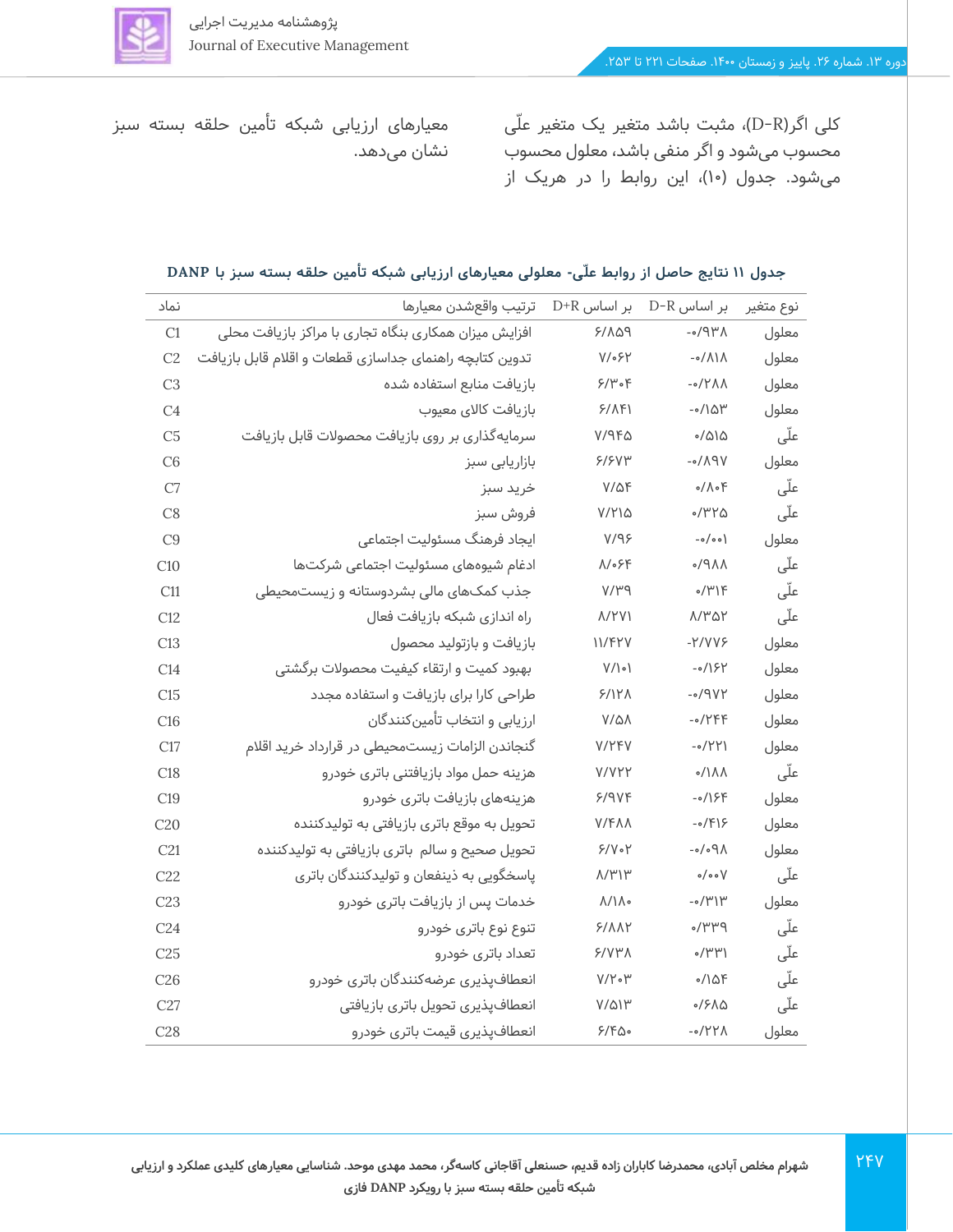مطابق نتایج جدول (١٠)، پاسخگویی به ذینفعان و تولیدکنندگان باتری اثرگذارترین معیار و بازیافت و بازتولید محصول اثرپذیرترین معیار در ارزیابی شبکه حلقه بسته سبز شناخته شدند. بازیافت محصوالت قابل بازیافت؛ خرید سبز؛ فروش سبز؛ ادغام شیوه های مسئولیت اجتماعی شرکت ها؛ جذب کمک های مالی بشردوستانه و زیست محیطی؛ راه اندازی شبکه بازیافت فعال؛ هزینه حمل مواد بازیافتنی باتری خودرو؛ پاسخگویی به ذینفعان و تولیدکنندگان باتری؛ تنوع نوع باتری خودرو؛ تعداد باتری خودرو؛ انعطافپذیری عرضه کنندگان باتری خودرو و انعطافپذیری تحویل باتری بازیافتی، معیارهای علّی و بقیه معیارهای معلول هستند.

## **5 بحث و نتیجهگیری**

در سده اخیر، محیطگرایی به یکی از موضوع های مهم اقتصادی و اجتماعی تبدیل شده است. در واقع با افزایش آگاهی به حفاظت از محیطزیست و گرم شدن در جهان، روند سبز برای حمایت از منابع زمین و محیطزیست، از مباحث بسیار مهم دهه اخیر به شمار می آید. امروزه فعالیت های صنعتی و نیز حمل و نقل مربوط به شبکههای زنجیره تأمین، از مهمترین منابع انتشار گازهای گلخانه ای به شمار میروند. با وجود این که علت گرایش اغلب سازمانها به مدیریت زنجیره تأمین سبز رعایت الزامات قانونی است، این رویکرد در بلند مدت میتواند زمینه دستیابی شرکت ها به مزیت رقابتی پایدار و در نهایت سودآوری را فراهم کند. در فضای رقابتی امروز، داشتن طرح و برنامهای جامع، بلند مدت و پایدار ضامن بقای شرکت ها و بنگاه های اقتصادی است. در سالیان اخیر، مدیریت مبتنی بر ارزش که مدیریت تمامی بخش های یک بنگاه در جهت بیشینه نمودن سهام را به عنوان هدف اصلی معرفی می کند، به عنوان رویکردی مؤثر در تضمین توسعه پایدار، بیش از پیش مورد توجه قرار گرفته است. بدون شک امروزه رقابت نه تنها میان تک تک

سازمانها، بلکه میان زنجیرههای تأمین نیز وجود دارد.

در مقاله حاضر تالش شد تا با مرور عمیق بر پیشینه مقالههای داخلی و خارجی در حوزه ارزیابی شبکههای تأمین حلقه بسته سبز به شناسایی ابعاد و معیارهای ارزیابی این شبکه در صنایع بازیافت باتری پرداخته شود. ابتدا پس از شناسایی لیست ابعاد و معیارهای ارزیابی شبکه زنجیره تأمین حلقه بسته سبز با روش غربالگری فازی و نظر خبرگان هشت بعد و 2۸ شاخص منتخب شدند. سپس با استفاده از منطق دیمتل مبتنی بر فرآیند تحلیل شبکهای به ارزیابی و وزن دهی معیارهای ارزیابی شبکه پرداخته شد. مقاله حاضر برای اولین بار در دنیا به شناسایی معیارهای شبکه تأمین حلقه بسته سبز در صنایع بازیافت باتری با تکنیک DANP فازی پرداخته است. نتایج مقاله حاضر نشان داد معیار تدوین کتابچه راهنمای جداسازی قطعات و اقالم قابل بازیافت مهم ترین معیار در بین معیارها و ارزیابی و انتخاب تأمینکنندگان رتبه دوم و پس از آن معیارهای افزایش میزان همکاری بنگاه تجاری با مراکز بازیافت محلی؛ هزینه حمل مواد بازیافتنی باتری خودرو؛ گنجاندن الزامات زیست محیطی در قرارداد خرید اقالم؛ هزینههای بازیافت باتری خودرو؛ ایجاد فرهنگ مسئولیت اجتماعی؛ ادغام شیوههای مسئولیت اجتماعی شرکت ها؛ جذب کمک های مالی بشردوستانه و زیست محیطی؛ خدمات پس از بازیافت باتری خودرو؛ پاسخگویی به ذینفعان و تولیدکنندگان باتری؛ تحویل به موقع باتری بازیافتی به تولیدکننده؛ راه اندازی شبکه بازیافت فعال؛ بازیافت و بازتولید محصول؛ بهبود کمیت و ارتقاء کیفیت محصوالت برگشتی؛ طراحی کارا برای بازیافت و استفاده مجدد؛ تحویل صحیح و سالم باتری بازیافتی به تولیدکننده؛ انعطافپذیری عرضه کنندگان باتری خودرو؛ انعطافپذیری تحویل باتری بازیافتی؛ تنوع نوع باتری خودرو؛ انعطافپذیری قیمت باتری خودرو؛ تعداد باتری خودرو؛ سرمایه گذاری بر روی بازیافت محصوالت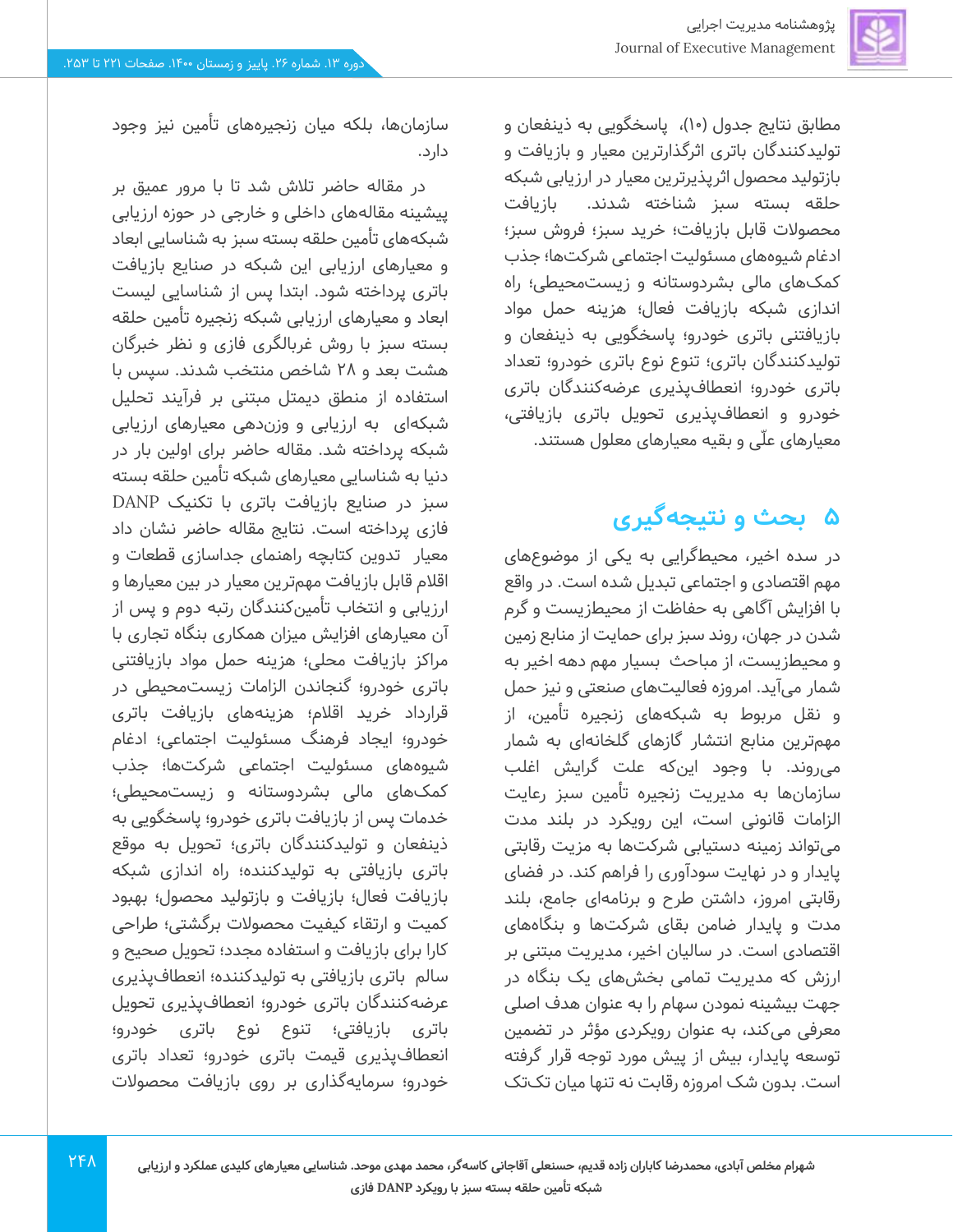

قابل بازیافت؛ بازاریابی سبز؛ بازیافت کاالی معیوب؛ فروش سبز؛ خرید سبز و بازیافت منابع استفاده شده دیگر به ترتیب رتبه های بعدی را از نظر اهمیت کسب نمودند.

جهت بهبود شبکه تأمین حلقه بسته سبز در صنعت بازیافت باتری خودرو با توجه به نتایج پژوهش حاضر، پیشنهادهای ذیل ارائه می گردد:

-1 به مدیران ارشد صنایع بازیافت باتری خودرو پیشنهاد می گردد، با توجه به این که پاسخگویی به ذینفعان و تولیدکنندگان باتری اثرگذارترین معیار در ارزیابی شبکه تأمین حلقه بسته سبز شناخته شد، با ایجاد شبکه ای از کانال های ارتباطی و با استفاده از ماتریس قدرت – تمایل، ذینفعان کلیدی صنعت بازیافت باتری را شناسایی و در راستای دستیابی به اهداف ایشان و جلب رضایت ذینفعان تمام تالش خود را انجام دهند.

-2 با توجه به نتایج مقاله حاضر خرید و فروش سبز از جمله متغیرهای علّت در این ارزیابی شناخته شدند، با برنامه ریزی دقیق جهت شناسایی مواد اولیه سبز و ایجاد بسترهای بازیافت، دریافت و جمع آوری باتریهای خودرو با ایجاد سایت های جمع آوری و اطالع رسانی در جهت تحویل باتری به

## **فهرست منابع**

programming. *Expert System Appl. 38 (1), 334-342*.

- Azar, A. & Faraji, H. (2011). Fuzzy Management Science, Mehrban Publisher, 308. (In Persian)
- Hajian, S., Afshar Kazemi, M.A., Seyed Hosseini, S.M. & Toloie, A. (2020). Provide a Multi-objective model for the closed-loop supply chain green location on the network routing and multi-product Chnddvrhay perishable goods.

مراکز جمع آوری، در تحقق اهداف زیست محیطی و بهره مندی هر چه بیشتر ذینفعان این صنعت یاری رسان باشند.

-3با فراخوان های سرمایهگذاران حامی محیط زیست و داشتن برنامهریزی دقیق به جذب سرمایههای پراکنده در خصوص کمک های مالی و بشردوستانه مبادرت ورزند.

-4با شناسایی تأمینکنندگان کلیدی و ایجاد ارتباطات بلند مدت و پایدار با ایشان در راستای تحقیق افزایش انعطاف پذیری شبکه تأمین حلقه بسته سبز گام بردارند.

جهت پژوهش محققین آتی تحقیقات زیر پیشنهاد می شود:

-1 اولویت بندی معیارهای ارزیابی زنجیره تأمین حلقه بسته سبز با استفاده ازتکنیک VIKOR فازی.

-2 ارزیابی زنجیره تأمین حلقه بسته سبز با رویکرد SWOT و تکنیک TOPSIS فازی.

-3 اولویت بندی معیارهای زنجیره تأمین حلقه بسته سبز با استفاده از تکنیک BWM فازی.

.-4اولویت بندی معیارهای زنجیره تأمین حلقه بسته سبز با استفاده از تکنیک FAHP-FTOPSIS.

- Ahmad, F., Adhami, A.Y. & Smarandache, F. (2020). Modified neutrosophic fuzzy optimization model for optimal closed-loop supply chain management under uncertainty. *In Optimization Theory Based on Neutrosophic and Plithogenic Sets, 343-403* .
- Amin, S.H., Razmi, J., Zhang, G. (2011). Supplier selection and order allocation based on fuzzy SWOT analysis and fuzzy linear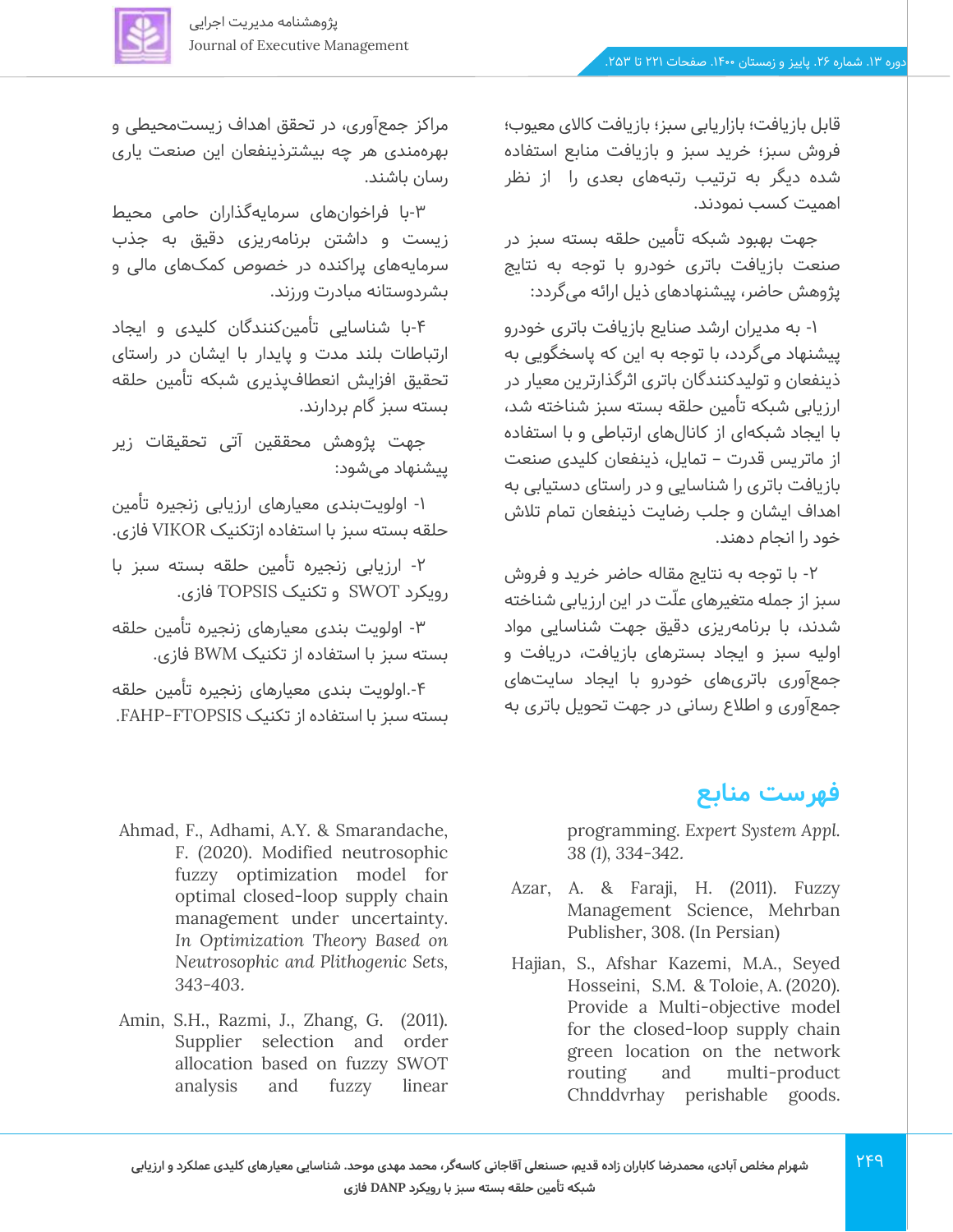

*Industrial Management Journal*, *32* (11), 83-110. (In Persian)

- Bhatia, M.S., Jakhar, S.K., Mangla, S.K. & Gangwani, K.K. (2020). Critical factors to environment management in a closed loop supply chain. *Journal of Cleaner Production, 255, 120239* .
- Baradaran, V. & Safari, Z. (2020). A twoobjective location model for a closed loop supply chain network design under uncertainty conditions. *Indusrtial Management Studies, 54 (17), 223- 262.* (In Persian)
- Bashiri, M. & Sherafati, M. (2014). A twoobjective location model for a closed loop supply chain network design under uncertainty conditions. *Research of Industrial Engineering in Production Systems*,, 1 (1), 25-36. (In Persian)
- Behzadi, M. & Yosef Barghi, M. (2019). Two-stage and stable randomized optimization approaches in the closed loop supply chain network in uncertainty conditions. *Production and Operations Management*, 17 (9), 77-97. (In Persian)
- De, M. & Giri, B.C. (2020). Modelling a closed-loop supply chain with a heterogeneous fleet under carbon emission reduction policy. *Transportation Research Part E: Logistics and Transportation Review*, 133, 101813 .
- Demirtas, E.A., Üstün, €O. (2008). An integrated multiobjective decision making process for supplier selection and order allocation. *Omega*, 36 (1), 76-90 .
- Fazli-Khalaf, M., Mirzazadeh, A. & Pishvaee, M.S. (2017). A robust fuzzy stochastic programming model for the design of a reliable green closed-loop supply chain network. *Human and Ecological Risk Assessment: An International Journal*, 23 (8), 2119-2149.
- Fathi, M.R., Jafarnejad cheghoshi, A., Safari, H. & Azar, A. (2020). Provide a multi-objective fuzzy mathematical programming model to design a closed-loop supply chain network taking into account environmental factors. *Environmental Science and Technology, 8* (21), 66-76. (In Persian)
- Farokh, M., Azar, A. & Gandaghi, Gh. R. (2017). Develop a robust fuzzy programming approach to design a closed loop supply chain. *Industrial Management Perspective, 22* (6), 9-43. (In Persian)
- Fazli Khalaf, M.R., Chahrsoghi, S.K. & Pishvae, M.S. (2014). Sustainable design closed-loop supply chain network under uncertainty: A Case Study of a lead-acid battery manufacturer. *Journal of Engineering Modeling, 12* (39), 45- 60. (In Persian)
- Feyzolahi, S., Soltanpanah, H., Faroghi, H. & Rahimzadeh, A. (2019). Development of a multi-objective and multi-period chain link supply network model under uncertainty conditions. *Industrial Management Perspective, 32* (8), 61-96. (In Persian)
- Feyzi, A. & Soloukdar, A. (2014). Performance evaluation of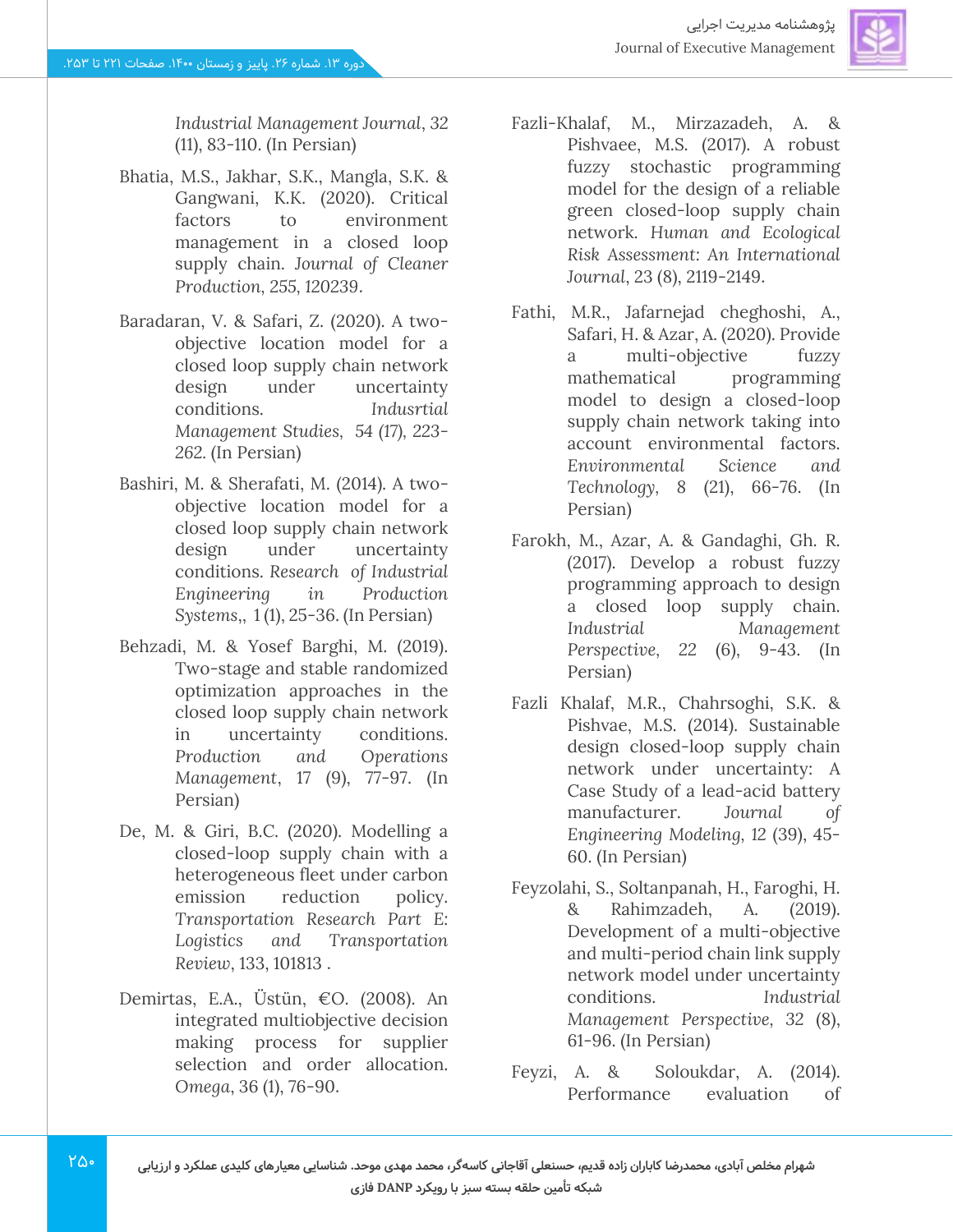banking industry with a combination of Balanced Scorecard approach (FTOPSIS-BSC). *Financial engineering and securities management (Portfolio Management), 5* (20), 57-78. (In Persian)

- Ghayebloo, S., Tarokh, M.J., Venkatadri, U. & Diallo, C. (2015). Developing a biobjective model of the closed-loop supply chain network with green supplier selection and disassembly of products: The impact of parts reliability and product greenness on the recovery network. *Journal of Manufacturing Systems, 36*, 76- 86 .
- Ghomi-Avili, M., Jalali Naeini, S.G., Tavakkoli-Moghaddam, R. & Jabbarzadeh, A. (2018). A fuzzy pricing model for a green competitive closed-loop supply chain network design in the presence of disruptions. *Journal of Cleaner Production, 188*, 425-442 .
- Govindan, K., Mina, H., Esmaeili, A. & Gholami-Zanjani, S.M. (2020). An Integrated Hybrid Approach for Circular supplier selection and Closed loop Supply Chain Network Design under Uncertainty. *Journal of Cleaner Production, 242*, 118317 .
- Ghomi Oyli, M., Jalali, Gh. R., Tavakoli Moghadam, R. & Jabarzadeh, A. (2017). Designing Closed loop supply chain network under disruption and uncertainty conditions considering product quality and resilience strategy. *Quality Engineering and Management, 6* (2), 133-145. (In Persian)
- Hosseini-Motlagh, S.M., Nouri-Harzvili, M., Johari, M. & Sarker, B.R. (2020). Coordinating economic incentives, customer service and pricing decisions in a competitive closed-loop supply chain. *Journal of Cleaner Production*, 255, 120241 .
- Huang, L., Murong, L. & Wang, W. (2020). Green closed-loop supply chain network design considering cost control and CO 2 emission. *Modern Supply Chain Research and Applications* .
- Jiang, G., Wang, Q., Wang, K., Zhang, Q. & Zhou, J. (2020). A Novel Closed-Loop Supply Chain Network Design Considering Enterprise Profit and Service Level. *Sustainability, 12* (2), 544 .
- Karbasian, S., Razavi, S.M. & Safari, H. (2017). Location and capacity determination of closed loop supply chain elements. *Iranian Journal of Trade Studies, 78* (20), 1- 28. (In Persian)
- Koleyae, M., Azar, A. & Rajabzade Ghatari, A. (2019). Two-stage mathematical model configuration for green supply chain management. *Organizational Resources Management Researchs, 32* (8), 111- 130. (In Persian)
- Khakbazan, E., Chaharsoghi, S., Mokhatab Rafiei, F. (2018). Presenting an Integrated Value Based Supply Chain Model Considering Financial Ratios in Financial Decisions. *Modern Research in Decision Making, 3* (1), 113-136. (In Persian)
- Mohtashami, M., Aghsami, A. & Jolai, F. (2020). A green closed loop supply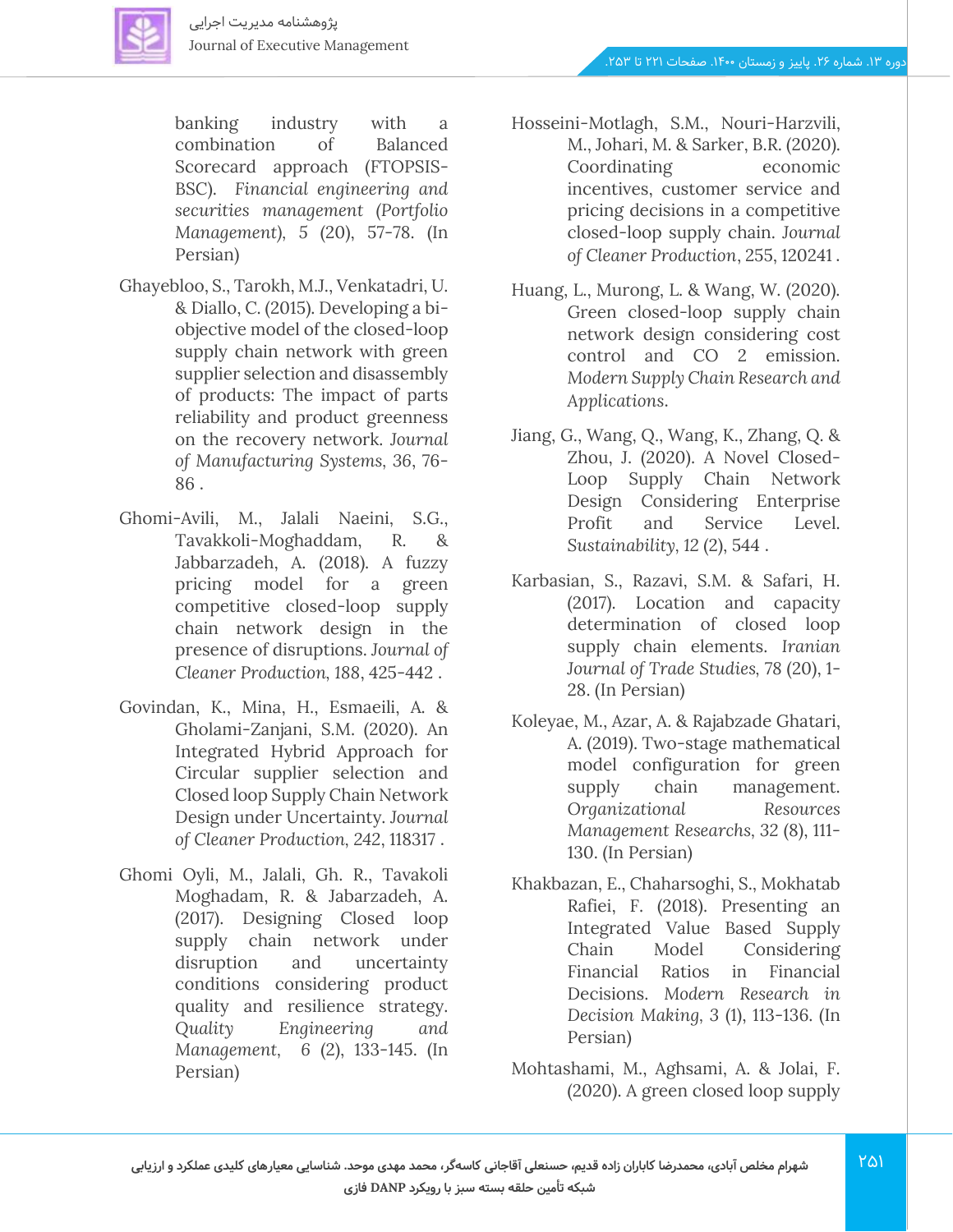

chain design using queuing system for reducing environmental impact and energy consumption. *Journal of Cleaner Production*, 242, 118452.

- Mohamadnejad, Z., Nakhae Kamalabadi, E., Sadegheyan, R. & Ahmadizar, F. (2018). Provide a combined model of pricing and routing inventory in a two-level closed-loop supply chain. *Economic modeling , 37* (11), 101-128. (In Persian)
- Mohamadi, A.S., Alamtabriz, A. & Pishvaee, M. (2019). Designing Green Closed-loop Supply Chain Network with Financial Decisions under Uncertainty. In*dustrial Management Journal, 10* (1), 61-84. (In Persian)
- Modiri M, Dashti Shiramin M, Shirazi H K. (2019). Identification and Prioritization of Influencing Factors on Safety Performance with hybrid Fuzzy DEMATEL and Analytical Network Process Approach (DANP) (Case Study: A Combined Cycle Power Plant). *Journal of Health and Safety at Work (JHSW), 9* (1), 49-60. (In Persian)
- Manochehri, S., Tajodin, A. & Shirazi, B. (2020). Integrated integrated optimization for the green loop supply chain. *Industrial Management Perspective, 35* (1), 55-85. (In Persian)
- Peng, H., Shen, N., Liao, H., Xue, H. & Wang, Q. (2020). Uncertainty factors, methods, and solutions of closed-loop supply chain: A review for current situation and future prospects. *Journal of Cleaner Production*, 254, 120032 .
- Parsaiyan, S., Amiri, M., Azimi, P. & Taghavifard, M.T. (2020). Designing a Green Closed-loop Supply Chain Simulation Model and Product Pricing in The Presence of a Competitor. *Industrial Management Study, 17* (52), 153-202. (In Persian)
- Romero, D. & Molina, A. (2013). Reverse– green virtual enterprises and their breeding environments: closedloop networks. In *Working Conference on Virtual Enterprises*, 589–598.
- Rabani, M., Asgari, E., Ghavamifar, A. & Farokhi Asl, H. (2019). Closed-loop supply chain network design taking into account the risk of resource disruption and production time. *Numerical methods in engineering, 37* (2), 61- 78. (In Persian)
- Rahini, M., Mahdavi, E., Seyed Esfehani, M.M., Fazlolah Tabar, H. & Nayeri, S. (2017). Closed-loop green supply chain network design considering product pricing and product life cycle. *Industrial Engineering and Production Management Studies, 3*  $(2)$ , 16-46.

### (In Persian)

- Sadeghi Rad, R. & Nahavandi, N. (2018). A novel multi-objective optimization model for integrated problem of green closed loop supply chain network design and quantity discount. *Journal of Cleaner Production*, 196, 1549-1565.
- Soleimani, H., Govindan, K., Saghafi, H. & Jafari, H. (2017). Fuzzy multiobjective sustainable and green closed-loop supply chain network
- **شهرام مخلص آبادی، محمدرضا کاباران زاده قدیم، حسنعلی آقاجانی کاسه گر، محمد مهدی موحد. شناسایی معیارهای کلیدی عملکرد و ارزیابی شبکه تأمین حلقه بسته سبز با رویکرد DANP فازی**